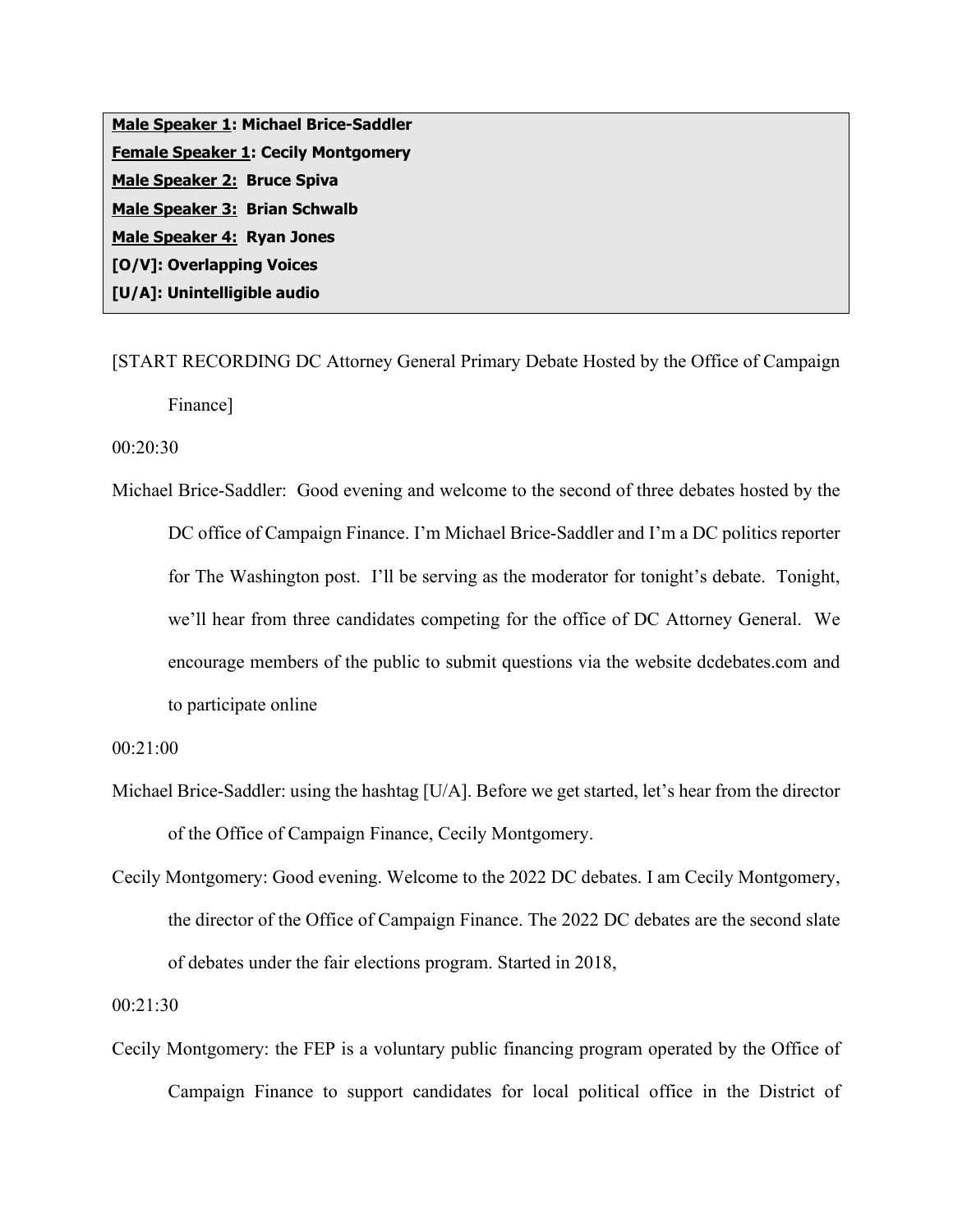Columbia. All FEP candidates and city-wide contested races in the June  $21<sup>st</sup>$ , 2022, primary election are required to take part in the debates. Candidates in the traditional campaign finance program are also invited to

00:22:00

Cecily Montgomery: participate in the debates. It is our hope that these debates will help the public to learn more about the candidates, their positions and policy platforms. We want to take a moment to thank our partner organization and the candidates for participating in this process. Thank you for joining us in our mission to help inform DC voters about the candidates and the citywide contest and their positions.

00:22:30

Cecily Montgomery: To learn more about the Office of Campaign Finance or the 2022 DC debate, please visit dcdebates.com. The debates will remain on the website through primary day, Tuesday, June  $21<sup>st</sup>$ , 2022, for those who could not watch or listen live this evening. Again, thank you for your support and with that, let's meet our candidates.

Michael Brice-Saddler: Candidates tonight are running to become the attorney general of the District of Columbia. The attorney general for the District of Columbia is DC's chief legal officer. The DC charter gives the attorney general responsibility for charge and conduct of all the districts law business. The charter also states that the attorney general is responsible for upholding the public interest. The Office of the Attorney General or OAG enforces the laws of the district, provides legal advice to the

00:23:30

<sup>00:23:00</sup>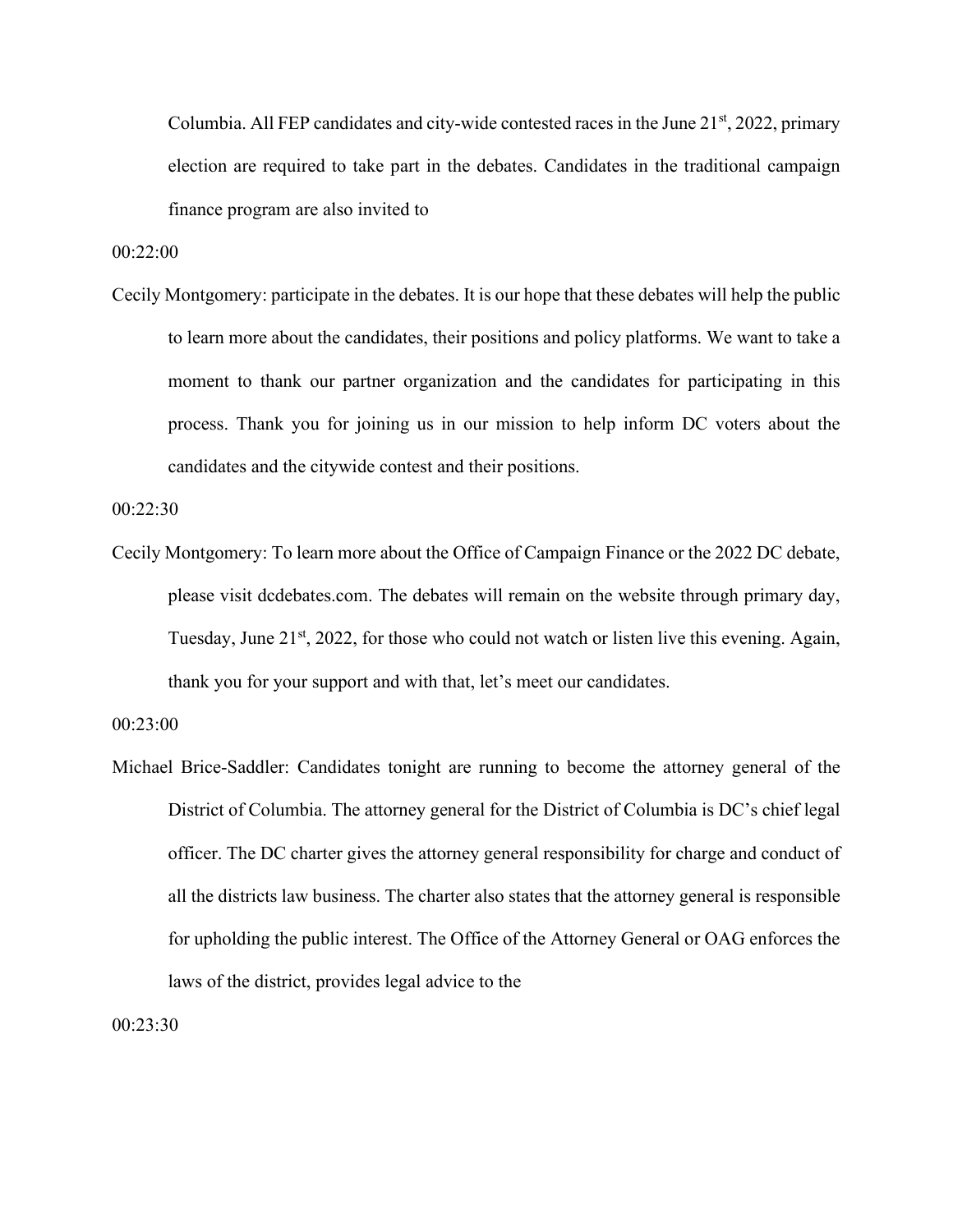Michael Brice-Saddler: districts, government agencies, and promotes the interests of DC residents. The OAG has approximately 275 attorneys and 300 other professional staff members. The candidates for tonight's attorney general debate are Ryan Jones, who is a practicing litigator, who started his own law firm. Brian Schwalb, partner in-charge of Venable Law Firm, DC office and Bruce Spiva, a former managing partner at the

00:24:00

Michael Brice-Saddler: Perkins Coie Law Firm. Here are the ground rules for tonight's debate. Candidates will have one minute for an opening statement, one minute for a direct answer to a question, and 30 seconds for rebuttal. Each candidate will then have one minute for closing statements. If candidates wish to respond to an opponent's answer, raise your hand, and we'll be sure to call on you as time permits and with that, we'll move to opening statements, starting with Ryan Jones.

Ryan Jones: Good evening.

00:24:30

Ryan Jones: I'm Ryan Jones. I'm a native Washingtonian that is running to give back to the city that has given me so much using my tested experience. We are in critical and crucial times that require new solutions to cure old problems and your participation today matters as you will be making an important decision by June  $21<sup>st</sup>$ , that is necessary to create the uplift we so desperately need. The role of this government will be essential to creating real problems to uplift people. However, our government is in need of a course correction in order to meet people where they are and have everyone enjoy a brighter future.

00:25:00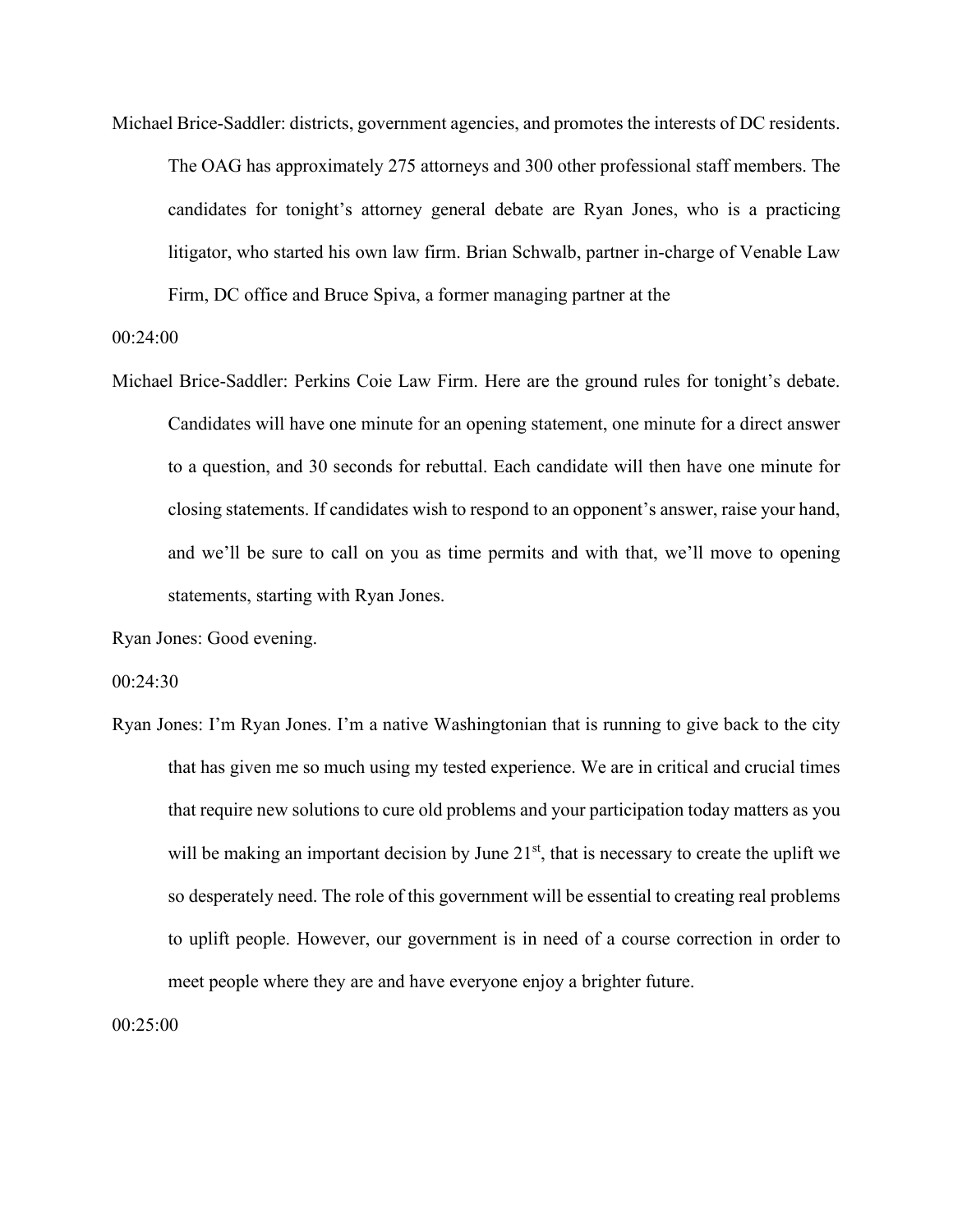Ryan Jones: We can use the powerful function of the law to do that and empower us. 2020 revealed and exacerbated inequities and disparities that will require intense focus to repair. We are experiencing spikes in crime, violent crime, economic hardship, a housing crisis, the unrelenting deplorable acts of domestic terrorists, and deserved outrage over our failure to protect women's rights. Elections matter and the values of the people we send into office becomes just as important as their experience and this election will be one that

00:25:30

- Ryan Jones: will have a significant impact on the function of our city and the lives of our residents, not just today with years to come. I started law firm [O/V].
- Michael Brice-Saddler: Thank you Mr. Jones. Next we'll move to Brian Schwalb for your opening statement, you have one minute.
- Brian Schwalb: Thank you. And it's good to see everybody this evening. I'm glad to be here and I'm looking forward to talking about the election for our attorney general and how important this role is, but I feel like I need to give voice to something I'm feeling and that I know in talking with a lot of voters, others are feeling too.

Brian Schwalb: It's been a hard, tough, exhausting time. We're trying to emerge from a pandemic and we're experiencing an inflated economy where it's becoming more and more expensive to live in a city that's already expensive. We're seeing shortages in supplies and goods, and now baby formula being hard to find for young families. We are, you know, seeing Supreme Court about to reverse 50 years of established constitutional law that has become part of our fabric,

<sup>00:26:00</sup>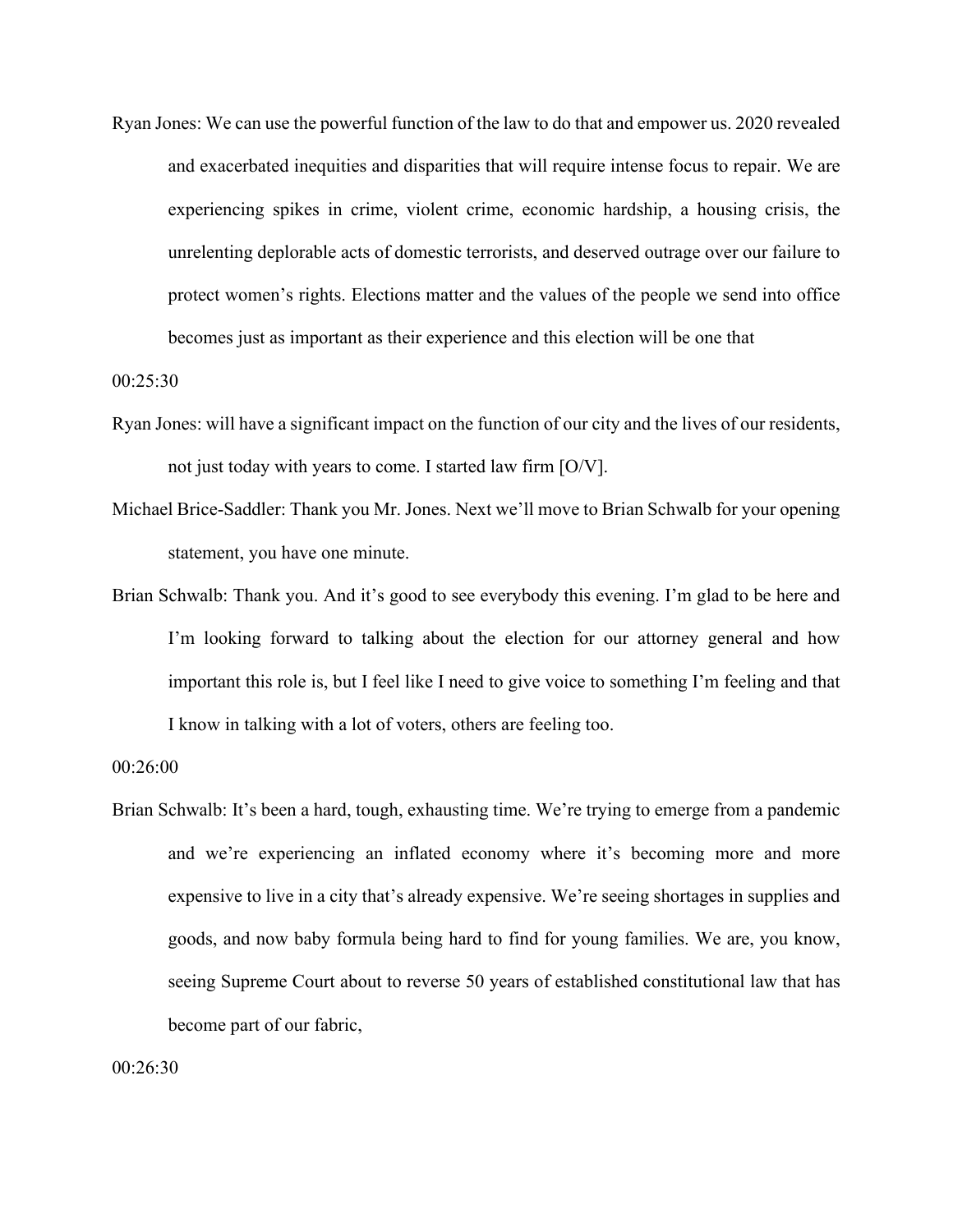Brian Schwalb: our constitutional fabric and protecting not only a right to choose to have an abortion for women, but who we might love or be intimate with or who we can marry and then we have Buffalo this Saturday, another mass shooting fueled by hate, too much access to guns and it's exhausting and it can be dispiriting, but I want to encourage all of us to engage, to remain optimistic, to not give in to cynicism and to engage in our local politics and this is so important for us and I look forward to talking about the issues that the

00:27:00

- Brian Schwalb: AG'S office has that can make our lives better and safer with everybody this evening.
- Michael Brice-Saddler: Thank you, Mr. Schwalb and Mr. Spiva, your opening statement, one minute.
- Bruce Spiva: Thank you. Good to be with you. My name is Bruce Spiva. I have spent the last nearly 30 years fighting for everyday people as a civil rights lawyer. I've taken on tough fights and delivered for the folks I represented. I took on slumlords and the district government itself to fight housing discrimination against black, Latino,

```
00:27:30
```
Bruce Spiva: and Asian residents of Columbia Heights who had been pushed out of their homes. They spent the night on city buses with their children, looking for a place to stay. As a result of that lawsuit, the district had to pay thousands of dollars to those residents. I took on the MPD on behalf of a Howard University freshmen, a sexual assault victim, whose case was badly mishandled by the police. Her mother, in a moment that I remember to this day, reminded me that when we feel powerless,

00:28:00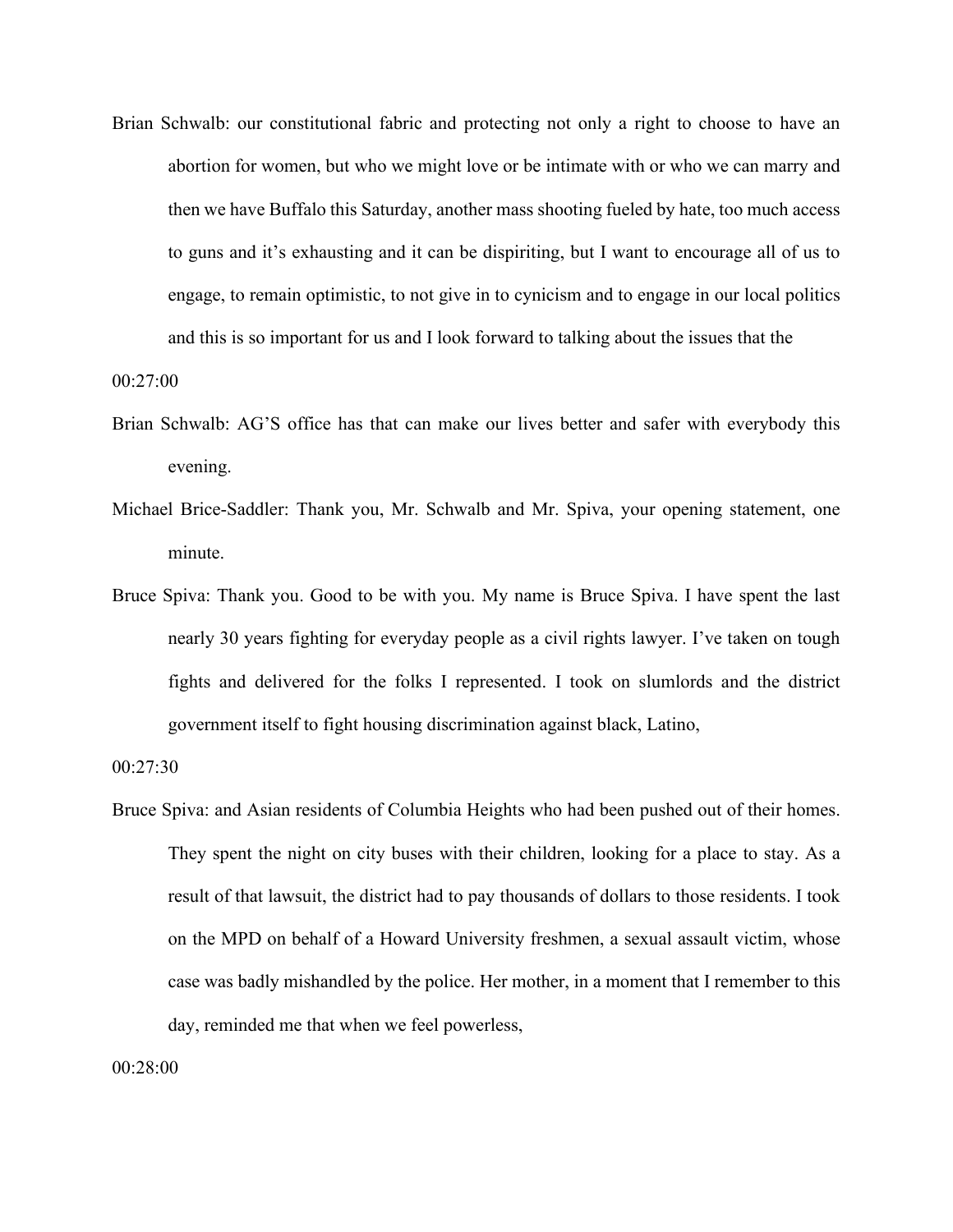Bruce Spiva: sometimes just knowing there's someone in your corner makes all the difference. As a result of our case, the council passed the Sexual Assault Victims Rights act of 2014, which added critical protections for sexual assault survivors. I am running for attorney general -

Michael Brice-Saddler: Thank you, Mr. Spiva.

Bruce Spiva: - because I want to be your lawyer. Thank you.

Michael Brice-Saddler: Thank you. And let's jump right into. I'll ask all three of you to answer this one. There are several local offices

00:28:30

Michael Brice-Saddler: on the ballot for DC primaries, including the mayor and various council seats. As a reporter even I can admit it's overwhelming at times to keep track of all the races and what different candidates stand for. So my question to you all is this, why should DC voters be paying attention to this race? And why does it matter who their next elected attorney general is? We'll start with Bruce Spiva, you have one minute.

Bruce Spiva: Thank you. I understand the feeling of being overwhelmed.

00:29:00

Bruce Spiva: This is my first time as a candidate, my first time running for anything and I certainly have had those feelings in the past going over the many offices that we have to vote for. This is critically important office. It advances the public interest among a broad area of concern to district residents, particularly our lower income residents. Issues such as consumer protection, antitrust enforcement

00:29:30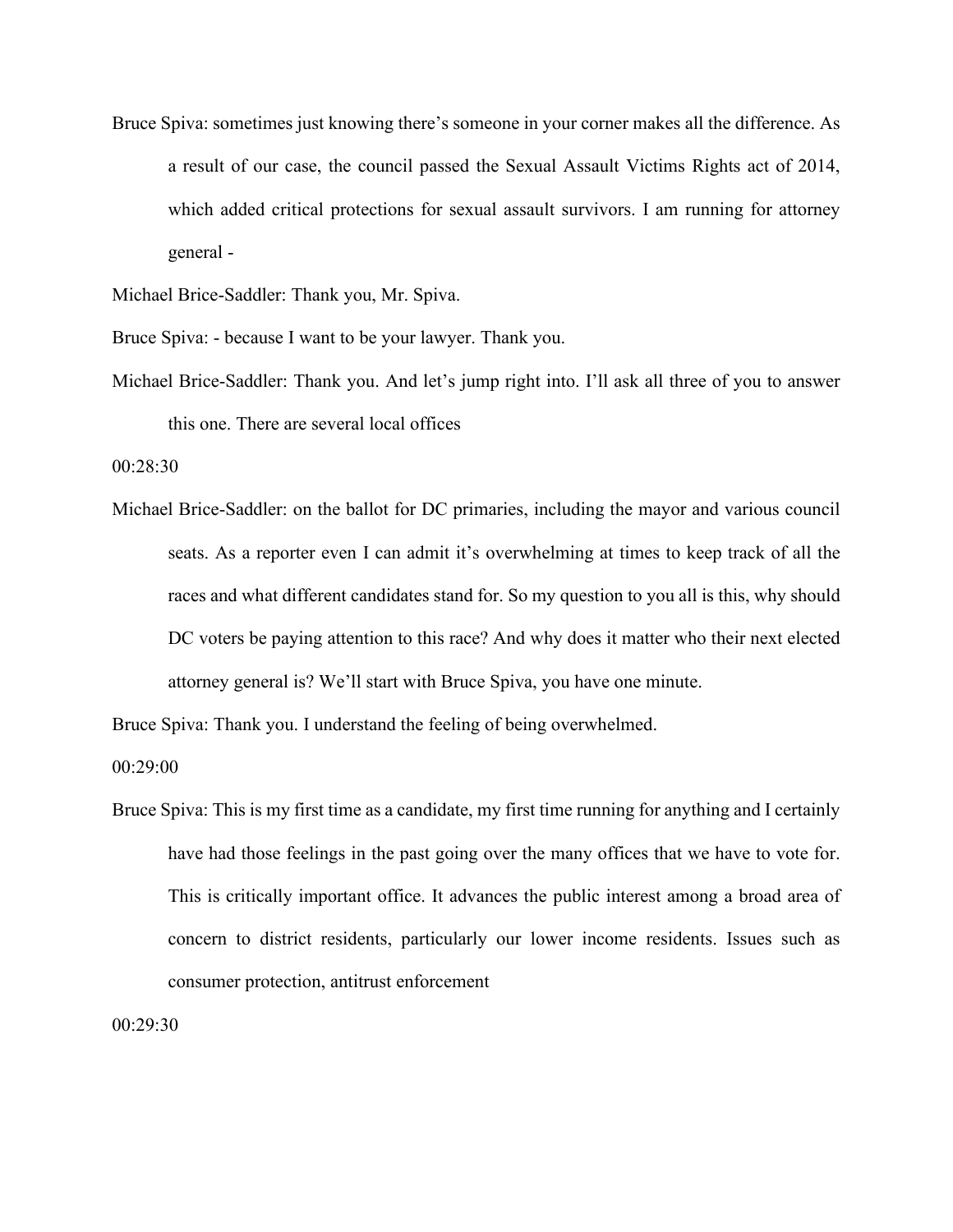Bruce Spiva: civil rights, and child support. The office has 700 professionals and 11 divisions that cover areas like environmental justice and other things that are critical to our lives. So I encourage everyone to learn about the candidates and make your choice. I submit myself after 30 years of experience advancing the very issues that are most pertinent to this office, that I am the best prepared to advance the public interest mission of the office.

00:30:00

- Michael Brice-Saddler: Thank you for that response. And Mr. Schwalb, I'll go to you now with the same question. Why should DC voters be paying attention to this race?
- Brian Schwalb: Well, all of us in aspiring to be the next attorney general follow on the heels of our first independently elected attorney general [U/A]. It was very significant for our democracy here in DC to have the right to vote for an attorney general. As many of you know, it was previously an appointed position from the mayor.

00:30:30

Brian Schwalb: Having an independent elected attorney general is critical to our steps towards becoming a state to having a first rate law office that does the hard legal work to make our government work, to protect vulnerable people who are too often being taken advantage of, to fight for people and of course, to be our chief juvenile justice prosecutor, the amount of the work is critical. The work every day requires years of experience and judgment. I bring that 30 years of practicing law, first at the justice department, and then in private practice in a leadership role

00:31:00

Brian Schwalb: in my firm and I think that's why that experience, that leadership experience is why our current attorney general Karl Racine has endorsed me to be the next attorney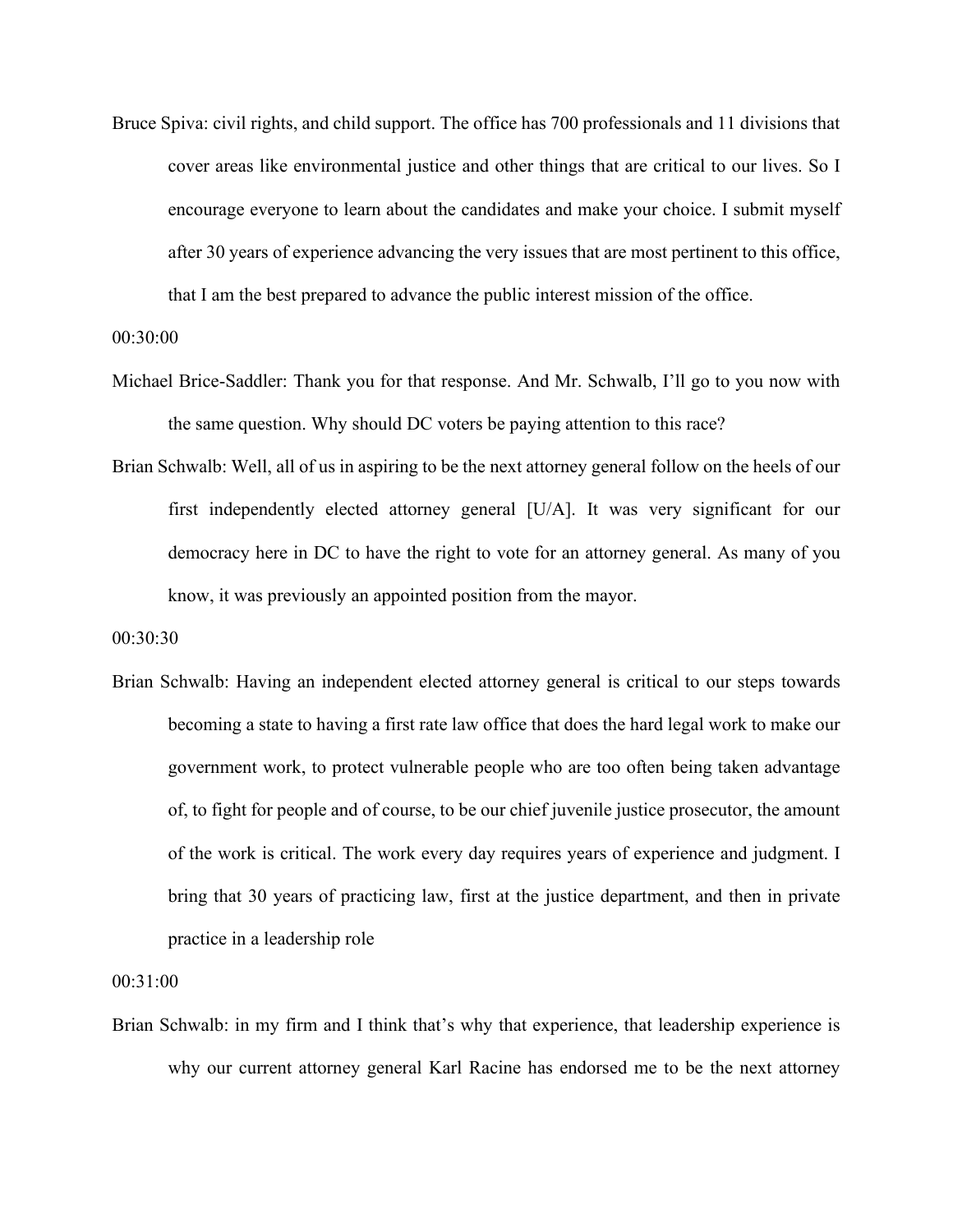general as has the prior attorney general Irv Nathan, and most recently The Washington Post. It's experienced leadership [O/V]

Michael Brice-Saddler: Thank you.

Brian Schwalbl: is critical.

Michael Brice-Saddler: Thank you and then we'll go to Ryan Jones with the same question.

Ryan Jones: Thank you. This is an important role that everyone needs to be paying attention to because when you're choosing your chief legal officer

00:31:30

Ryan Jones: of the District of Columbia, you're using that enforcement arm, you're looking at someone who's guiding the government. You're putting someone in place that will have oversight of what the mayor is doing, what the council is doing and you need to put someone in place that has the moral compass to guide the district in the best direction. This is not simply another position that people can just take on lightly. Technical skills are important. I've been in and out of these courtrooms honing skills

00:32:00

Ryan Jones: and I recognize where the fires reside. I know that people need access to justice in courtrooms or the place where we can get that done and you need a legal mind that is sharp, that has a vision for the future, to make changes not for right now, but for years to come and going into the courts and taking on important battles on behalf of our residents is critical and you want to send somebody that has the gravitas, that's been doing the work, all scales of work into that office.

Michael Brice-Saddler: Thank you, Mr. Jones.

00:32:30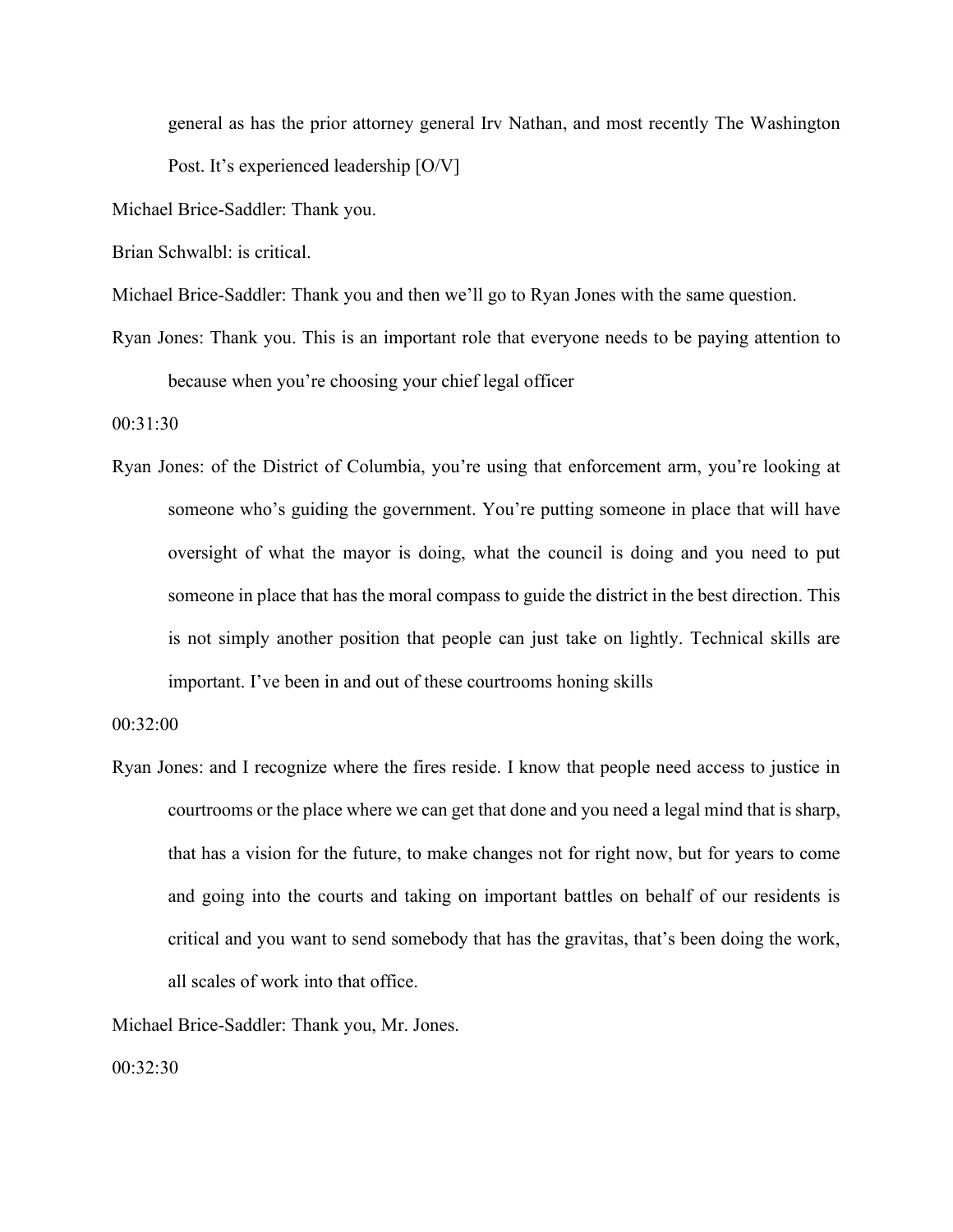Michael Brice-Saddler: Next question, DC is unique in that it does not have full control over its own criminal justice system, because it is not a state, for example, under the current system, while the DC Attorney General's office prosecute juvenile offenses and adult misdemeanors, a federal entity, the US attorney's office for DC, prosecutes most adult crimes. If DC were to achieve statehood, what would your approach be to expanding the officer's duties and

00:33:00

- Michael Brice-Saddler: would you use any other state AGS office as a model and we'll start with Brian Schwalb.
- Brian Schwalb: Well, thank you. It is absolutely critical to almost everything that we do in our city, that we continue to try to strive towards becoming a state. I think that it is one critical piece of that is having complete control over our criminal justice system, as you're exactly right, a bifurcated system means that I'm so much of what we try to aspire in making our city safer for all

00:33:30

Brian Schwalb: neighborhoods and everybody. We have a bifurcated system that requires coordination with the federally appointed prosecutor. Sometimes a more favorably appointed federally prosecutor and sometimes the less hospitable, but always somebody who is not responsive to the people who live in the district and vote. I think one of the most significant decisions a prosecutor might have to make is whether a young person, a 16 or 17-year-old who commits a violent crime should be charged as an adult or remain in the juvenile justice system. That is a life altering decision

00:34:00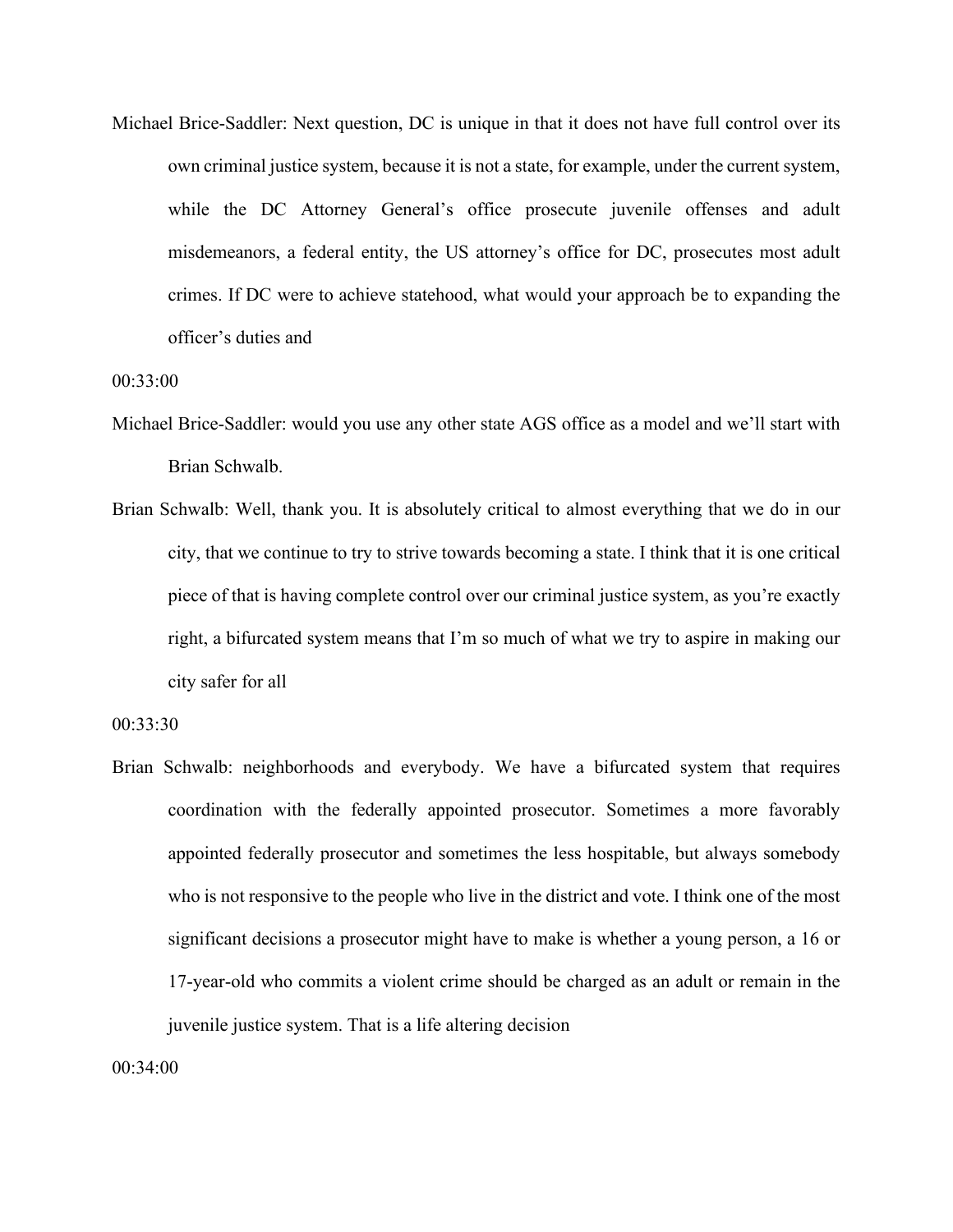- Brian Schwalb: and one as chief prosecutor, I don't relish having to make, but I do think it's a decision that should be made by someone responsive to the community and it should be our elected AG that makes that decision.
- Michael Brice-Saddler: Thank you, Mr. Schwalb and I'll move to Ryan Jones with the same question. Would you use any other state AG's office as a model if DC where to achieve statehood and what would your approach be for expanding the offices duties?

Ryan Jones: Yes. We have two great states around us, Maryland, and Virginia.

 $00:34:30$ 

Ryan Jones: We can use them as a model for how they've set up in a range, their office to have execution of their principles, as well as New York State. We look at the federal system and we recognize that when federal laws are violated, that it's always going to fall into the hands of federal prosecutors. We recognize that DC superior court is a federal one, achieving an article one court, which has that federal jurisdiction, but we practice there. Our lawyers practice there and we have

00:35:00

- Ryan Jones: great attorneys here. And I think what we need to do to expand the office in its power is just recruit wonderful talent and I think we have a city full of wonderful attorneys and we need to have people in place in that office that recognize the ties to the District of Columbia and the needs of the people the most.
- Michael Brice-Saddler: Thanks, Mr. Jones. And I'll go to Mr. Spiva with the same question. How would you expand the offices duties and would you use any other state AG's office as a model for that?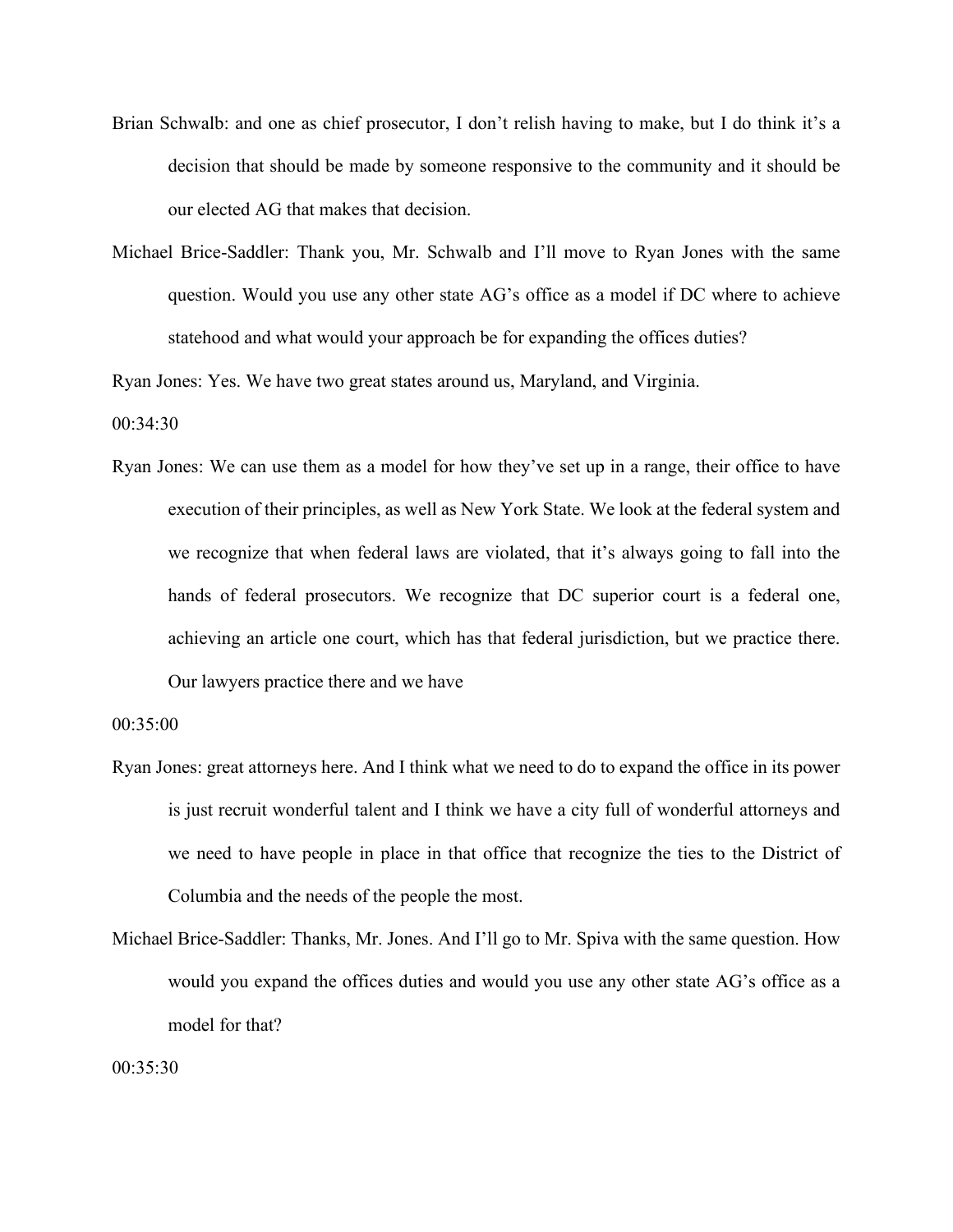Bruce Spiva: Yes. I mean, I think the lack of control over our full local criminal docket is one of the things that shows the imperative of statehood for the District of Columbia and this is an issue that I've been fighting for decades, I was actually arrested in an act of civil disobedience fighting for statehood many years ago. I have marched through the streets; I've worked in court to try

## 00:36:00

Bruce Spiva: to get greater local autonomy over things like our budget and I've testified in Congress. It's so imperative. It's also imperative that we get control over our adult felonies, because you can't fully reform a system and you can't control the system that you don't control and so that is so necessary and I think we should be a model, although always you want to look for best practices across the country. There are many excellent AG's offices. We are and are

## 00:36:30

- Bruce Spiva: becoming and can be even better still a model for other AG's offices and so, I would seek to do that, but always look to learn from other AG's offices as well.
- Michael Brice-Saddler: Thank you. The next question is for everyone again. The OAG has 10 offices and divisions, ranging from child support services to public advocacy. What division or OAG function in your opinion is most underutilized or right for improvement

00:37:00

- Michael Brice-Saddler: and what's your plan to enhance it? We'll start with Ryan Jones on this one.
- Ryan Jones: Thank you. Discussions with my team and looking around the United States I think we need to be looking at cybercrime and I think we need to have a department dedicated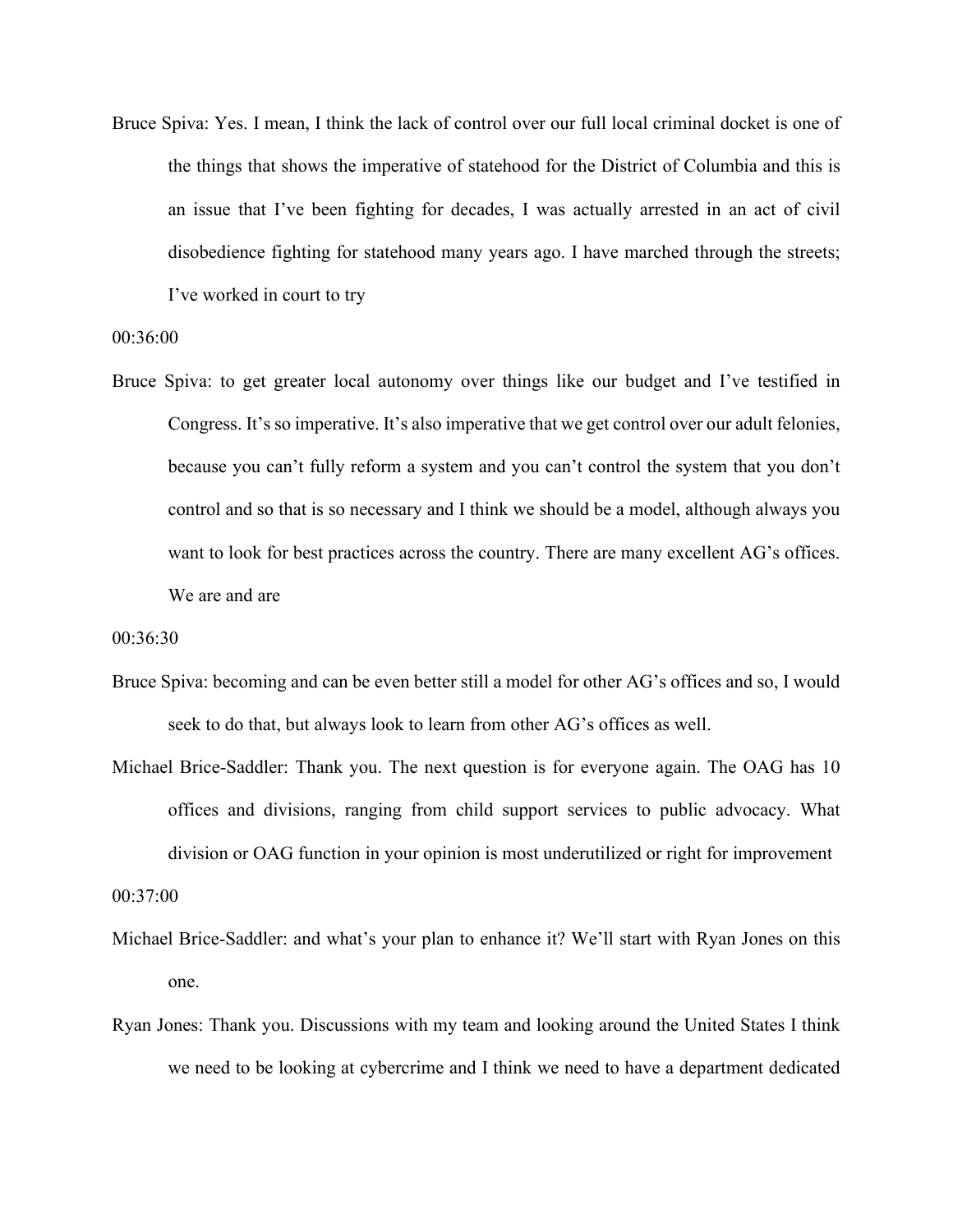to the new forms of fraud, way people are being taken advantage of digitally and preparing our city to be protected against international and other types of actors that don't have borders and we need to

00:37:30

Ryan Jones: put in place people who are experts in that field and I look to that. I also look around the other parts of the office and I focus on expanding public advocacy and I would do that by incorporating angel fund litigation in order to take on critical cases that we can win and reign in money so we can continue to have control over our budget without having to be compromised in any way and entrenched our independence.

00:38:00

- Michael Brice-Saddler: Fascinating. Thank you. And then, Bruce Spiva, same question for you. Is there an OAG division or function that you look at as perhaps being underutilized or right for improvement?
- Bruce Spiva: Yes, I don't want to pick on any one division or function because they're all important, but certainly one thing that I have a discussion of on my website that I think we can improve

00:38:30

Bruce Spiva: and that is a critical function. Is the child support function, getting in place, appropriate child support orders. There is also authority to help the non-custodial parent meet their child support obligations by helping them with things like job counseling and the like, and so I think that's a critically important program. It is an anti-poverty

00:39:00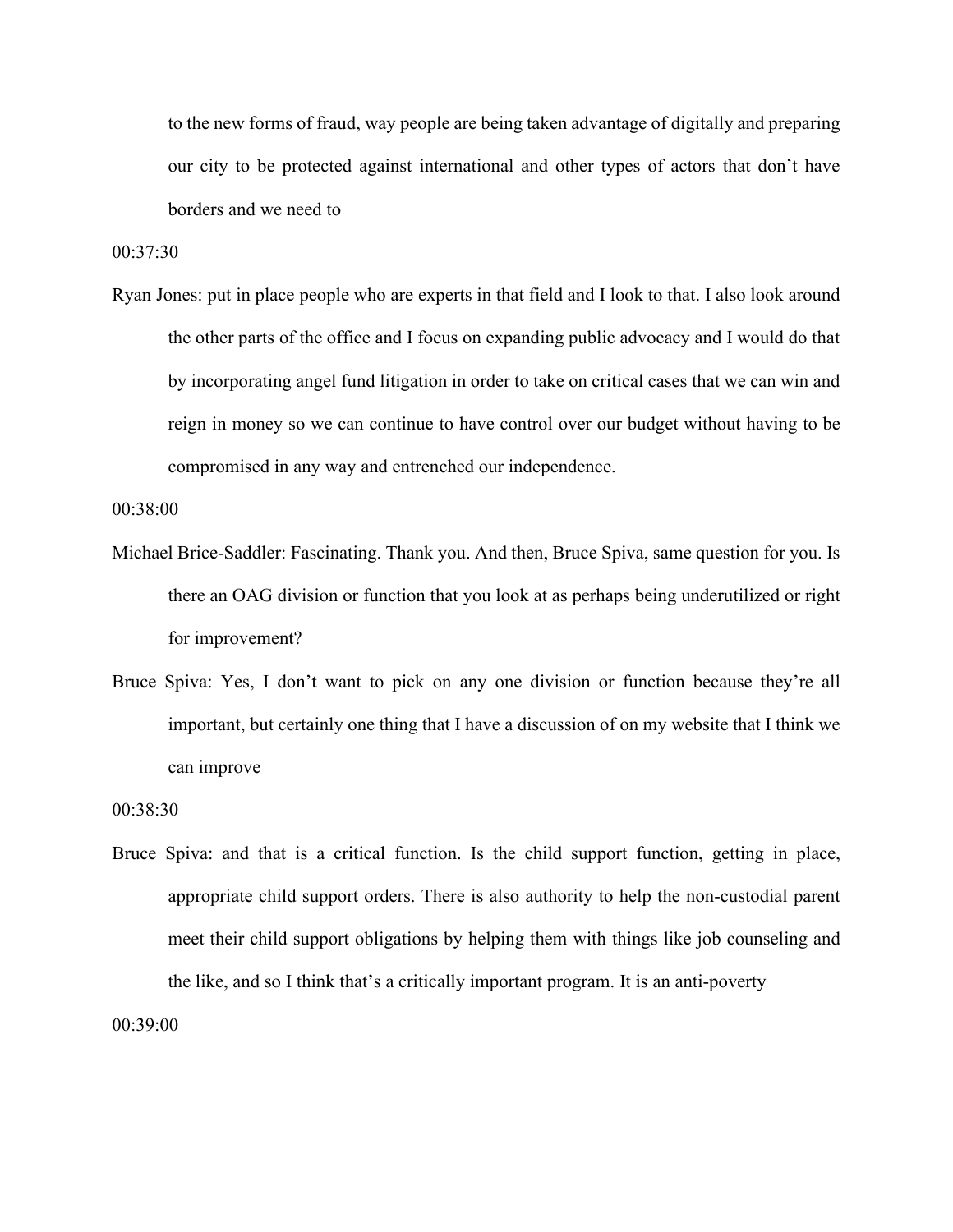- Bruce Spiva: program and so that's something that I would put a lot of focus and priority on, but there are many others that are also important and certainly through my years of public service fighting for environmental justice, fighting for consumer protection, antitrust enforcement and the like, I'm well-prepared to provide guidance and to further the public interest in those areas as well.
- Michael Brice-Saddler: Thank you. And Brian Schwalb, is there any division or OAG function that you look at

00:39:30

Michael Brice-Saddler: as right for improvement or that could be expanded or is underutilized.

Brian Schwalb: I think that the most important thing for any leader to do is to listen, to come in and to really spend the time actively listening with the division heads and the great talented lawyers and professionals in the office to hear directly from them, to think about ways in which the office can become more effective and efficient. I do think there's some things that I would like to see the office do. One is a

00:40:00

Brian Schwalb: more reinvigorated community engagement arm, where the AG's office is actually physically out in the community listening, being present, sharing information, sharing trends, and hearing also from the community directly. I think that there could be an enhanced focus in the office on traffic and traffic violence, being a convener with respect to some of the enforcement tools that the AG has with respect to speeding and reckless driving and drunk driving in our city. I'd also like to see

00:40:30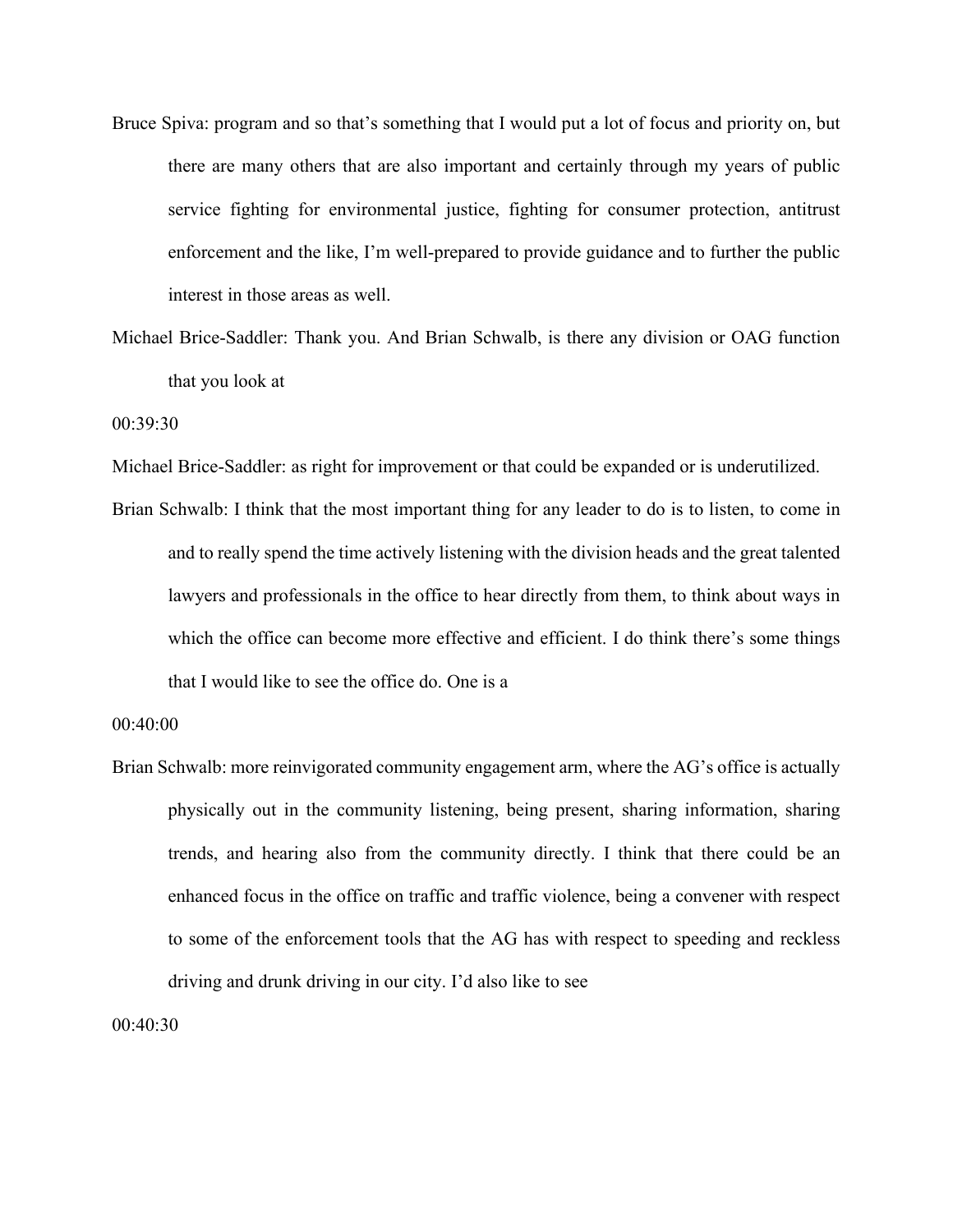- Brian Schwalb: the office have a renewed focus on entrepreneurial and small businesses, discriminatory barriers to entry in terms of building wealth through business ownership.
- Michael Brice-Saddler: Thank you. And the next question I have is for Mr. Spiva. I would be remiss if I did not bring up one of the more dramatic moments in this election cycle. You challenged the qualifications of AG candidate, Kenyan McDuffie, which the DC Board of Elections upheld causing him to be removed from the ballot.

00:41:00

Michael Brice-Saddler: The DC Court of Appeals further upheld the Board of Elections ruling. Kenyan McDuffie has suspended his campaign. Since then, my colleagues and I have heard from DC voters who were upset by the fact you brought the challenge. My question is as follows: What would you say to those voters to get them to change their minds about you and what do you say to those who feel like they lost out on a chance to decide who was the most qualified with their vote? One minute.

Bruce Spiva: Well first, let me say that

00:41:30

Bruce Spiva: I brought the challenge because I thought that although a very dedicated public servant and a good person that the council member didn't meet the legal qualifications for the office and the court and the Board of Elections agreed with me, but I'm looking forward now to making my case for why I am the most experienced and best prepared to carry on the public function of the office and I'm reaching out to council member

00:42:00

Bruce Spiva: McDuffie's supporters. I understand that feeling of frustration. I've lost cases before in my career and I've had personal disappointment. So I definitely understand that and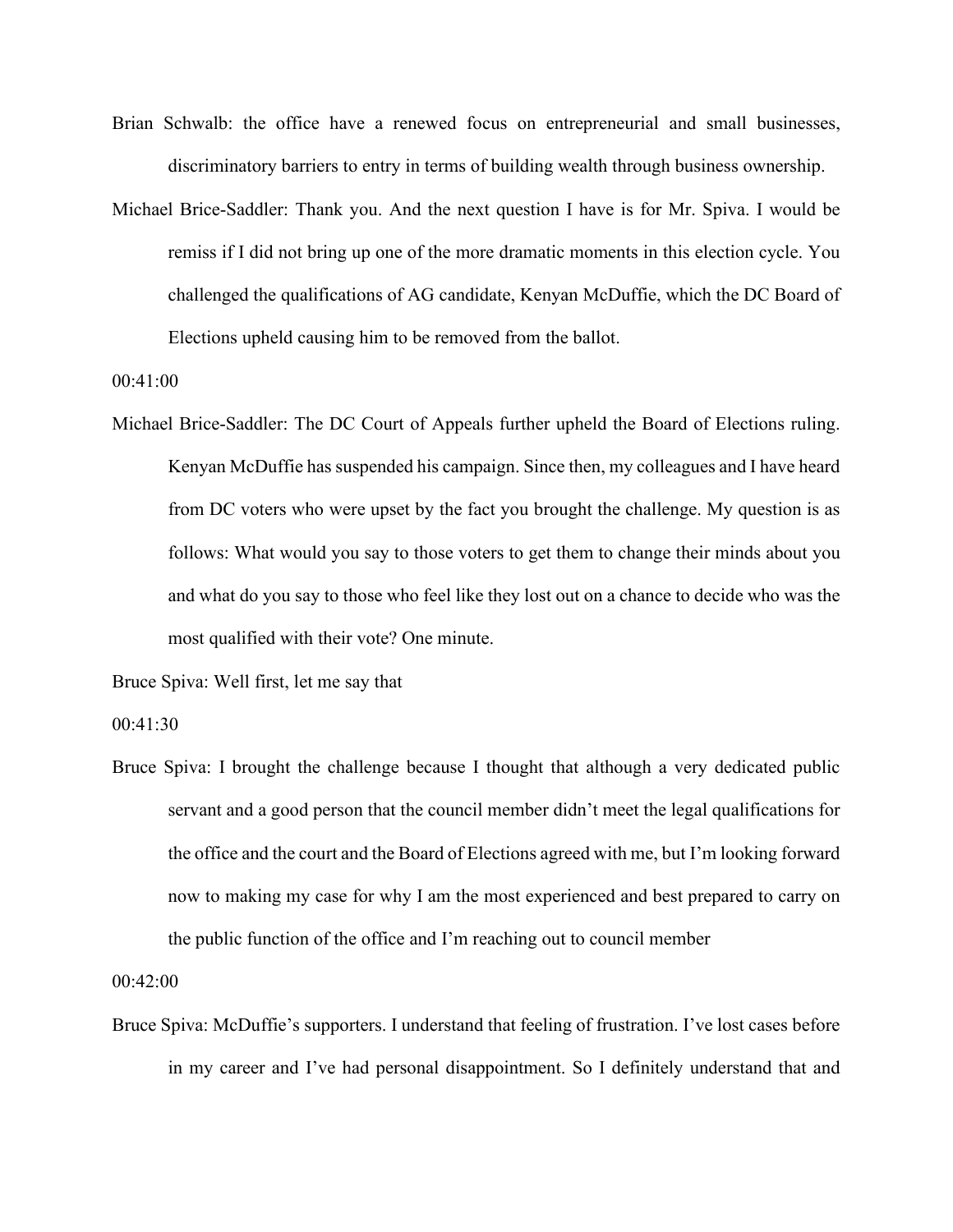there's certainly no sense of celebration in my mind or in what I'm saying about that, as I said the council member I think has been a good public servant, but I'm now looking forward to the rest of the race

 $00:42:30$ 

- Bruce Spiva: and sometimes as attorney general you have to make tough decisions and you have to take a stand before they are decided. Taking a stand after the decision has been made is not leadership and I hope that they can appreciate that I decided this was an instance where I had to make a tough call and I followed through on my principles. Thank you.
- Michael Brice-Saddler: Thank you and Brian Schwalb, I'm going to go to you on the same topic, after the

00:43:00

- Michael Brice-Saddler: DC Court of Appeal's decision that kept Kenyan McDuffie off the ballot, you put out a statement asserting that your campaign had "no part" in trying to prevent him from being on the ballot and that you had hoped to run against him. So I was hoping to get some clarity on that. Were you supportive of the challenge when Mr. Spiva filed it or were you against it and why?
- Brian Schwalb: I was not supportive of it. I was aware of the argument, the legal argument that could be made and in fact the legal argument that was ultimately accepted.

00:43:00

Brian Schwalb: And I recognize that that is now the established rule, but I do think one of the things about being the attorney general is recognizing that you have to exercise judgment about when certain arguments are raised, even arguments that can be won, because there are collateral impacts associated with the exercise of judgment in making arguments. We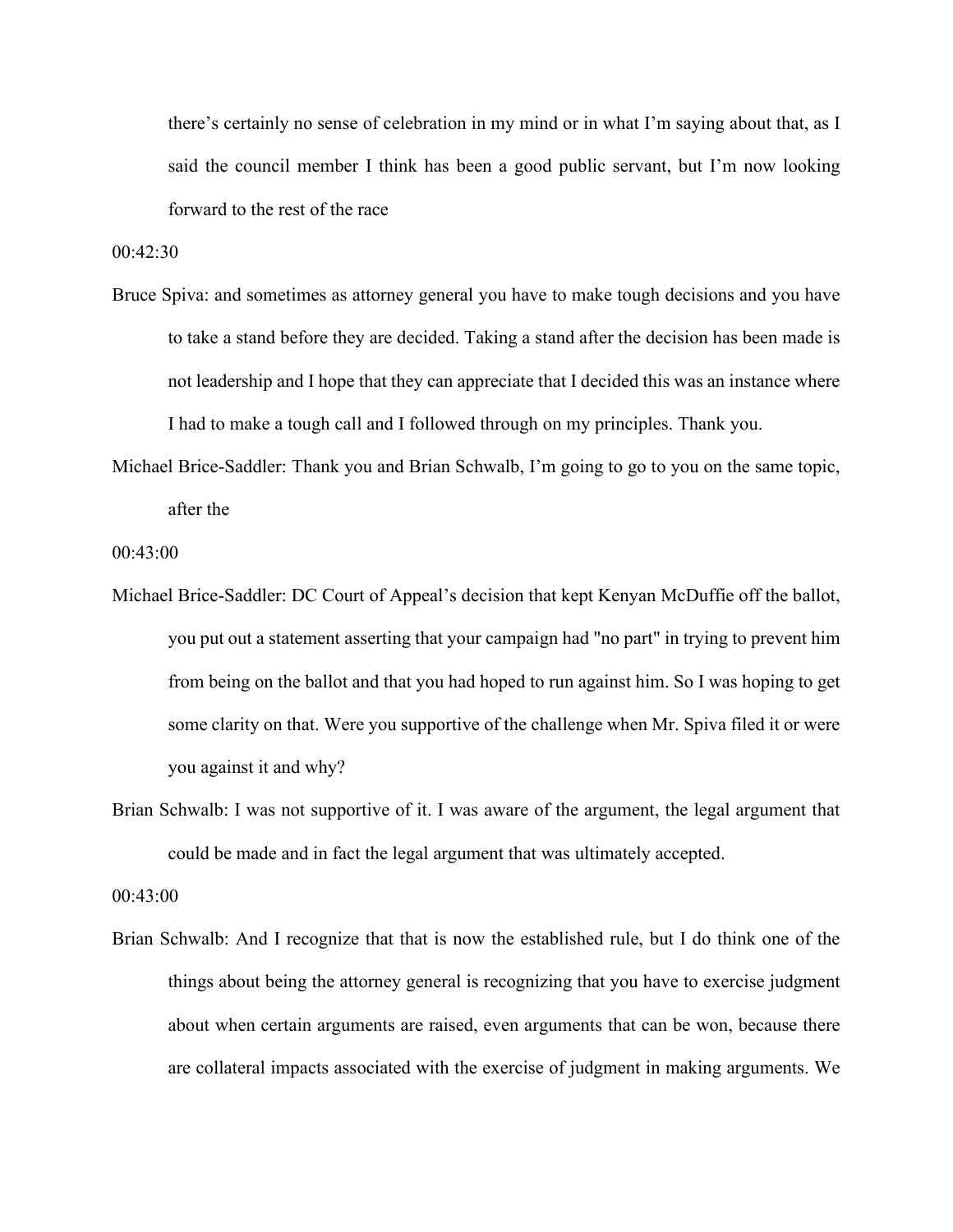don't necessarily want or need an attorney general that makes every argument just because he or she thinks it's a winner.

00:44:00

Brian Schwalb: I think we need somebody who exercises judgment and that's what I did in the campaign in terms of recognizing that while there may have been a tactical advantage to raising an argument, I exercised my judgment not to make it. I got into this race thinking primarily I needed to make my case as a first-time candidate to the voters, to explain to the voters why I thought what I brought to this race in terms of experience and qualification and independence and leadership made me the most qualified candidate.

00:44:30

Brian Schwalb: And I was prepared to make that case to the voters and I still am.

Michael Brice-Saddler: Thank you. Ms. Spiva, would you like to respond to Mr. Schwalb?

Bruce Spiva: Just briefly. You know the time to make that argument would be before the Board of Elections and the Court of Appeals had made its decision to wait until the argument was over and then to make that statement, you know

Bruce Spiva: and Mr. Schwalb is my friend, but again, that's not leadership. So I don't think it's divisive though, to raise an issue of qualifications that the council put in place and that the people passed for a reason. Again taking nothing away from a council member McDuffie, I think he's a very good person and I think he's done a lot of good things on the council, but I believed, raised in good faith, and it was confirmed that these

00:45:30

Bruce Spiva: legal qualifications were not met.

<sup>00:45:00</sup>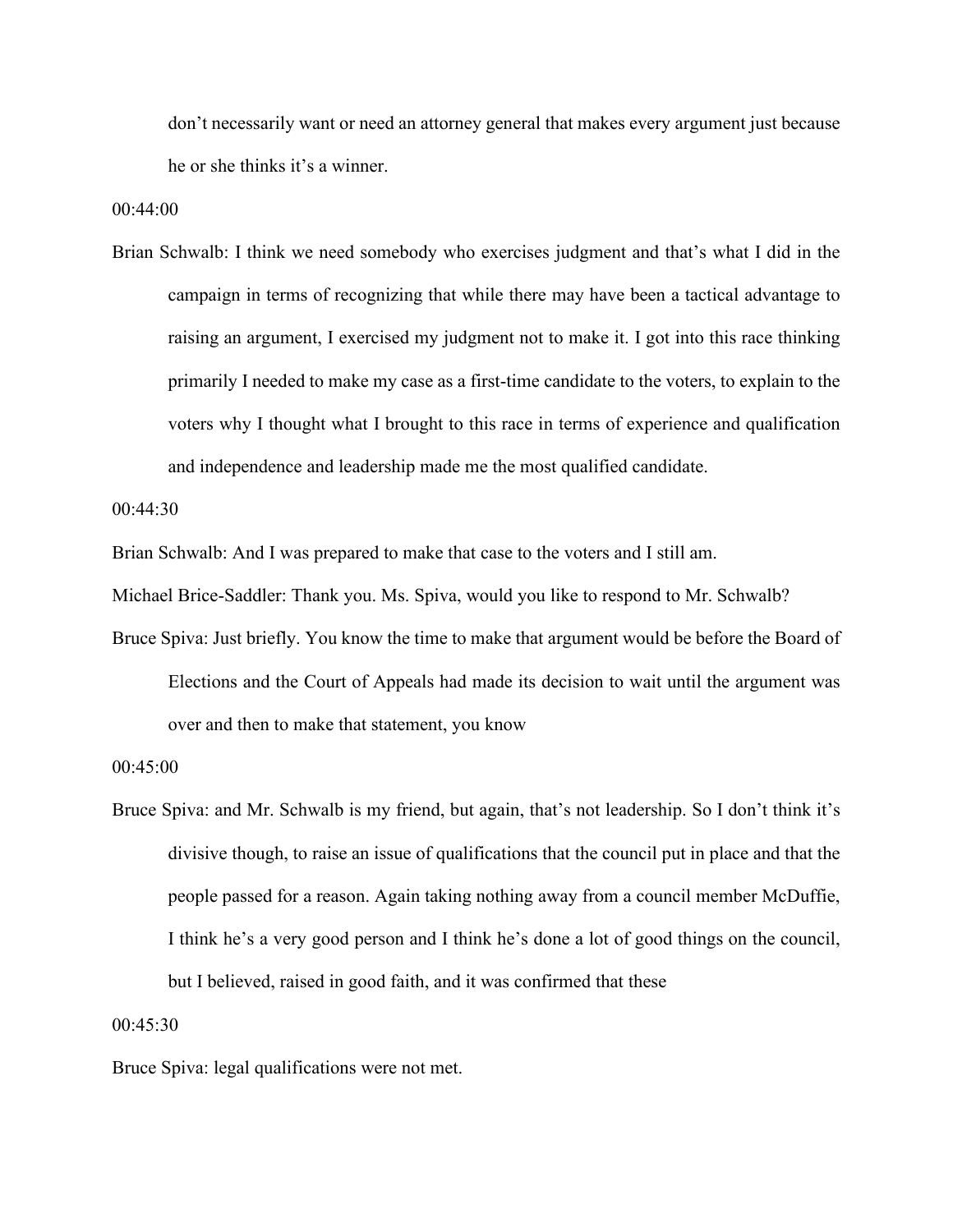- Michael Brice-Saddler: Mr. Schwalb, 30 seconds of rebuttal, if you want it. He said that your statement after the fact was not leadership.
- Brian Schwalb: Well, I disagree. I was clear in the sense that I wasn't making an argument, a technical argument to the Board of Elections. I was making the arguments of the voters. I was making the point that while the statute has certain minimum qualifications that require

00:46:00

- Brian Schwalb: for the AG that the discussion with the District of Columbia should be, who is maximally qualified to be our attorney general and that a discussion about minimum qualifications was a distraction. So I was taking a position. I wasn't waiting. I just wasn't advocating an argument that Mr. Spiva chose to make.
- Michael Brice-Saddler: Ryan Jones, I'd like to get your take on this. Were you supportive of or against the challenge? And what's your message to voters who may now be re-evaluating their choice for attorney general.

00:46:30

Ryan Jones: As a first time candidate, you step into a race and you want to put your best foot forward and that's what I'm doing. When we go out and we campaign and we try to distinguish ourselves from other candidates, things are said, and you take positions. Being a native Washingtonian and sharing money of the friends and colleagues that support Kenyan McDuffie, I didn't want that to be a part of my legacy and I would take the results as they came. I think what's happened is unfortunate

00:47:00

Ryan Jones: for Mr. McDuffee, the district, and everyone here. We've had to now highlight an issue that, you know, has made this race very essential and made it very uncomfortable to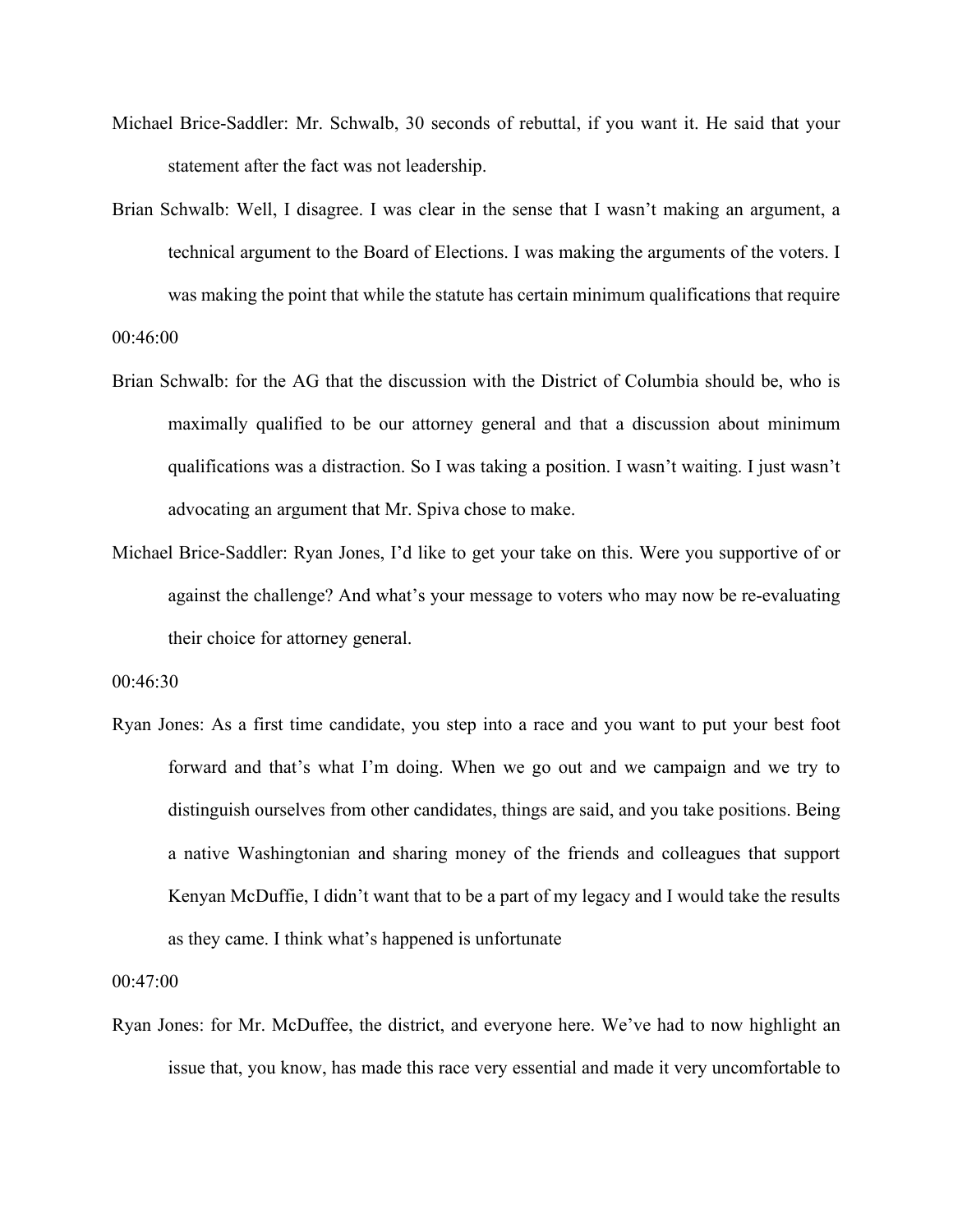talk about. However, we have the individuals here before us and DC voters have a great selection to pick from and I would like them to vote for me.

Michael Brice-Saddler: Thanks, Mr. Jones. And we're going

00:47:30

Michael Brice-Saddler: to move on to the next topic, which is for Brian Schwalb. Excuse me, so actually, I'm going to go to Mr. Jones for this next one. Earlier this month, political published a draft Supreme Court opinion that would overturn the right to abortion established in Roe V. Wade. This past weekend, we saw thousands March in the district in support of abortion rights. What's your plan to protect reproductive rights in the district? You have one minute.

00:48:00

Ryan Jones: What was decided and what has been leaked has been planned and in the works for many years. So having strong advocates such as myself on the front lines of courtrooms, having people go lobby to legislative bodies that matters. People on the other side of it have been working hard to have Roe v. Wade overturned. We need to be working just as hard with just as much as a concerted effort with legislative bodies around the country,

00:48:30

- Ryan Jones: attorney general around the country, so we can take this fight back to the courts, get back before the Supreme Court and have women's rights protected.
- Michael Brice-Saddler: Thank you, Mr. Jones. I'm going to go to Ms. Spiva with that same question. What's your plan to protect reproductive rights?

Bruce Spiva: Am I still live, because you cut out for me. I can't see anybody.

00:49:00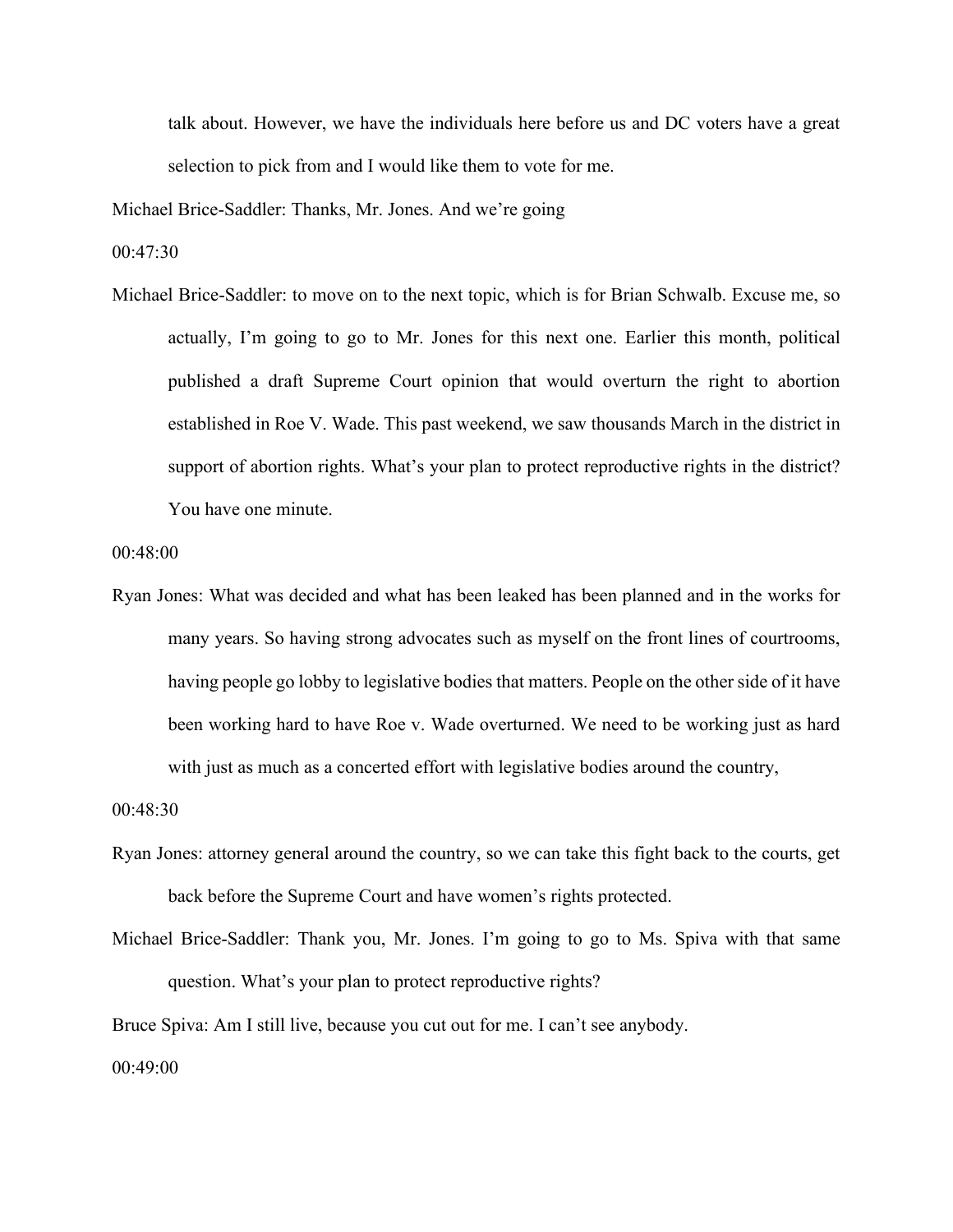Michael Brice-Saddler: I can hear you.

Bruce Spiva: Okay. Thank you.

Michael Brice-Saddler: Did you hear the question?

Bruce Spiva: What's my plan to protect reproductive rights in the district?

Michael Brice-Saddler: Yes.

Bruce Spiva: Yeah. And I think again, this is another place that really emphasizes the importance of achieving statehood because this decision, first of all, is awful, if it in fact, comes into play, as it appears it will, but it's especially awful for

00:49:30

Bruce Spiva: the people of the District of Columbia and particularly the women of the District of Columbia because the Congress does and often has interfered with our own local laws and so if there's ever a unified control of the Congress and the presidency by Republicans, we can be sure that they're going to go after our right to choose laws and so our options are limited, but certainly we should explore any options we would have in the courts

00:50:00

Bruce Spiva: to try to resist that should that come to pass. We also should try right now while we have democratic control of the Congress and the presidency to try to get protective laws passed to protect the right to choose, not only here in the district, but across the nation, because it will be harder for a unified Republican government to undo that if it's taken care of now. Thank you.

Michael Brice-Saddler: Yeah. Thank you, Mr. Spiva.

00:50:30

Michael Brice-Saddler: Mr. Schwalb, what's your plan to protect reproductive rights in DC?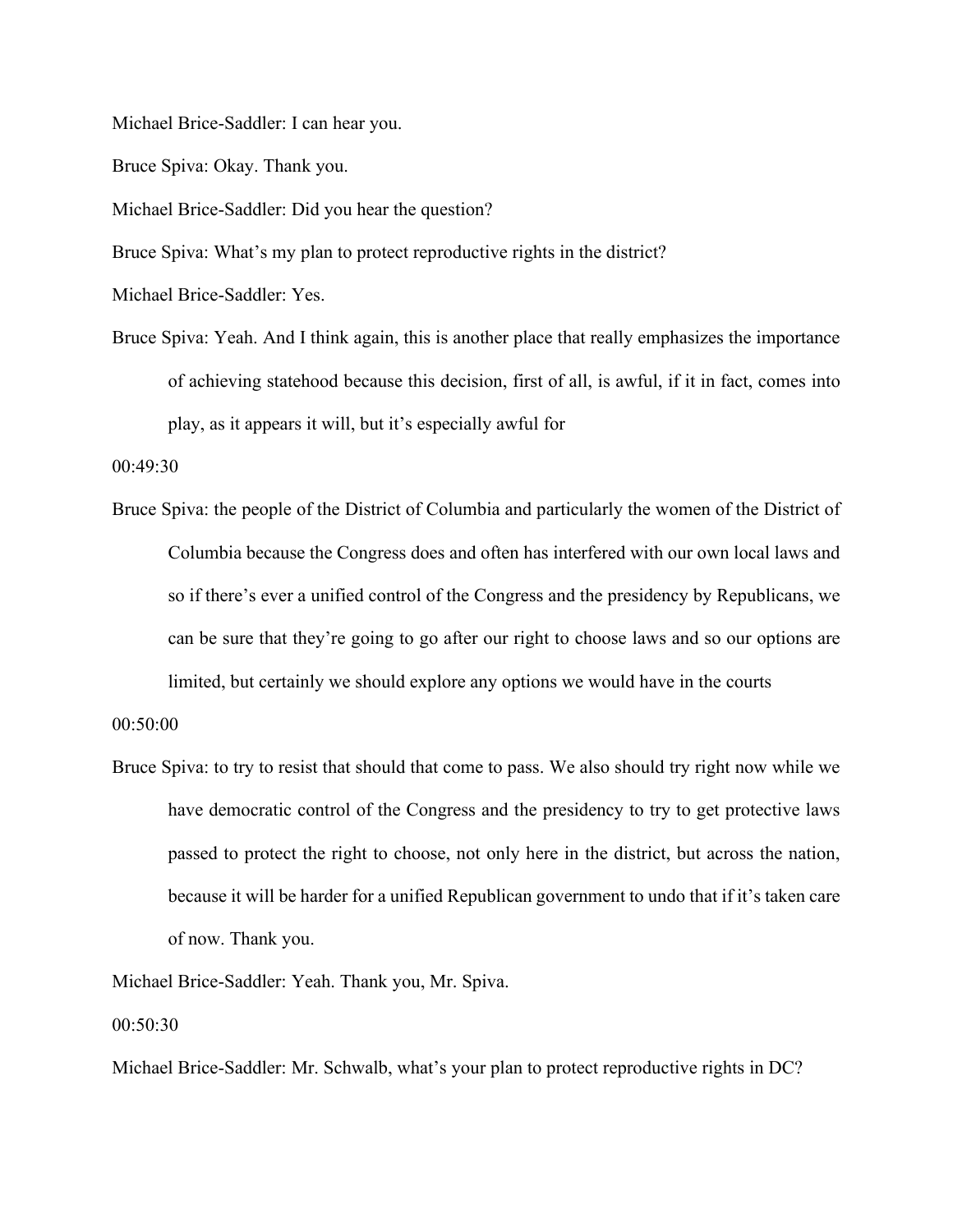Brian Schwalb: Well, start with the premise that, you know, women in our country cannot be criminalized for needing or seeking an abortion. That is infuriating. The principal is infuriating and we need to recognize how outrageous the slippery slope we could be on if the leaked opinion is in fact going to be the Supreme Court opinion. I think the Office of the Attorney General needs to be ready to fight

00:51:00

Brian Schwalb: with every potential fight we have, every tool we have to push back. If I'm attorney general, there's going to be litigation tools that are available, whether those are constitutional arguments, statutory arguments, common law arguments, regulatory arguments. We're going to reach to principles of home rule and administrative procedure act and fundamental rights. I do not accept the proposition that if Congress chooses to be hostile in light of the reasoning of the slip opinion, that it has the right to be hostile, because so much of the rationale

00:51:30

Brian Schwalb: of the opinion is giving the decision on whether or not abortion will be lawful or illegal back to the people. We're going to be in Alliance with our state AG's across the country fighting, because there's going to be a lot of interjurisdictional or interstate issues. There are privacy issues that are going to be litigated and of course, we're going to need to work with our mayor and city council to make sure our laws here in the city are protective of those who live here and women who come here looking for quality

Michael Brice-Saddler: Thank you.

Brian Schwalb: available healthcare.

Michael Brice-Saddler: Thank you, Mr. Schwalb and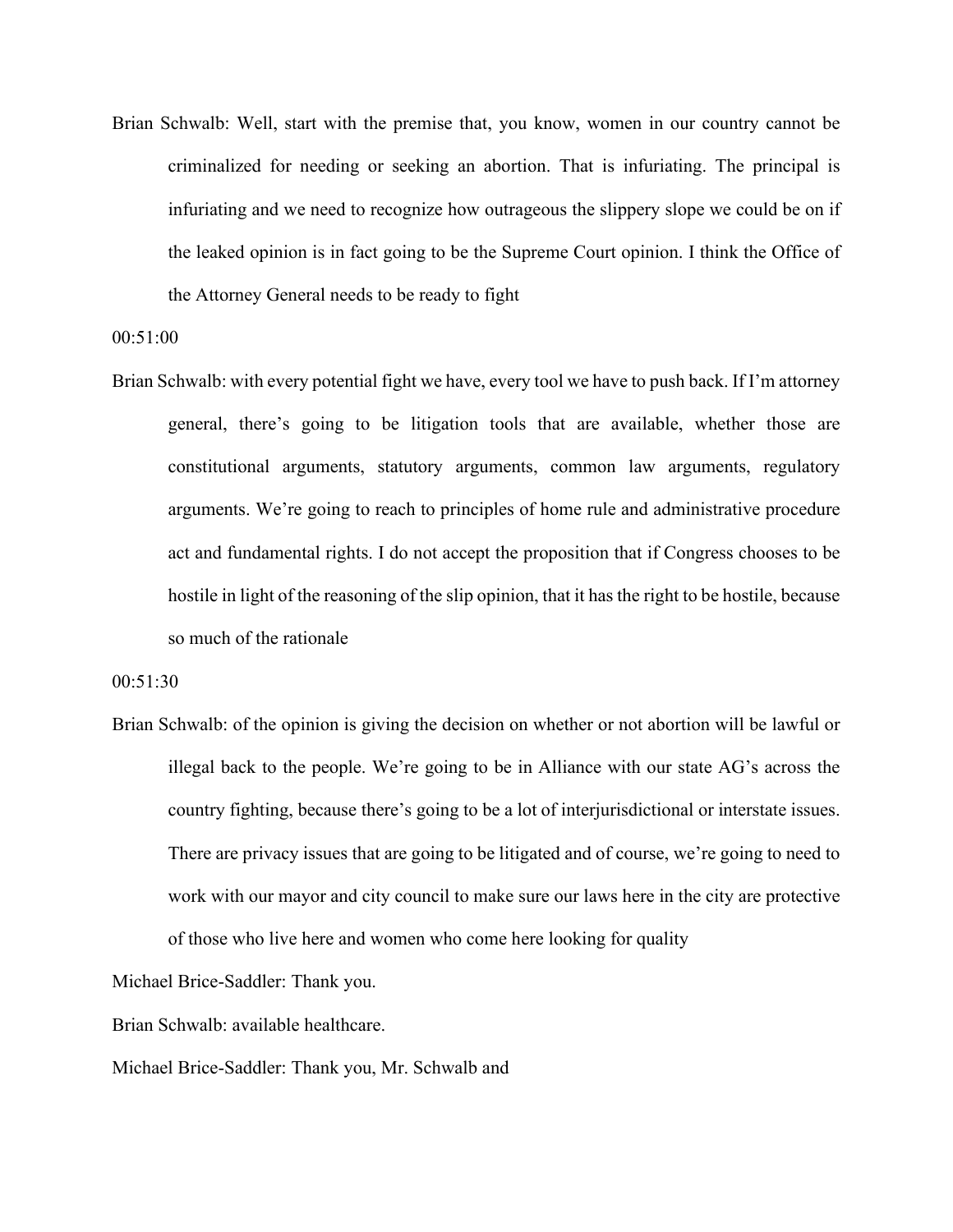00:52:00

- Michael Brice-Saddler: just reminder to all the candidates, if you want to way in or respond, you can raise your hand and you'll have 30 seconds for rebuttal. Mr. Spiva, did you want to way in? Yes, 30 seconds.
- Bruce Spiva: Yeah and I don't know if it's in the nature of rebuttal, but just an add. I think we need to be creative with the law and fight with the law if this awful circumstance occurs, but I think it also is important to recognize the difficulty of our current

00:52:30

Bruce Spiva: situation and why it's so imperative and that's why I've been fighting for statehood and greater local autonomy for so long. I think it's incumbent upon every elected official in the district to be doing everything they can to try to get statehood and greater local autonomy, to be able to protect from things like this.

Michael Brice-Saddler: Thank you. Now, one of the areas that OAG has long focused on

00:53:00

- Michael Brice-Saddler: is consumer complaints and price gouging. Lately we've seen a baby formula shortage that has been a great source of concern for many parents and families across the nation and in the district. So what's your strategy to defend DC consumers when these types of shortages of essential supplies occur including hoarding and price gouging, Mr. Schwalb, I'm going to start with you on this one.
- Brian Schwalb: Yeah. Whenever you have market conditions like we are facing with scarcity and supply chain issues, and you

00:53:30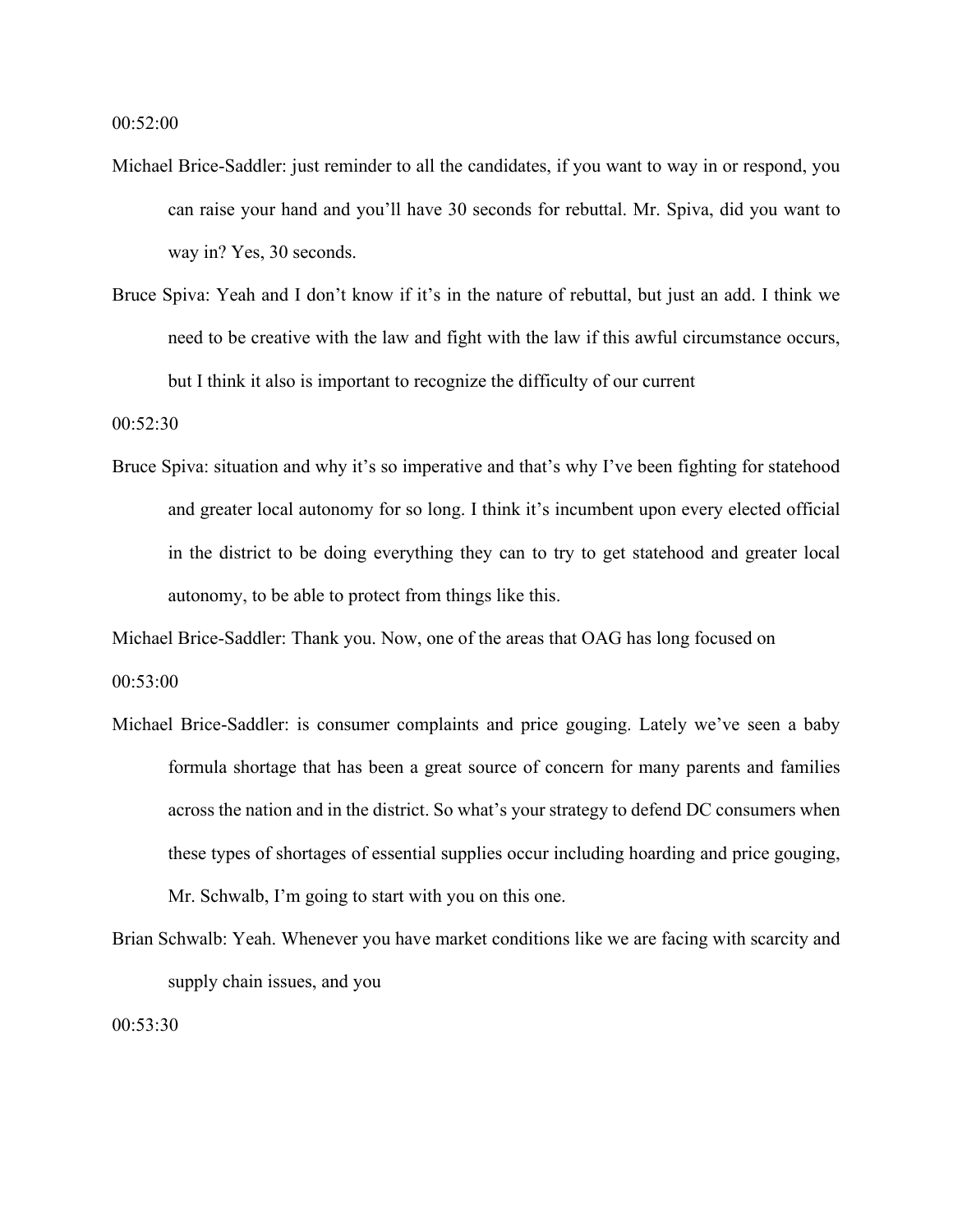Brian Schwalb: have a situation where some people can try to take advantage, it's ever more important for an attorney general to be vigilant and looking to protect the people who live here in the District of Columbia, who shouldn't be forced to pay more for baby formula or gas or masks or medicine, simply because of somebody trying to take advantage of a shortage of supply. Our consumer protection laws are strong in the city. We have rules and laws that need to be enforced effectively and that's what I think I will do in leadership of the Office of Attorney General

00:54:00

- Brian Schwalb: with the talented lawyers in the public advocacy division is aggressively bringing claims under our consumer protection statute that holds people accountable when they seek to profit on people who are in vulnerable positions and you hope to do it aggressively with meaningful sanctions to change behavior and send a message that that type of predatory behavior is not acceptable in our city.
- Michael Brice-Saddler: Thank you. Mr. Jones, do you have any different view on how you would approach hoarding and price gouging?

00:54:30

Ryan Jones: Watching that new phenomenon happening, especially through the pandemic, and I think the best strategy will be to work with other enforcement bodies to ensure that no one is hoarding and then trying to resell in the market to make a profit and we have to protect our consumers as we are charged to do as attorney generals. I think litigation is slow. So we have to get out in front of it and take preventative measures from that happen and what does that look like?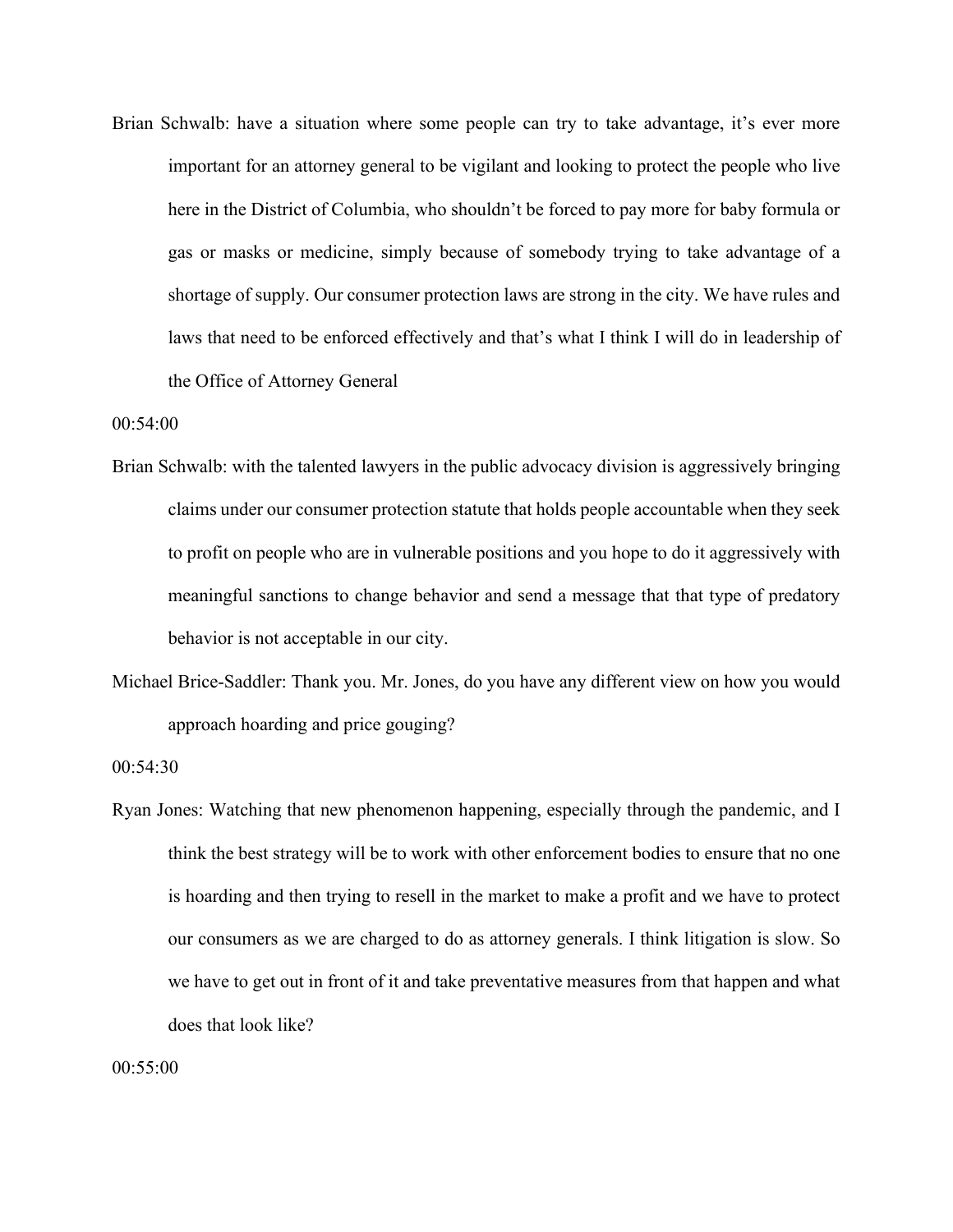- Ryan Jones: We have to be creative in order to do so and I look forward to having the opportunity to do it.
- Michael Brice-Saddler: Mr. Spiva, where do you stand on this? What would you do to prevent hoarding and price gouging, especially in the situation like we're seeing now with baby formula.
- Bruce Spiva: Well, I would go after companies that were guilty of that, of hoarding or price gouging. We have laws against that. We have consumer protection laws

00:55:30

Bruce Spiva: and we have, you know, anti-price, gouging laws and what I would say again is that, you know, I formed my own firm to do this kind of work, to fight for consumer protection. I've litigated cases under the DC Consumer Protection Procedures Act. I have litigated antitrust cases involving issues of monopoly pricing and of course, price gouging is something entirely another level above that

00:56:00

- Bruce Spiva: where you essentially take advantage of a market dislocation and so I'm wellprepared to take action where we find evidence that's going on.
- Michael Brice-Saddler: Thanks to all three of you for your thoughtful answers on that question. And now we have a timely submitted question from Dean Lewis, who writes, how will you ensure an environment in the district or racism is not tolerated? What can be done to ensure a situation like the one that happened in Buffalo

00:56:30

Michael Brice-Saddler: this weekend doesn't happen east of the Anacostia river. Brian Schwalb I'll start with you on this one. What's your response?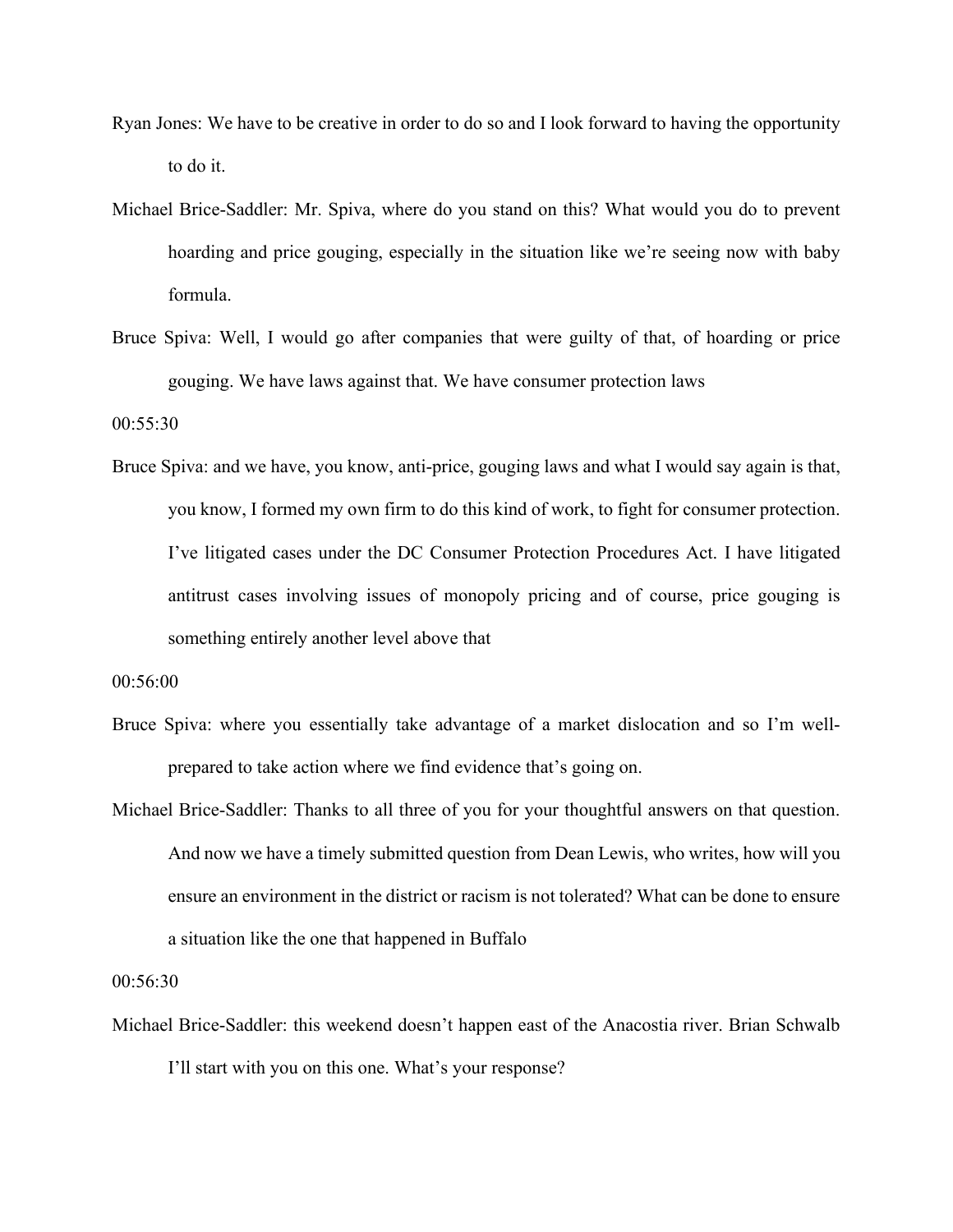Brian Schwalb: We are seeing a rise in hate, in vile hate, white supremacy, homophobia, Islamophobia, anti-Asian hate, anti-Semitic hate everywhere. It's fueled by internet fringe groups that were once fringed, are now for

00:57:00

Brian Schwalb: lots of pernicious reasons becoming more and more mainstream and all of our thought leaders and all of our elected leaders have to stand up and speak out against hate wherever they see it and stand on the side of the right things. There's no two sides of this question or find opinions and find people on both sides. Hate is wrong and we need to continually stand up against that. One of the ways I've been involved in our community is at the US Holocaust Museum and Memorial, which has been engaged

00:57:30

- Brian Schwalb: in aggressive education, pushing out issues about lessons we can learn from the Holocaust, for people who are Holocaust deniers, and making sure that by education and talking about these issues we squelch hate before it leads to the kind of violence we saw in Buffalo and in so many other places, unfortunately.
- Michael Brice-Saddler: Thank you, Mr. Schwalb and of course hate crimes [U/A] as well remains an important [U/A]. Mr. Spiva, what would your response be?

00:58:00

- Michael Brice-Saddler: How do we make sure that what happened in Buffalo and what happened in east of Anacostia river, what measures or actions would you take?
- Bruce Spiva: Yeah, well, first we need to recognize where this latest epidemic of hate and violence springs from. Of course we have a long history in this country of this kind of racially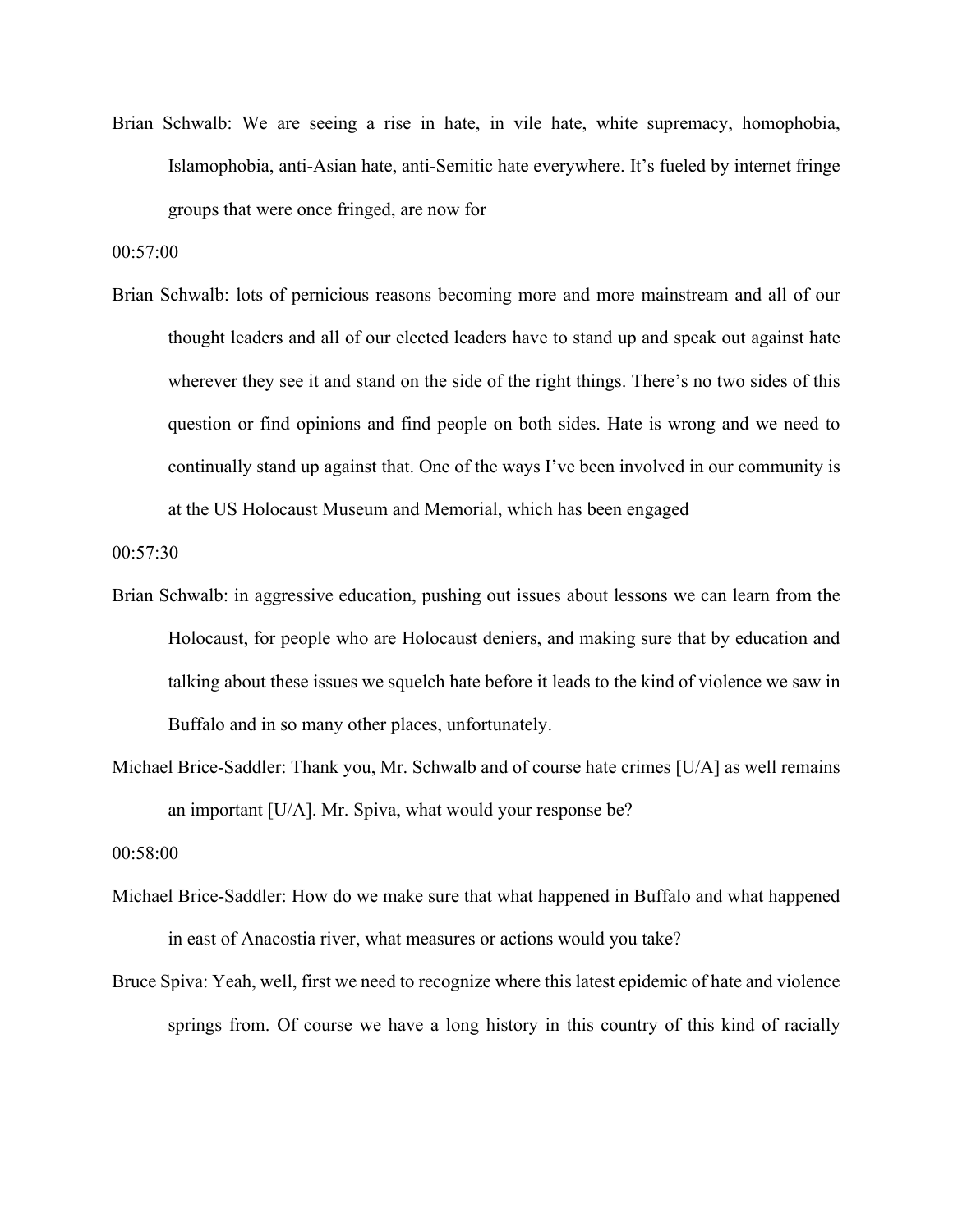motivated violence, including long history of lynching and other crimes against people of color

00:58:30

Bruce Spiva: and as my friend said people of the Jewish faith and people who LGBTQ plus population, but right now what's so troubling is this is stemming not only from former President Trump, but from the statements of so many in the Republican Party fueling this hate and their enablers on Fox News and so we're up against something, a very serious wave

00:59:00

Bruce Spiva: of encouragement in essence, with the types of rhetoric, the replacement theory that we're seeing by what used to be a respectable political party and is no longer at this point and so we need to, you know, enforce and strengthen our red flag laws, so when we have somebody who's mentally ill or has shown a propensity to danger as it appears the shooter in Buffalo

00:59:30

- Bruce Spiva: had, that we can get their guns from them. We need to strengthen our gun laws as much as we can within constitutional bounds.
- Michael Brice-Saddler: Thank you. And Ryan Jones, the same question for you, what do we do to ensure what happened in Buffalo doesn't happen in DC?
- Ryan Jones: [U/A] look at this situation, you recognize this is historical in nature and it's not a political issue. We have to disband hate where it is. We use the Law

01:00:00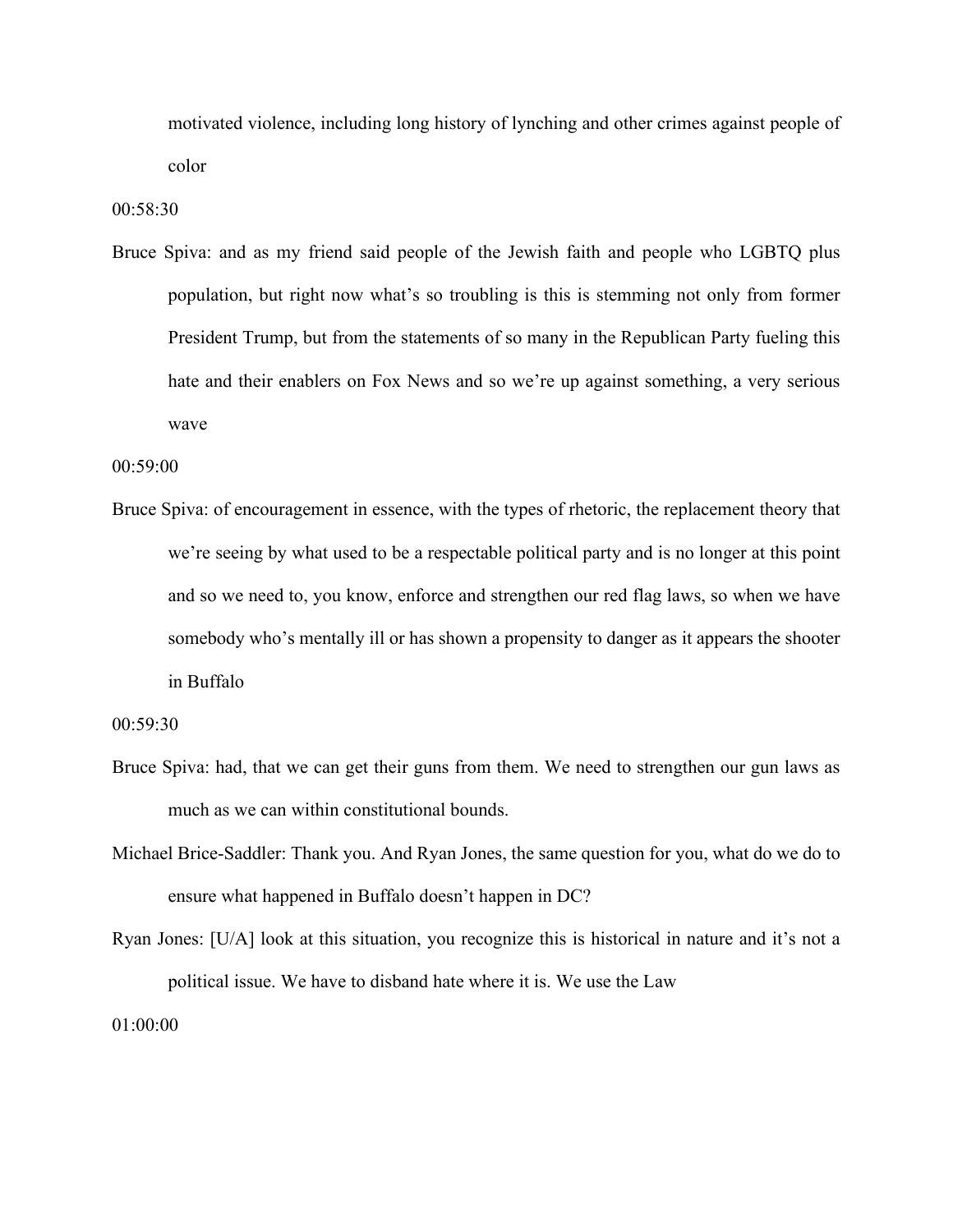Ryan Jones: Office of the Attorney General's office to go after these folks where they reside and try to catch them early, try to take on lawsuits that hit them in their pockets, hit them where it hurts, and don't allow them to have the resources to exercise this hate. I think this is a greater issue and I think we need laws to protect African-Americans and they need to be on the books from a federal level and local level. We need to do that with other protected classes of individuals, so that we eradicate the culture of racism and hate in this country

01:00:30

- Ryan Jones: which has been going on far too long, which is a part of the reason why I'm running for attorney general, if not the main reason.
- Michael Brice-Saddler: Thank you, Mr. Jones. And now we're going to pause the debate and take a 5-minute break. We'll see you all back at 7:53 p.m.

01:01:00

- 01:01:30
- 01:02:00
- 01:02:30
- 01:03:00

01:03:30

- 01:04:00
- 01:04:30
- 01:05:00
- 01:05:30
- 01:06:00

01:06:30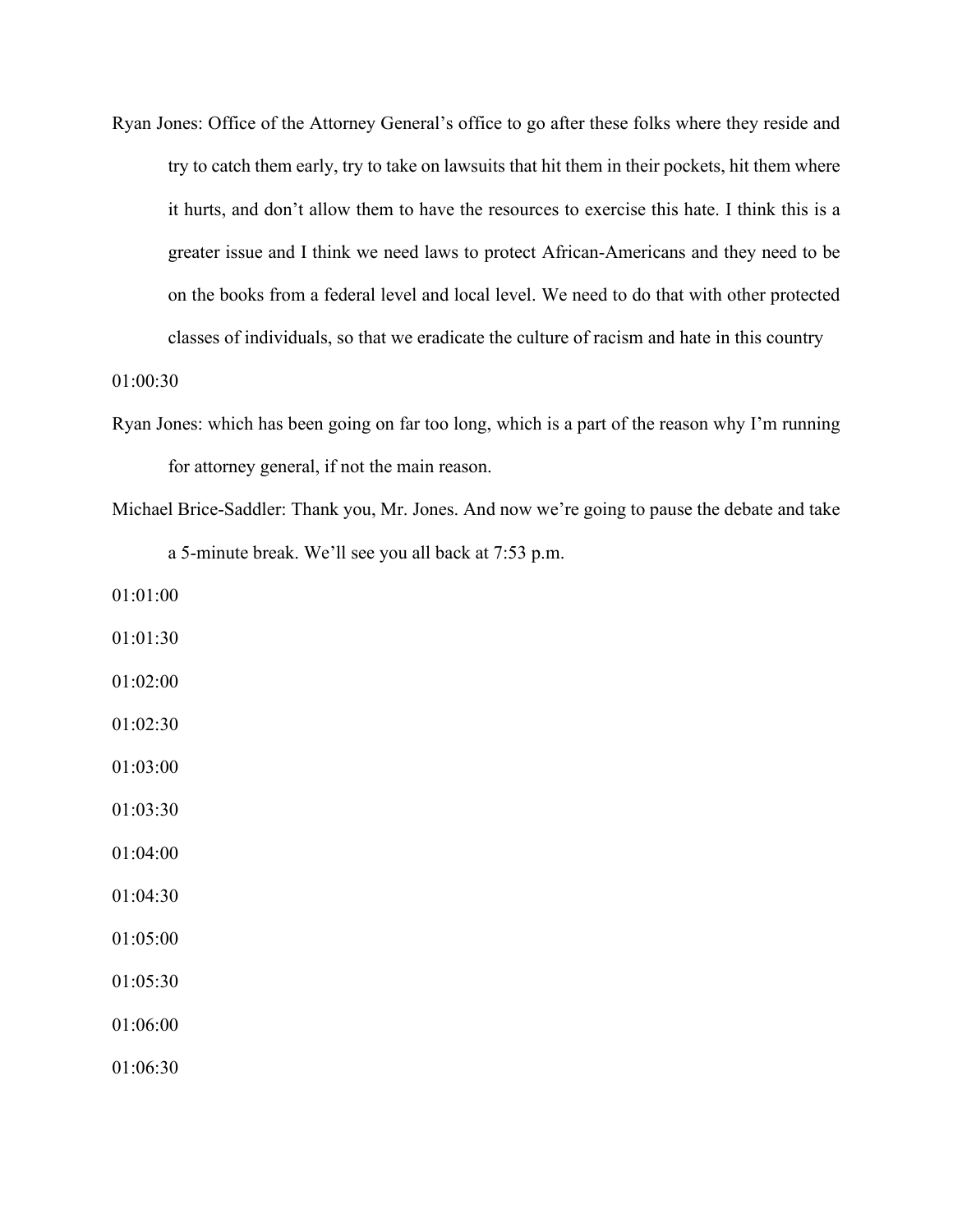Michael Brice-Saddler: Welcome back. I want to take a moment to reiterate the ground rules for tonight's debate. Candidates have one minute for answer to a question, 30 seconds for rebuttal. At the end of the debate this evening, each candidate will then have one minute for closing statements. If candidates wish to respond to an opponent's answer, raise your hand and we'll be sure to call on you

01:07:00

Michael Brice-Saddler: as time permits. We want to thank all of our viewers for submitting questions. Please continue to submit them via the dcdebates.com website or on Twitter using the hashtag #DCdebates2022 or a #DCision22 and let's jump right back in with more questions for our candidates. Attorney General Karl Racine during his tenure has been very vocal about city issues and agencies

01:07:30

- Michael Brice-Saddler: including the city's crime lab, which lost accreditation last year, as well as conditions at the DC jail. As the independent attorney general, how much of a watchdog role should the AG play over city agencies? I'll start with Ryan Jones; you have one minute.
- Ryan Jones: That's one of the major functions of the office, you're acting as the top legal mind and you're going to be coordinating with the attorneys in various agencies and making the tough calls on how to interpret laws, how to enact regulations,

01:08:00

Ryan Jones: how you promulgate regulations and enact laws and that's the critical function of the office. I would be asserting myself along with my team in order to make sure we're putting residents in the best position to get the resources that they need from the agencies and the functions that they serve.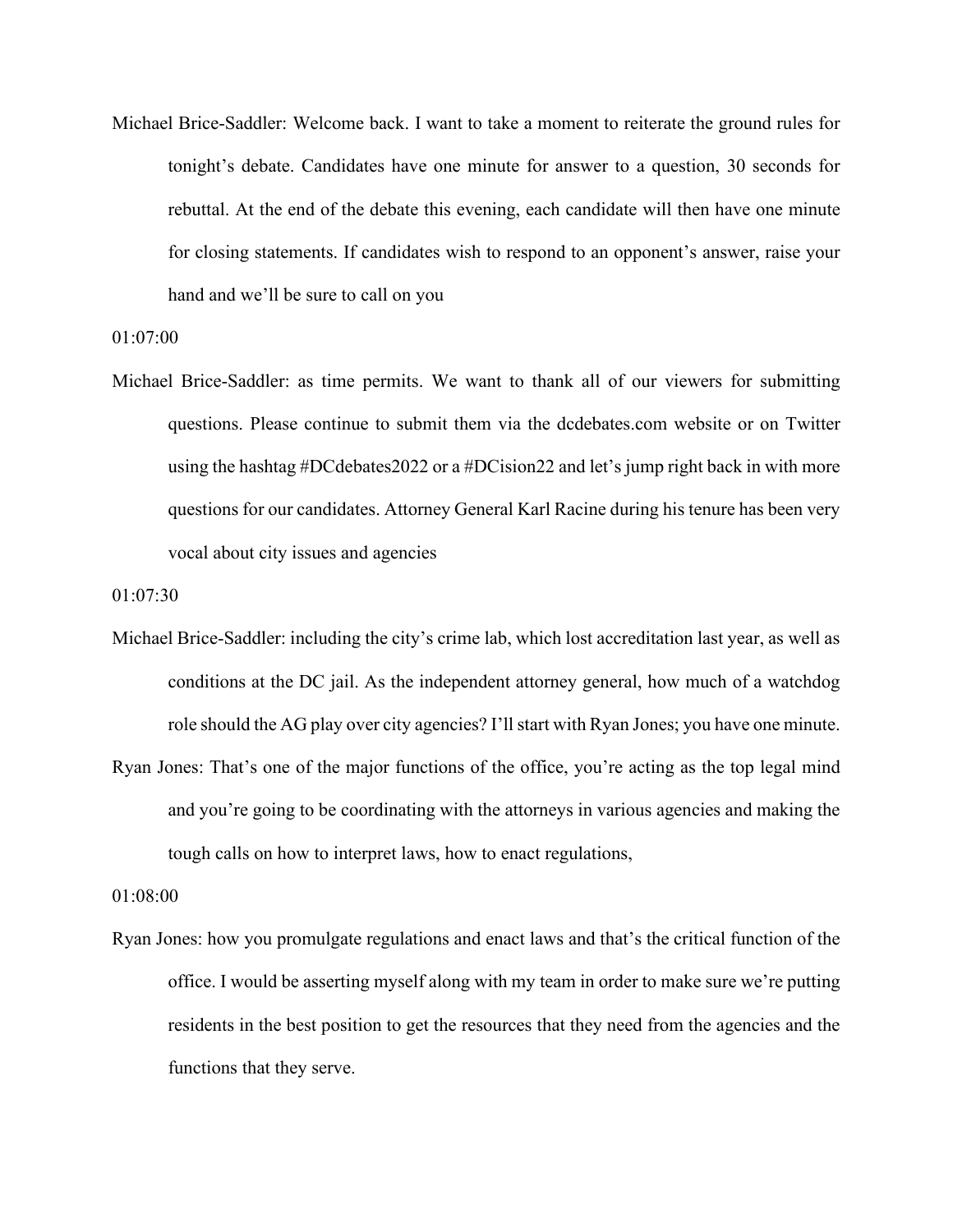Michael Brice-Saddler: Thank you, Mr. Jones and Mr. Schwalb, I would pitch the same question to you. How much of a watchdog role should the AG be playing over city agencies and how

01:08:30

Michael Brice-Saddler: would you go about doing that?

Brian Schwalb: So I think that the term watchdog is one we should think a little bit about because the AG by definition has a job of defending and advising and working with the mayor and the agencies. I think effective lawyering is often done through collaboration and communication, working with agencies to make sure they do their job better to figure out why there are mistakes or problems that are repeating and trends and try to solve problems. Good lawyers do that.

01:09:00

Brian Schwalb: Of course, the AG also has to protect the public interest and that means sometimes when the residents of the District of Columbia are in conflict with the government agencies that are supposed to be serving them, the AG has to step up and speak for the public interest, which is oftentimes ensuring that the agencies do their job and hold them accountable. That's why it's so important to bring in independence and outside view and a problem solving mentality. I hope that there are rare occasions where an AG

01:09:30

Brian Schwalb: has to step away from representation of an agency. That's a drastic step to take, but there are times when legal ethics may require it. The goal is to make sure our government works and I think number one, the AG has to try his best to do that every day.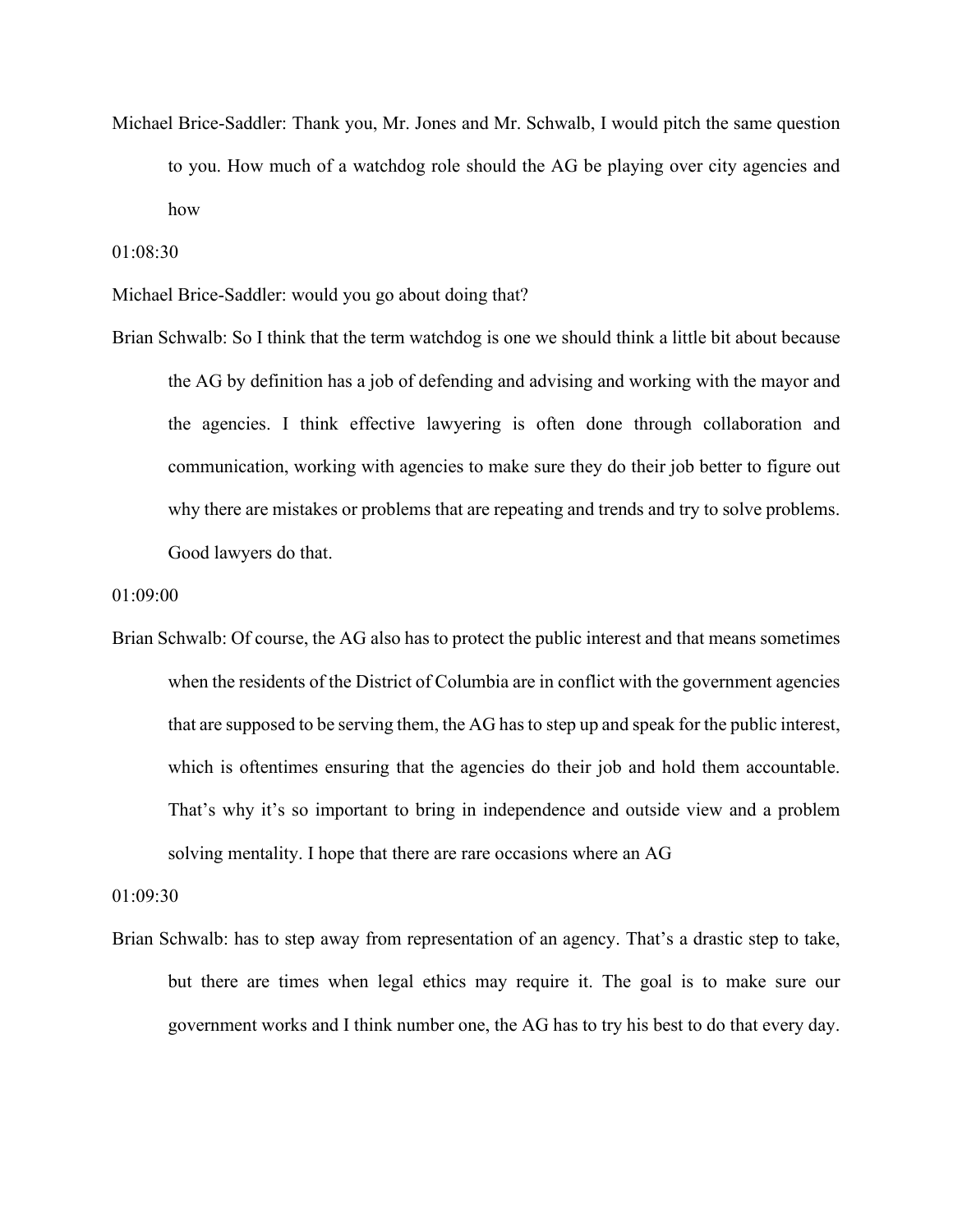Michael Brice-Saddler: Thank you. And Mr. Spiva, same question for you. What do you view as the watchdog role of the AG Office?

Bruce Spiva: Yeah, I think that AG's north star should always be

01:10:00

Bruce Spiva: to protect the public interest. Now, we are, the AG is responsible for defending district agencies, but I don't see a conflict there in that in serving that capacity, when the district has done wrong, when it's gone off track, when it's violating the law or the constitution, then the duty is to counsel, even pound the table, if necessary

01:10:30

Bruce Spiva: to try to get the agency to get back on the right track and I would also like to take the temperature down between the AG's office and the mayor and work more in a sense of collaboration and partnership and walking away from representation truly would be the last resort. I can understand the frustration that might sometime lead someone to want to do that, but there is a cost to that because then you lose your seat at the table and your ability to

01:11:00

Bruce Spiva: effectively pressure the agency to make things right.

Michael Brice-Saddler: Yeah and why don't we stay on that topic, because the Attorney General Karl Racine in December, he stopped representing the city's Department of Corrections in matters related to federal inspection, into allegations of poor living conditions and treatment in the DC jail.

01:11:30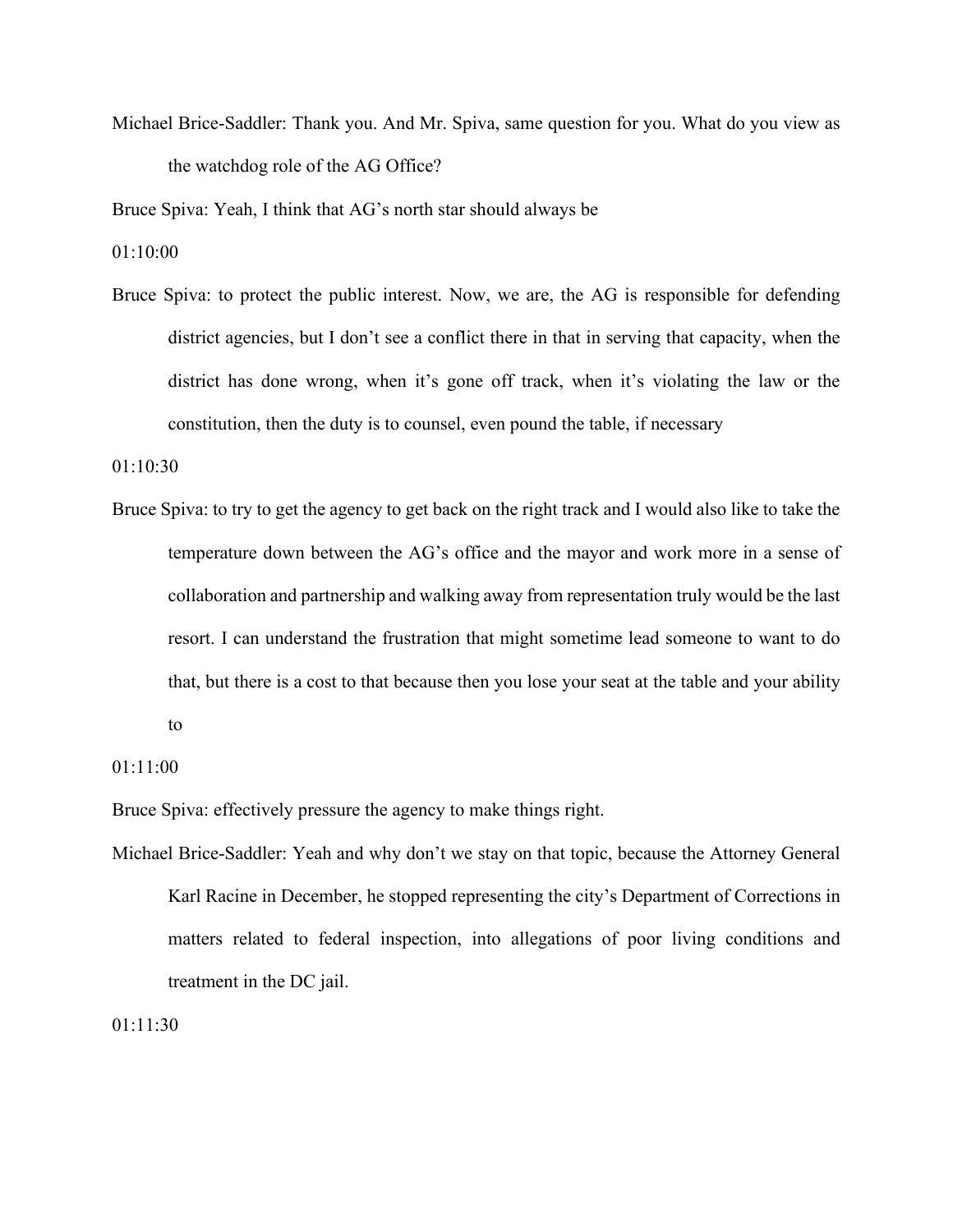- Michael Brice-Saddler: Was that the right call and as AG what would you do, if anything, about conditions at the DC jail and we'll start with Mr. Schwalb on that one.
- Brian Schwalb: Well, I don't know, because I wasn't privy to the conversations or communications whether it was the right call or not. I do have a lot of confidence in AG Racine and the professionals in his office and fully understand the way the rules of ethics work and the obligations of lawyers. There are times under the ethics rules when a client and a lawyer

01:12:00

Brian Schwalb: can no longer maintain that attorney-client relationship and it is not up to the lawyer to stand up in the public or in the corner of the newspaper and explain why he or she has to withdraw. That itself would be unethical to do. There are privileges and a confidentiality that is critical, but I reiterate what I said earlier. The main goal, the AG can't choose between representing the district government and representing the public interest, because both of those are critical parts of the job description

01:12:30

- Brian Schwalb: under the statute and doing that hard work and bringing the judgment necessary to make decisions in that hard work is essential and that's what I think I bring uniquely to this race, is the ability to exercise judgment in hard times and hard decisions.
- Michael Brice-Saddler: Thank you. And I'm going to stick with you, Mr. Schwalb, to discuss more about conditions at the DC jail. As AG, what would you do, if anything, about the reported conditions at the jail?

01:13:00

Brian Schwalb: Well, we have a Jails and Justice Task Force that put out a very specific set of 80 recommendations, concrete, specific recommendations, an organization that I've been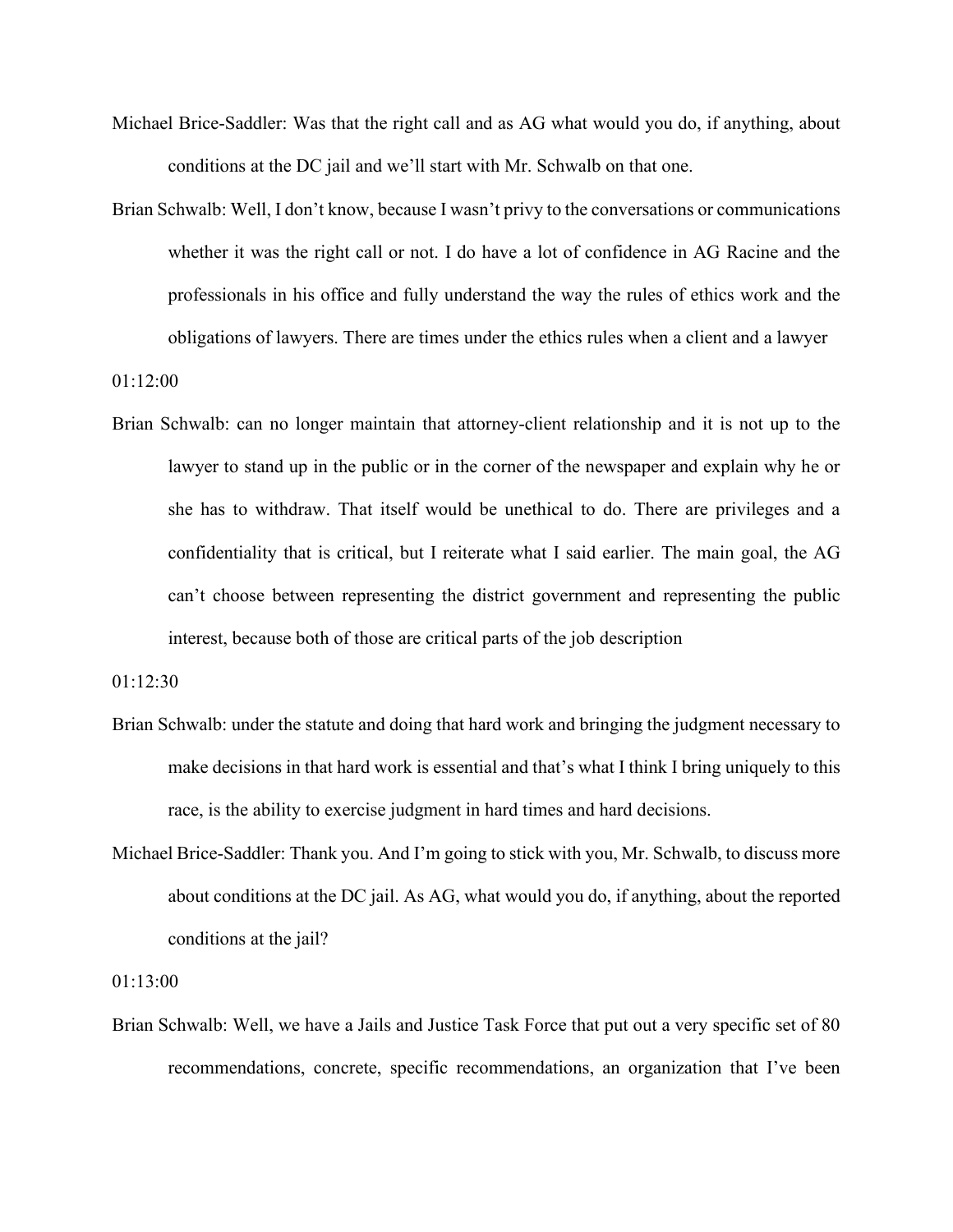involved with for more than 10 years, the Council for Court Excellence was part of facilitating that process. A lot of time and a lot of effort went into navigating the question of how do we make our DC jail more humane, more likely to help people rehabilitate. We've seen such shocking deplorable conditions in that jail for decades

01:13:30

Brian Schwalb: and one of the real stains on our city was it took the white supremacists from January 6th to be held in that jail and to have their lawyers protest it for it to become another focus point for our city, because too many black citizens in DC have been incarcerated in that jail for years in those same deplorable conditions. So as the chief law officer and fought leader in law and justice, I'm going to advocate aggressively for those concrete steps in the report of the Jails and Justice Task Force to start being implemented.

01:14:00

- Brian Schwalb: They're ready. We now have some money in the budget to do it, and it's time to get on to doing that work and getting to the results that that report lays out.
- Michael Brice-Saddler: Mr. Spiva, I'm going to go to you with that same question. What would you do as attorney general about conditions at the DC jail?
- Bruce Spiva: Yeah, I too would seek to implement the recommendations of the task force. I think ultimately and their ultimate recommendation is that it's going to

01:14:30

Bruce Spiva: need to be replaced. I think it's a shame that the deplorable conditions only got attention and it's a shame on our government that they only got attention after white supremacists were jailed there and so we need to be making sure that all of our agencies and particularly people at the DC jail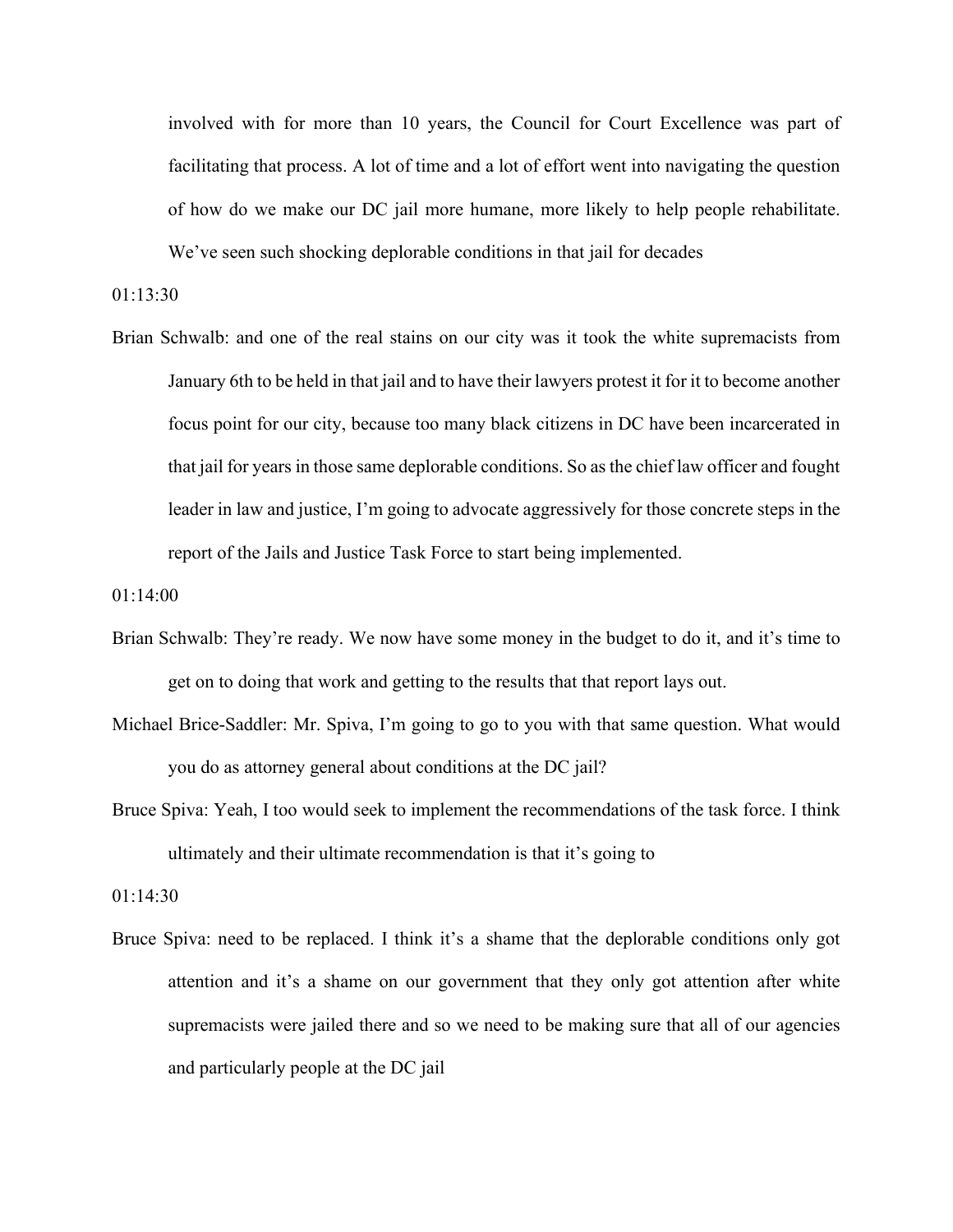Bruce Spiva: are being treated constitutionally and that there is not racial inequity even in what we notice about the unconstitutional treatment. I think that's critical. And I think the critical function of the AG is to counsel, put pressure on the client to make it right and that's something that I have a great deal of experience and I've litigated large

01:15:30

Bruce Spiva: national

Michael Brice-Saddler: Thank you.

- Bruce Spiva: class actions and I've represented large corporations and associations and so, you know, I would be able to be effectively be able to do that.
- Michael Brice-Saddler: Thank you. And Mr. Jones, same question for you, conditions at the DC jail. What do you think needs to be done? What would you do as attorney general?
- Ryan Jones: So first I know that there's a decision that it needs to be replaced, and we want to see where we want to replace it and where it should be.

01:16:00

Ryan Jones: We're talking about putting it right down there in judiciary square, [U/A] into the various courts, so that there's a level of efficiency and with the change of the way we have a workplace, we're not using that area as much and that will be a great opportunity to revitalize that judiciary square area. I think it's odd at best to say that we wouldn't defend the district against the conditions of the jail and that's what your job is to do. I would defend the district and I think it's odd that it took

01:16:30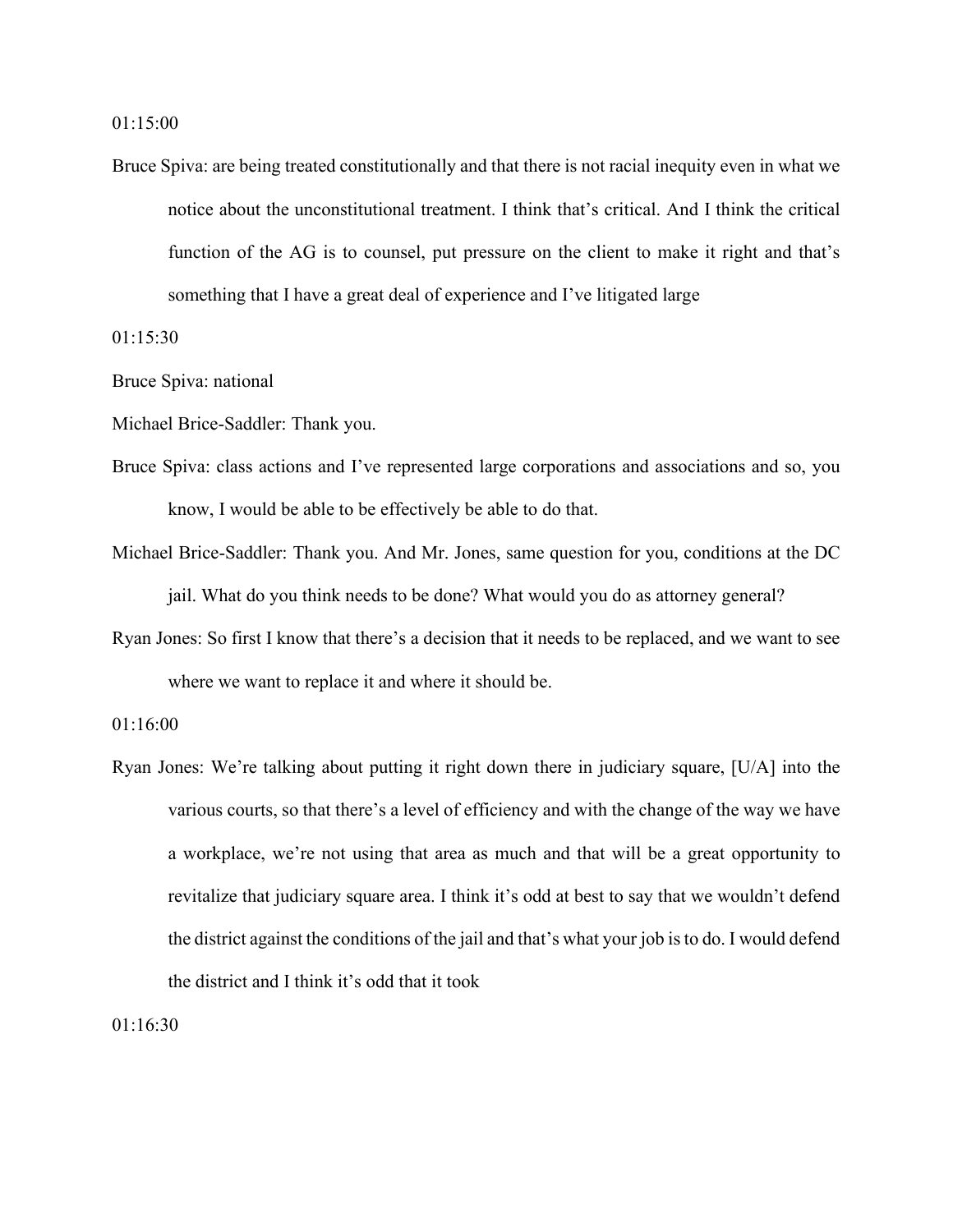- Ryan Jones: white supremacy to step to the point and create concern about the conditions when it's been in a deplorable state for a very long time. So it's upon us to take these real issues and handle them with square on and not worry about who is bringing the complaint and create fairness in the law and how we execute it in these important positions.
- Michael Brice-Saddler: Thanks Mr. Jones. And I want to make sure we spend some time talking about crime.

01:17:00

Michael Brice-Saddler: Over the last year, there's been a significant uptick in carjacking, committed by youth. AG Racine has said he has prosecuted the majority of these cases and offered rehabilitation services to the youth involved, but some argue that approach is not working given the high volume of carjacking and the fact that a subset of those incidents are committed by repeat juvenile offenders. What would you do differently as the attorney general to address youth carjacking? And I'll start with Mr. Spiva.

01:17:30

Bruce Spiva: Well, I think it's a very serious problem and certainly I would prosecute juveniles that committed violent carjackings. I mean, there's a very big difference, I think, between putting a gun to somebody's head in a carjacking and I don't know if you can actually hot wire a car now with the technology, but you had been hot wiring a car, obviously, but with our children

01:18:00

Bruce Spiva: and we're talking about juveniles here, always I think paramount in our minds is we are trying to rehabilitate, trying to get them back on the right track. So there must be accountability, but at the same time, we need to be providing these use with the services so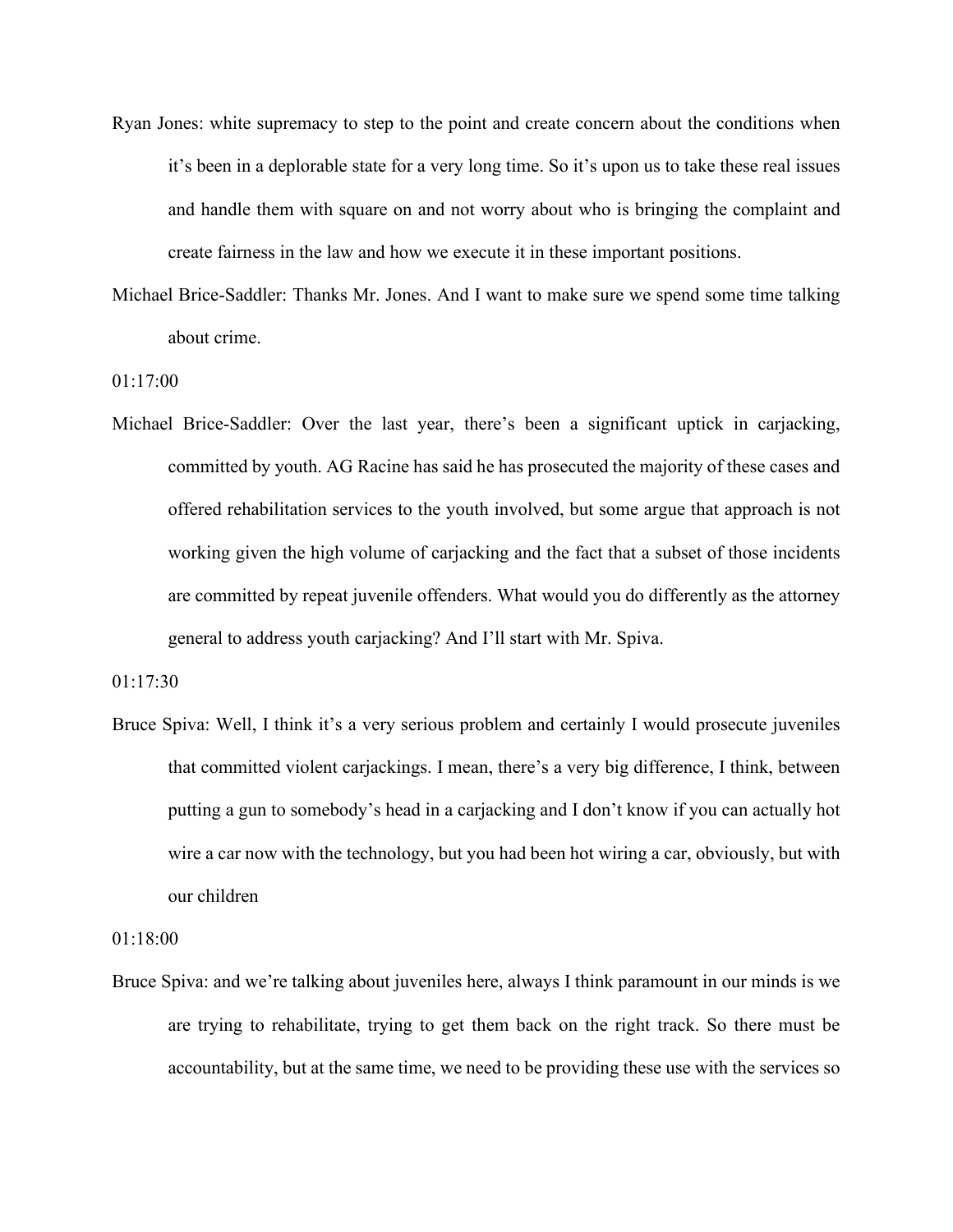that they don't get into trouble again, they don't commit another carjacking and so that would be my approach.

Michael Brice-Saddler: Mr. Jones, the floor is yours for that question.

Ryan Jones: We're looking at crimes of despair.

01:18:30

Ryan Jones: [U/A] we have to be aware that we need to put checks and balances on our citizens making sure that they don't repeat. Does that mean we're getting the quicker to probation, tracking devices, are we hiring police that are from Washington DC that can park their cars on streets to try to deter the bad acts from happening in the first place? Because prevention is essential to what it is that I want to do as attorney general. I recognize that this is a very difficult question, it's hard to resolve in one minute

01:19:00

- Ryan Jones: but we have to hold folks accountable, but in doing it in a way that it doesn't put young folks on the margins of society while giving them a real chance to succeed in this world after making a mistake.
- Michael Brice-Saddler: Thank you. Mr. Schwalb, what would you do differently as attorney general to address youth carjacking?
- Brian Schwalb: Well, I want to be an AG that always remembers when we're talking about juvenile justice, we're talking about kids, we're talking about young people

01:19:30

Brian Schwalb: whose brains are developing. We have an arbitrary line in our system at 18. We know from science that brains are developing until kids are 24-25. We also have to recognize that we can't arrest and prosecute our way out of some of the difficult crime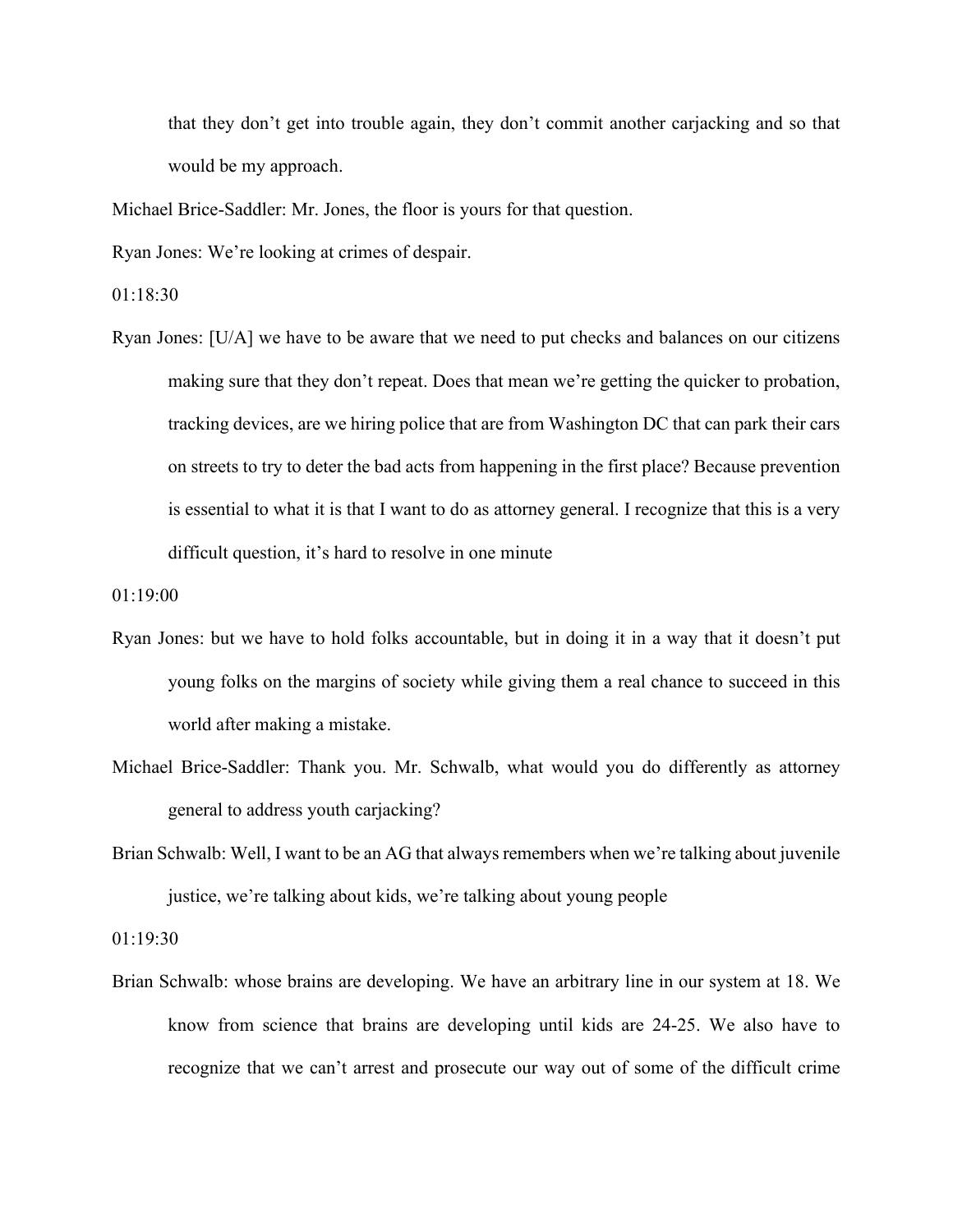problems we have. I do believe that violent repeat offenders need to be held accountable when they're kids and we need to make sure that when we are holding them accountable, we're giving resources to absolutely help them with mental health and trauma and job training

01:20:00

Brian Schwalb: and finding a way to become hopeful again. But we also have to be careful about the political nature of talking about juvenile crime. The stats don't bear out the notion that we've had an uptick in juvenile crime. In fact, last year of all arrests made only 7% were of kids and the notion that kids are doing repeat carjackings is a little bit misleading when in fact oftentimes these cases, whether they're by adults or kids, are very hard to prosecute at the US attorney's office or at the AG's office

01:20:30

- Brian Schwalb: given the nature of the evidence and we should talk more about this because sometimes politics telescopes down an issue that's much more complex and it gets politicized and they know who gets hurt in that, the kids. And that's something that as AG I'm going to really stand up and against, even if it's unpopular.
- Michael Brice-Saddler: Thank you, Mr. Schwalb and I'm wanting to get to a submitted question from Jacqueline Lebain. She asks the current AG Racine asked the judge to dismiss a lawsuit filed

01:21:00

Michael Brice-Saddler: by a DC public offender allegedly accusing DC government and Police Department of keeping a watch list of reporters and organizers who often criticized DC government. Would you support such a watch list and how do you as AG expect to listen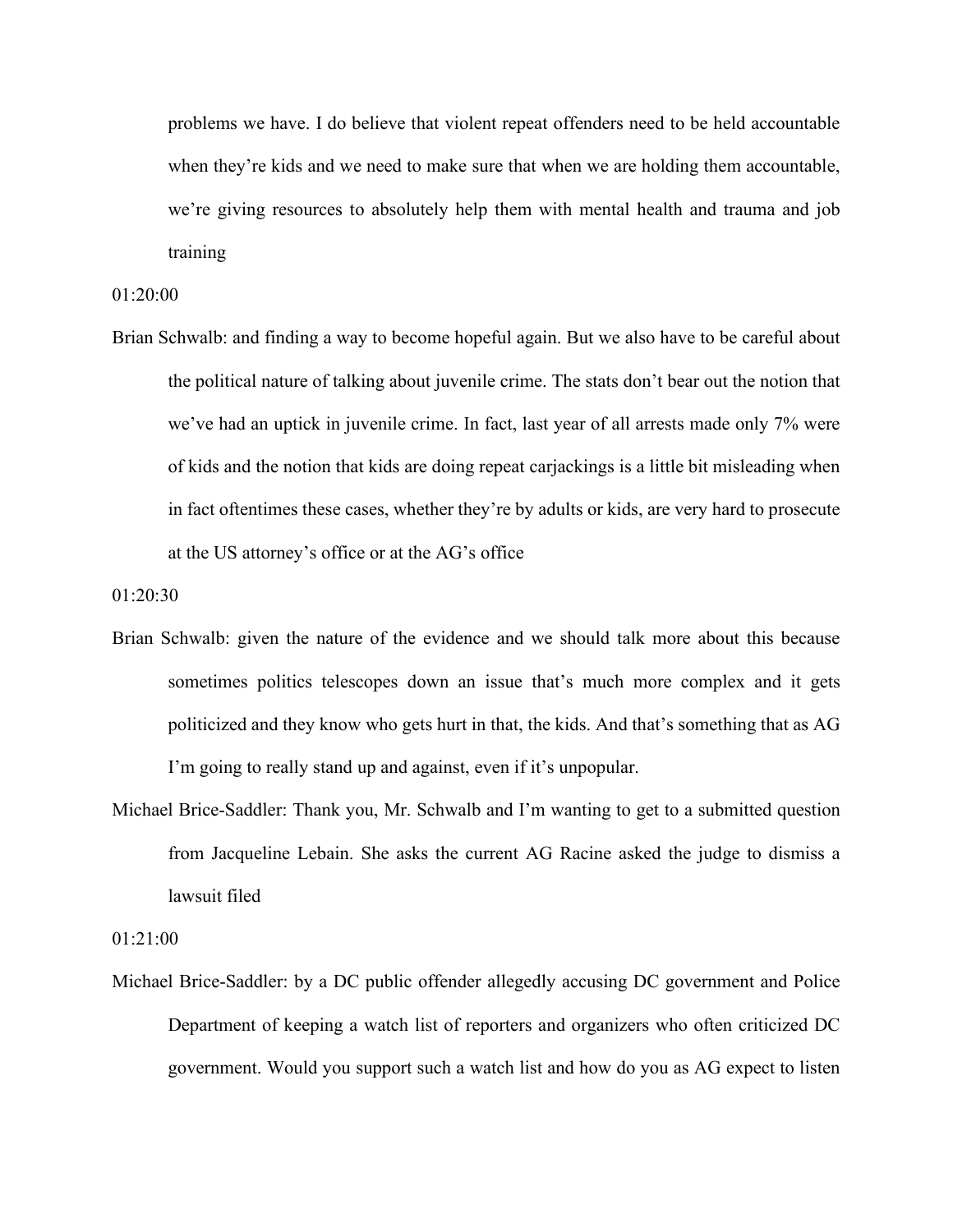to those who criticize your office and work with them to create real solutions? And I'll go to Ryan Jones.

Ryan Jones: Well, I'm unaware of this. However, just listening to it for the first time, I imagine 01:21:30

Ryan Jones: you want your residents to hold you accountable and this is a way to do it and as opposed to dismissing such an action, you step to the plate and try to resolve it in a diplomatic way and be willing to help yourself out there for the people to see so that they can entrust or put trust in the person that they put in position in the first place. So I would not dismiss such a claim. I would want to lean into it and make sure that they are getting the results and the answers

01:22:00

Ryan Jones: that is the goal of the watch list in the first place.

- Michael Brice-Saddler: Thank you. And Mr. Spiva I'll let you take that one as well. Would you support such a watch list and how as an AG would you listen to those who criticize your office and work with them towards solutions?
- Bruce Spiva: Well, I certainly wouldn't support the creation of a watch list of reporters. I think that's antithetical to our notion of civil liberties and

01:22:30

Bruce Spiva: transparent government and the right to know of the citizens. Sometimes as a defender of the district, you might have to move for dismissal of such a suit and I did read about this in the newspapers. I don't know any more details about it than that, but this seems to me an instance where you would sure want to be counseling your client that this is unlawful,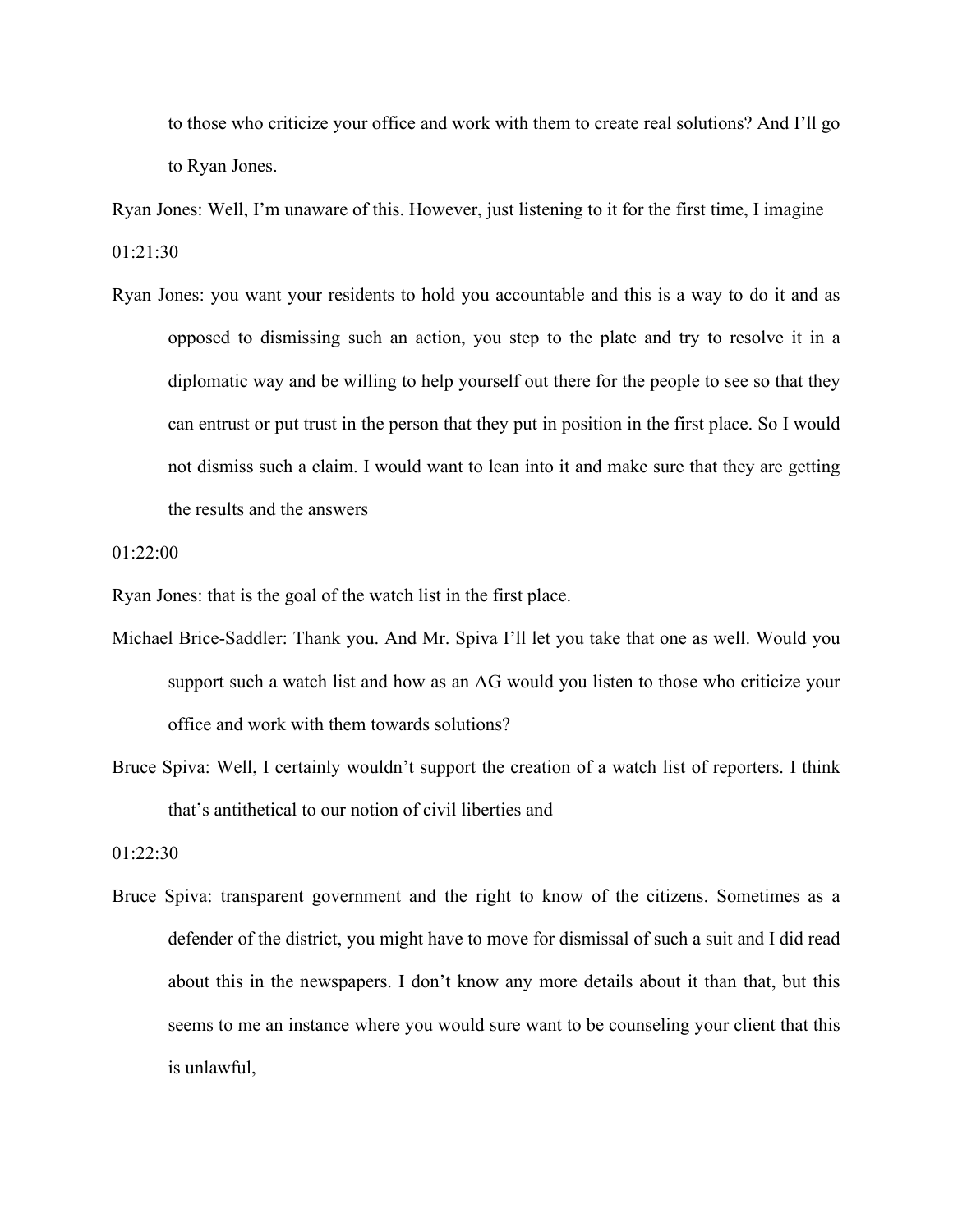01:23:00

Bruce Spiva: likely unlawful, and obviously I'd have to look at the particular circumstances of this particular case. So, I'm not opining on this particular case, but the general notion of a watch list to try to intimidate reporters is pretty antithetical to the first amendment and citizens' rights to know, and certainly if it's my office doing that I would say that it would have to be stopped.

Michael Brice-Saddler: And Mr. Schwalb, your commentary on AG Racine moving

 $01:23:30$ 

- Michael Brice-Saddler: to dismiss that lawsuit or trying to have that lawsuit dismissed and what do you say in response to Jacqueline's question about how you would support or work with people who criticize the office.
- Brian Schwalb: So I hope everybody can understand that, you know, commenting on a pending case that I would take over responsibility for managing, if I'm fortunate enough to be elected, wouldn't be appropriate. So I'm not going to talk about the specifics of the case. I am aware of it from reading about it in the newspaper.

01:24:00

Brian Schwalb: I think that what that lawsuit is a reflection of is the FOI Act, the Freedom of Information Act, which is a big piece of litigation that any governmental agency, federal government, and our city government is part of. Lawsuits are brought and the law needs to be complied with. There are exemptions to providing information under the Freedom of Information Act, but the presumption is one of transparency. As a leader of the Attorney General's office. My presumption is going to be in transparency. I want to have a transparent culture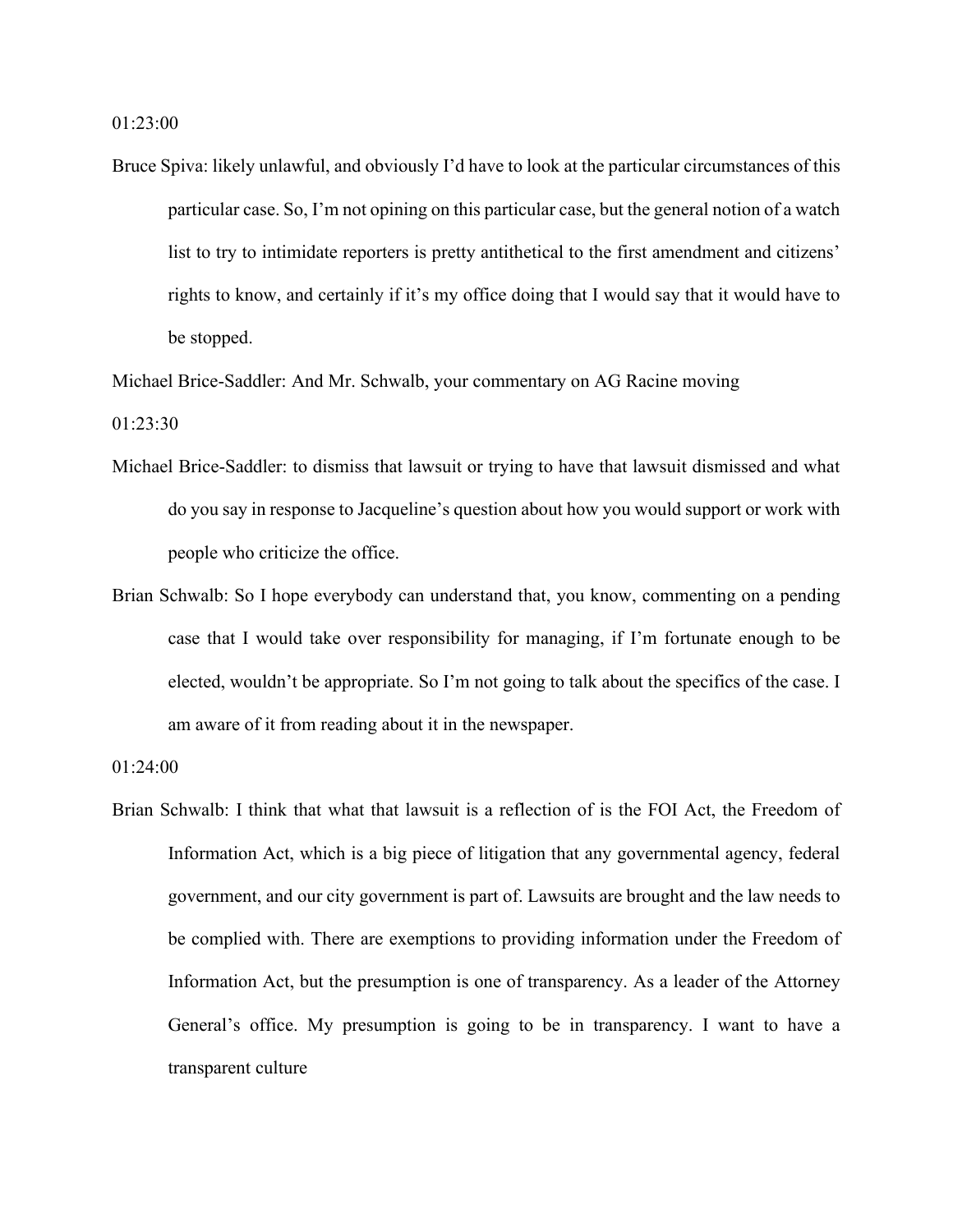01:24:30

Brian Schwalb: in the Attorney General's Office. I want to be transparent with the people who live in the District of Columbia subject to the hard legal work that the office has to do, oftentimes, which is required to be kept confidential. Our juvenile justice system has confidentiality protections in it for the protection of young people, but transparency tends to be a good thing in terms of making sure government works and at the end of the day, all of us deserve a government that works.

Michael Brice-Saddler: Thank you. And I'm going to stick with public safety.

01:25:00

- Michael Brice-Saddler: It's a major concern for DC residents, but as we discussed earlier, the DC OAG's office has a limited ability to prosecute adults that commit crimes. So other than fighting for statehood and more control over DC's justice system, what can the OAG's office really do to stem rising crime? And how would you accomplish that? I'm going to go with Ryan Jones first.
- Ryan Jones: Thank you. So looking at violent crimes, looking at the issues we have with guns, I've put forth wanting

01:25:30

Ryan Jones: to encourage the mayor to implement a gun buyback program to get guns off our street, to take away the instrumentality, which people are committing these crimes. We want to have a police presence. If we do, let's put police on bikes, let's put them more accessible and making sure that folks feel that the police presence is creating the deterrence for crime to occur in the first place. That ramping up of presence, I agree with there being a deterrent effect to it. Also using the courts.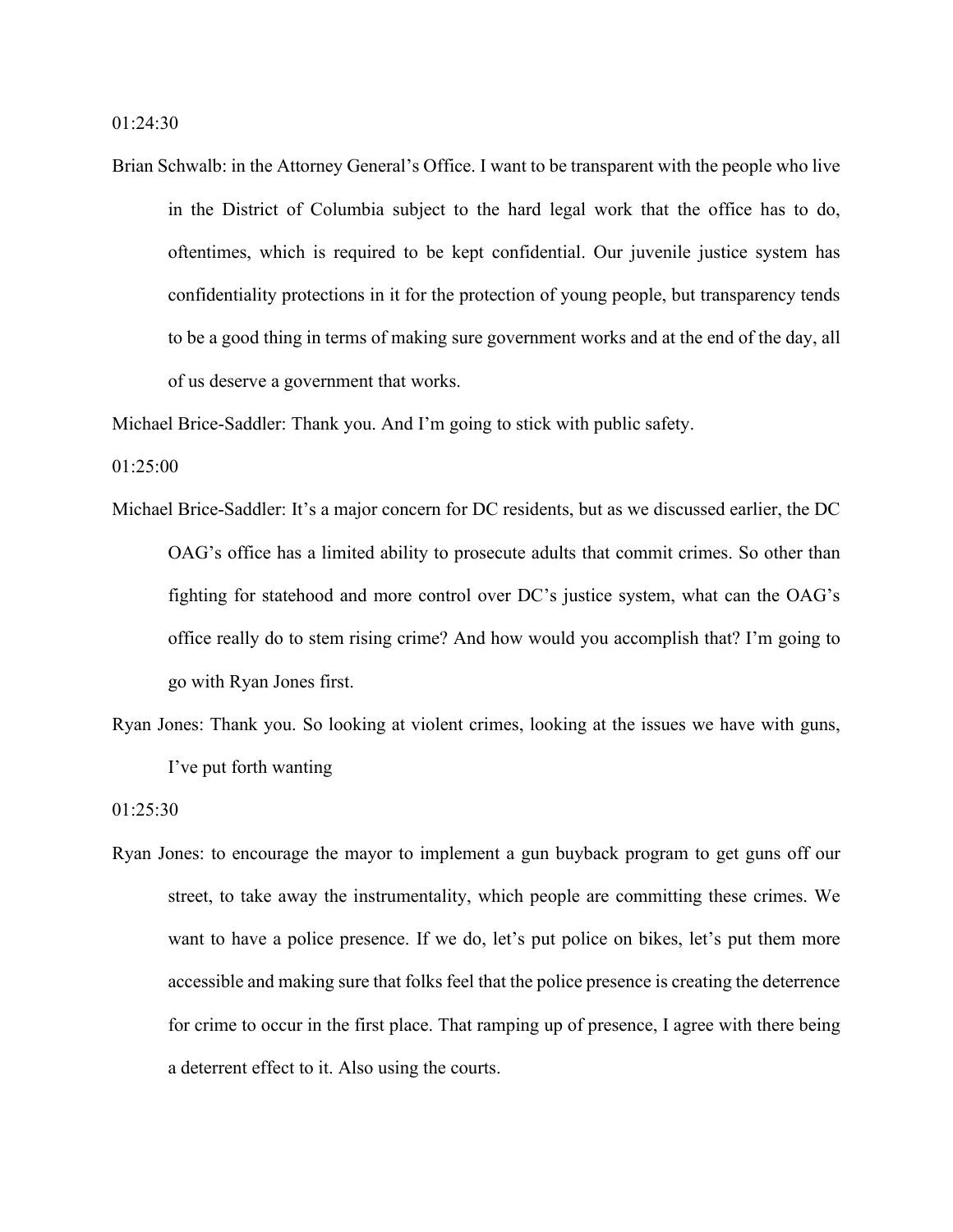01:26:00

- Ryan Jones: That's what we do. We want to make sure that we're holding people accountable in a real way to create not only specific deterrents for that person to engage in criminal activity, but to let people know generally that you should not engage in criminal acts as a general deterrence so that we know that we're creating the safety that we desire with the powers that [U/A].
- Michael Brice-Saddler: Mr. Schwalb's, with the OAG's limited ability to prosecute adults that commit crimes, what can the OAG's office to stem the

01:26:30

- Michael Brice-Saddler: crime surge that we're seeing right now and how would you accomplish that if you are elected?
- Brian Schwalb: Well, I've put out a 6-point action plan to make neighborhoods safer and reduce crime, addressing both current crime and more importantly addressing the root causes of crime. What the AG can do is try to most aggressively with respect to adult crime, get at the underlying roots of why crime happens. So much of that happens from lack of economic equality. We don't share

01:27:00

Brian Schwalb: the resources and abundance of our city and the opportunity that those resources create fairly and equitably across the city and there's many implications of an effective civil enforcement of our laws to try to narrow that equity gap that starts to bring down some of the conditions that lead to hopelessness, that lead to despair, and that too often lead to criminal behavior. I think we can bring civil actions to try to keep guns out of our city and attack internet providers that are selling gun products, but the fact of the matter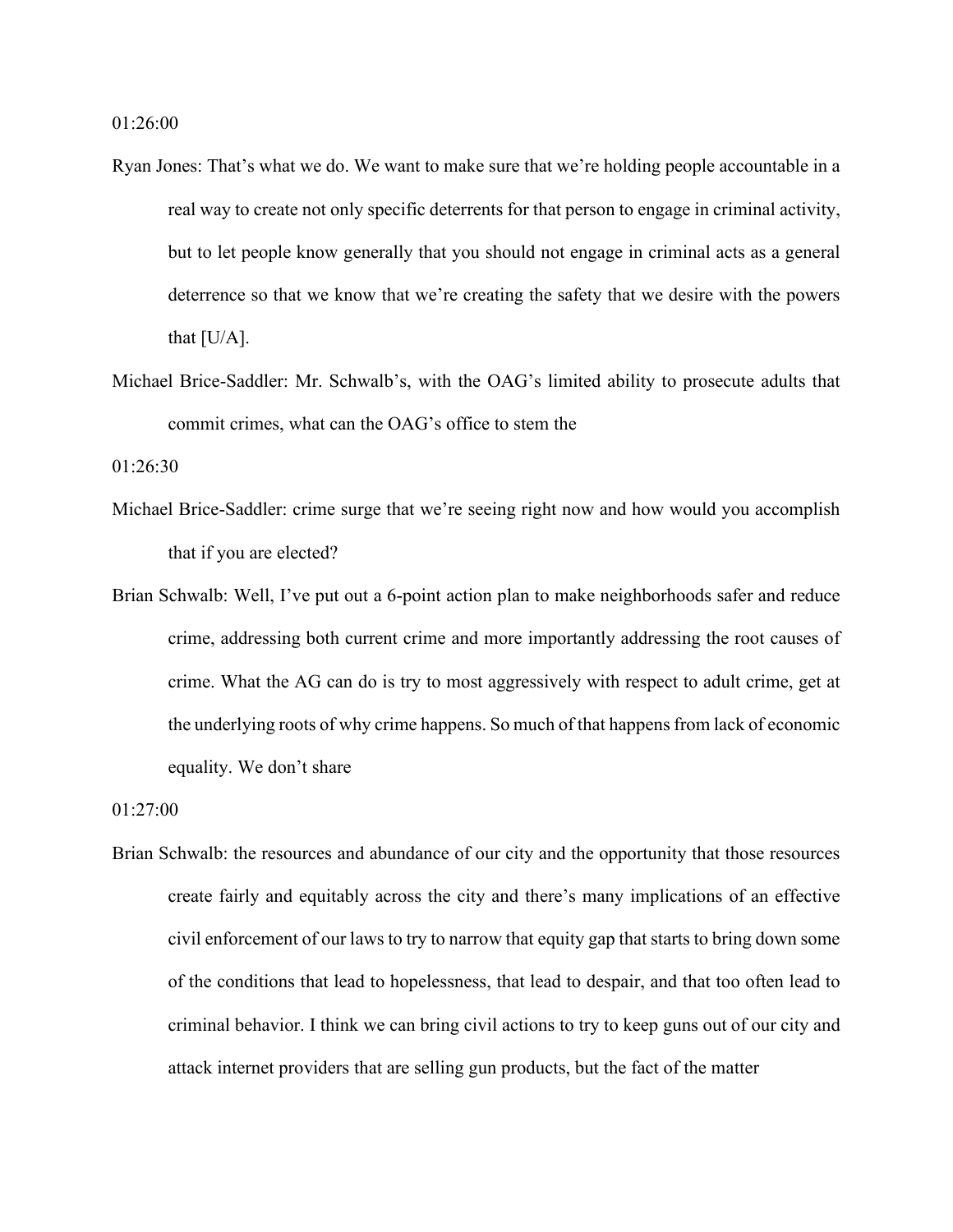01:27:30

- Brian Schwalb: is we can't arrest and prosecutor or sue our way out of the gun problem in our city. There are too many guns. So we need to try to keep people away from guns and address the conditions that lead people to using guns, to resolve their disagreements.
- Michael Brice-Saddler: Mr. Spiva, how do we address rising crime with the OAG's limited ability to prosecute adults? What's your solution?
- Bruce Spiva: Yeah, I think, first of all I understand the fear and particularly it's not so much a rising crime problem,

01:28:00

Bruce Spiva: but in some of our areas and this disproportionately impacts areas east of the river, our communities are understandably under fear from what has been a consistent level of violence and so we need to A, make sure we're holding people accountable; B, we do need to address the root causes particularly, and I wouldn't minimize the impact of

01:28:30

Bruce Spiva: doing the right thing when it comes to our children, although I have said that, I believe we need to jurisdiction over adult felonies, it's still a major area, juvenile justice and so we need to be providing the types of mental health counseling and substance abuse counseling, appropriate education, including vocational education as appropriate, to try to keep our kids out of the trouble in the first place and if they get into trouble

01:29:000

Bruce Spiva: ultimately to be able to get them back on the right track.

Michael Brice-Saddler: Thank you. And speaking of children, as part of the council's budget process last week they voted in favor of phasing police out of the city's public schools.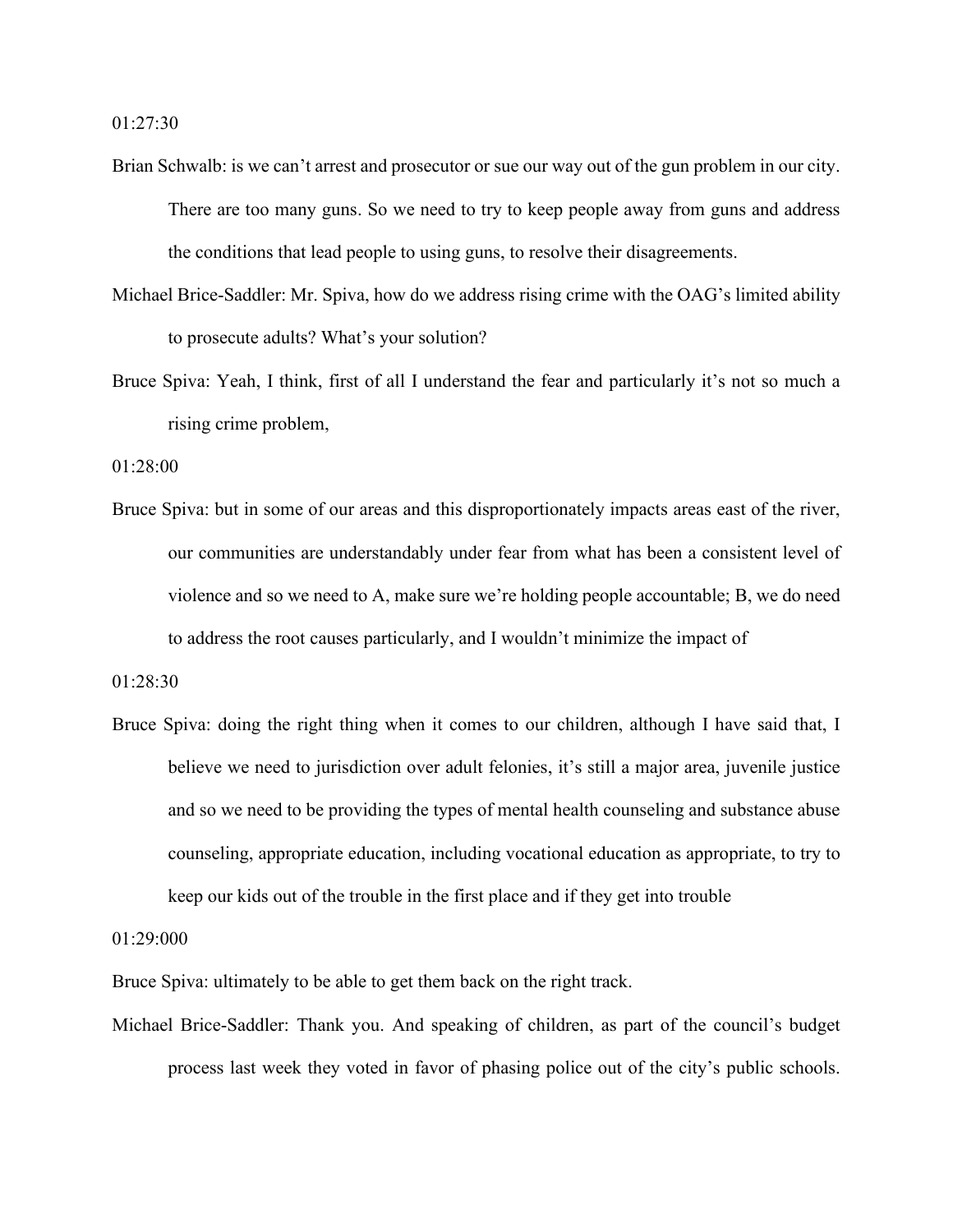Some principals have said their staff feel unsafe and they wanted police in schools, while students have said police made them feel unsafe or at least some students have testified as such. Where do you stand on this issue? Do police belong in DC school?

01:29:30

Michael Brice-Saddler: And I'm going to start with Mr. Spiva.

Bruce Spiva: Yeah, I think this is not an area where one size fits all. I mean, obviously the goal, I think ultimately is that none of our schools need police in the school, because if we're doing what we need to be doing for our communities, all of our communities, there won't be that threat, but there are some communities and I've talked to people I've, you know, particularly some of our brothers and sisters

01:30:00

Bruce Spiva: east of the river who actually do feel the need to still have police officers in the schools. And so I would look at this on an individual basis, what does the actual community and the school want? And if they do feel the need for resource officers in the schools, we need to make sure those resource officers are properly trained so that they're not perhaps inadvertently traumatizing kids by their very presence there, but are protective presence.

01:30:30

Bruce Spiva: Secondly, we need to make sure we're also providing the school nurses and social workers and psychologists, because right now we have many more times the number of police per children particularly in our black and brown areas than we have school nurses and psychologists, etc. per children.

Michael Brice-Saddler: Thank you, Mr. Spiva. Mr. Schwalb, do police belong in DC schools? Brian Schwalb: We all have to recognize how hard it is to be a student today.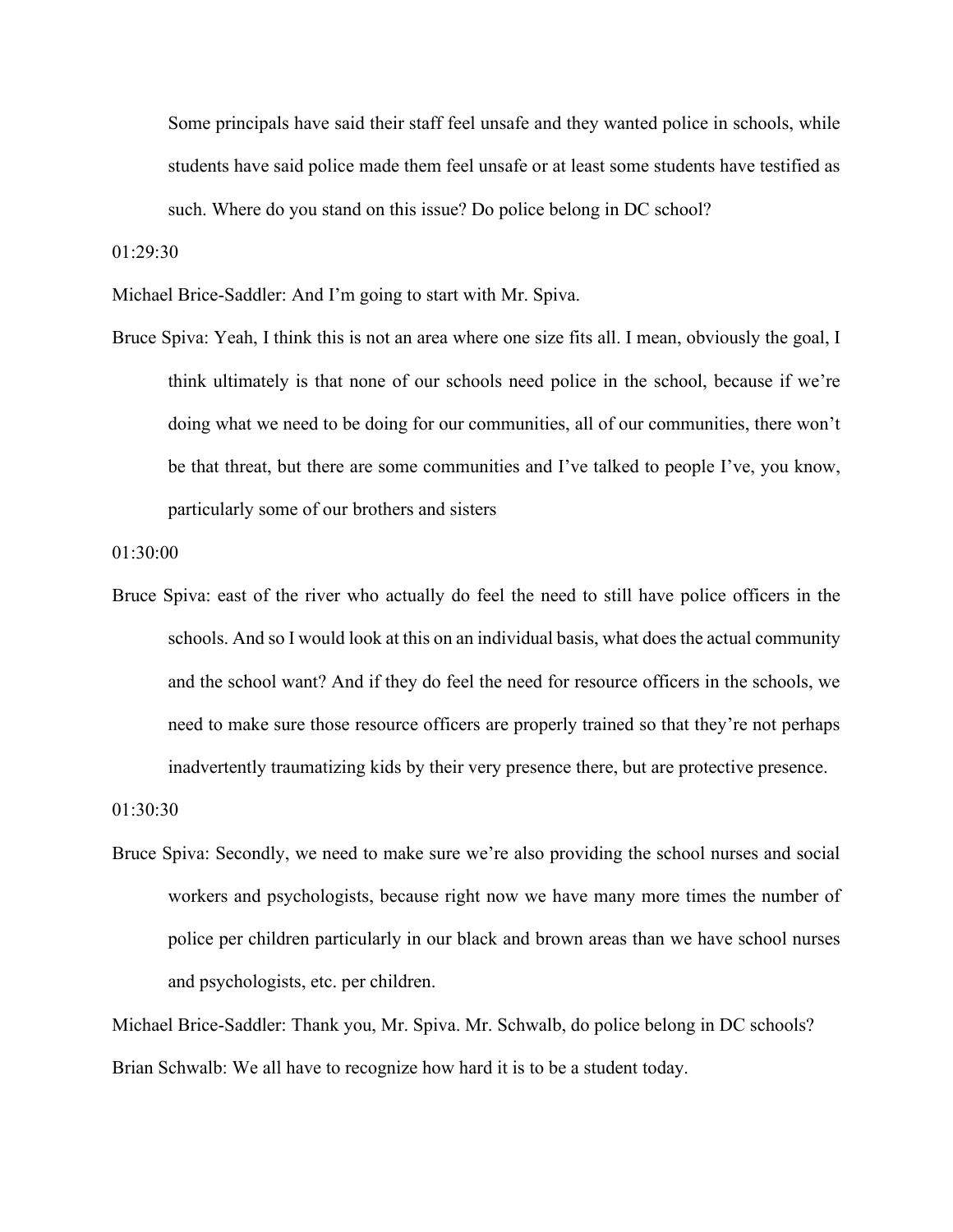01:31:00

Brian Schwalb: Coming out of the pandemic in particular, in the best of circumstances, kids have had a hard time learning and remaining engaged, even when they have good internet and quiet spaces to learn and supportive parents. For so many young people, the pandemic has pushed them further behind in school or worse, has pushed them out of school, and that creates a lot of risk. Kids can't learn when they're afraid. Kids can't learn when they're traumatized and kids across the city

01:31:30

Brian Schwalb: are suffering as a result of the pandemic. You know, the city council's decision to bring back the number and ultimately reduce to 0 in 5 years, the police presence in schools is a decision of the community and the AG has to recognize that through our council, the community has spoken and my hope is that we think about police as being part of the solution and we give police resources to co-partner when crises are happening and we don't ask police to be places

01:32:00

Brian Schwalb: where they're not uniquely trained and capable to be and maybe we get to the place where schools are another place where like domestic violence and substance abuse and emotional crises, police can be trained to be in a supportive partnering role.

Michael Brice-Saddler: Thank you. Mr. Jones, what's your take? Do police belong in DC schools? Ryan Jones: We're looking at balancing interests here. We have to stem down and stand up for young people to make them feel safe.

01:32:30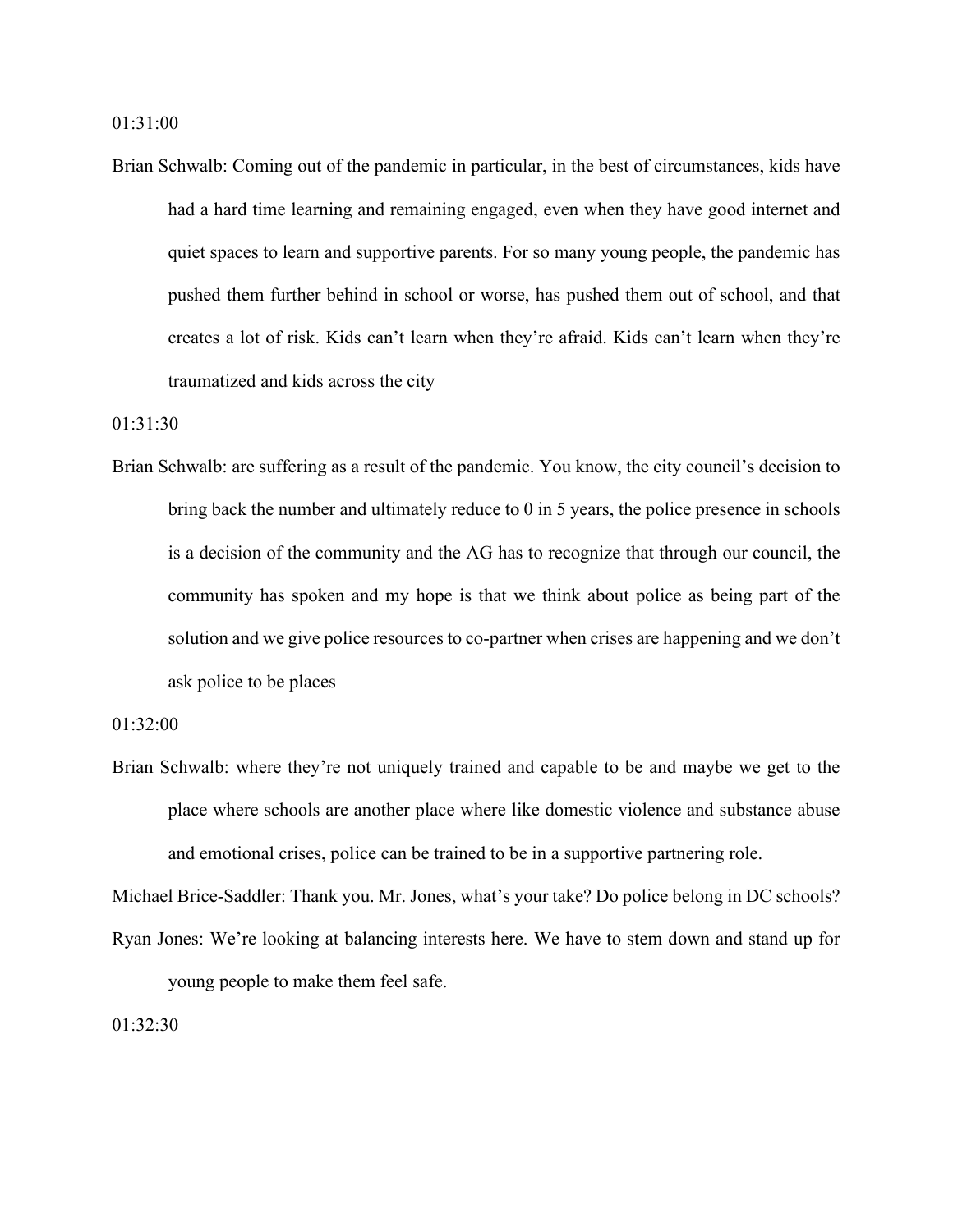Ryan Jones: Because that look like having safe passage, individuals there, does that mean you're changing some rules, regulations about people coming in and out of school, so they're not using guns. Having resource officers or police officers present seems to provide some sort of sense of safety for some and we have to balance that. What we have to do is listen to our community. We don't have the answers. And as AG, I want to listen to what the community feels and we've heard one size does not fit all.

01:33:00

Ryan Jones: So what does one individual school need are on balance with another institution or another school across town? And we need to provide people what they need for their current positions or conditions, so that we're responding effectively to what's necessary and not creating a situation where everyone's just getting a reactionary service and putting people in places where they need to be effectively out front.

Michael Brice-Saddler: Thank you. Sticking with crime here.

01:33:30

Michael Brice-Saddler: There's been so much talk about DC's various programs to prevent violence without involving police, including the Cure the Streets Program out of the Office of Attorney General, but even with millions of dollars spent annually on these interruption and prevention programs, violent crime continues to be a significant issue in the district. So how does Cure the Streets specifically need to be improved upon and how would you do it? We're going to go with Mr. Schwalb.

Brian Schwalb: Remember

01:34:00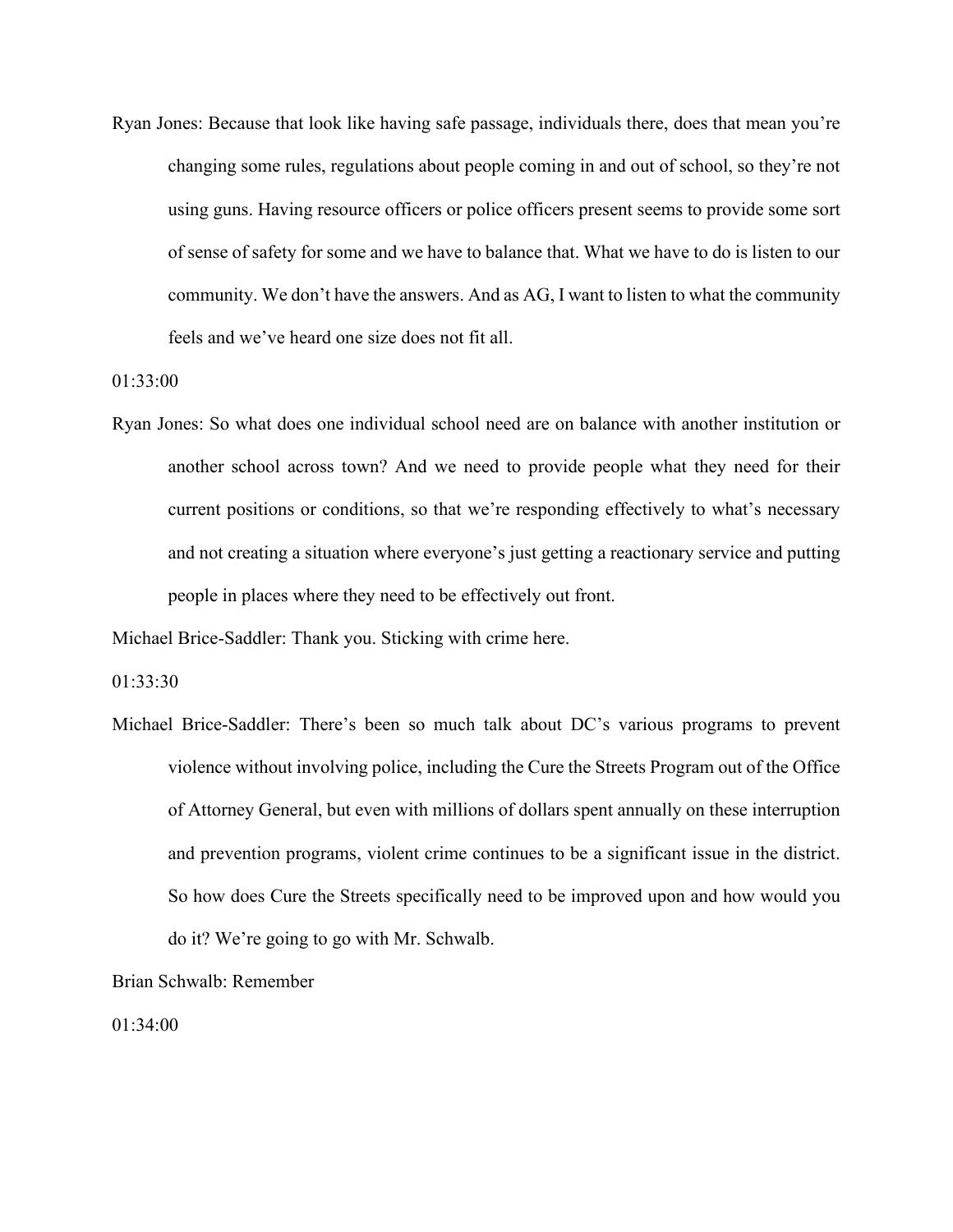Brian Schwalb: Cure the Streets and violence interruption is part of a holistic approach to addressing crime. The idea is that if we can interrupt cycles of violence and rarely where the violence interrupters are coming in that moment of potential retaliation after a gun violence event happens, to get to the people involved, to try to prevent the retaliatory cycle that fuels so much violence. So they do play an important role. They don't do it by themselves. And of course, the argument that we're spending millions of dollars on this and continuing to face violent crime

01:34:30

Brian Schwalb: doesn't prove the point that they're not working, because of course the violent crime might be much worse if we don't have them. We have to recognize that while we are having a spike in violence in DC, so are communities all across the country, urban, suburban, and rural. We're not unique in this. So we're looking for solutions. One place, I think we need to focus is to make sure the collaboration and what we're learning in Cure the Streets, is filtered through a communicative process with what we're learning through building blocks

01:35:00

- Brian Schwalb: and ones and some of the good work that the mayor's office is doing. There isn't a one size fits all and Cure the Street has a unique model. We need to look at the data and see what's working and we need to communicate with one another to be in this together as a team to tackle a really, really tough problem.
- Michael Brice-Saddler: Mr. Spiva, how would you improve Cure the Streets and what's your response to people who are concerned about interruption and prevention programs and their effectiveness?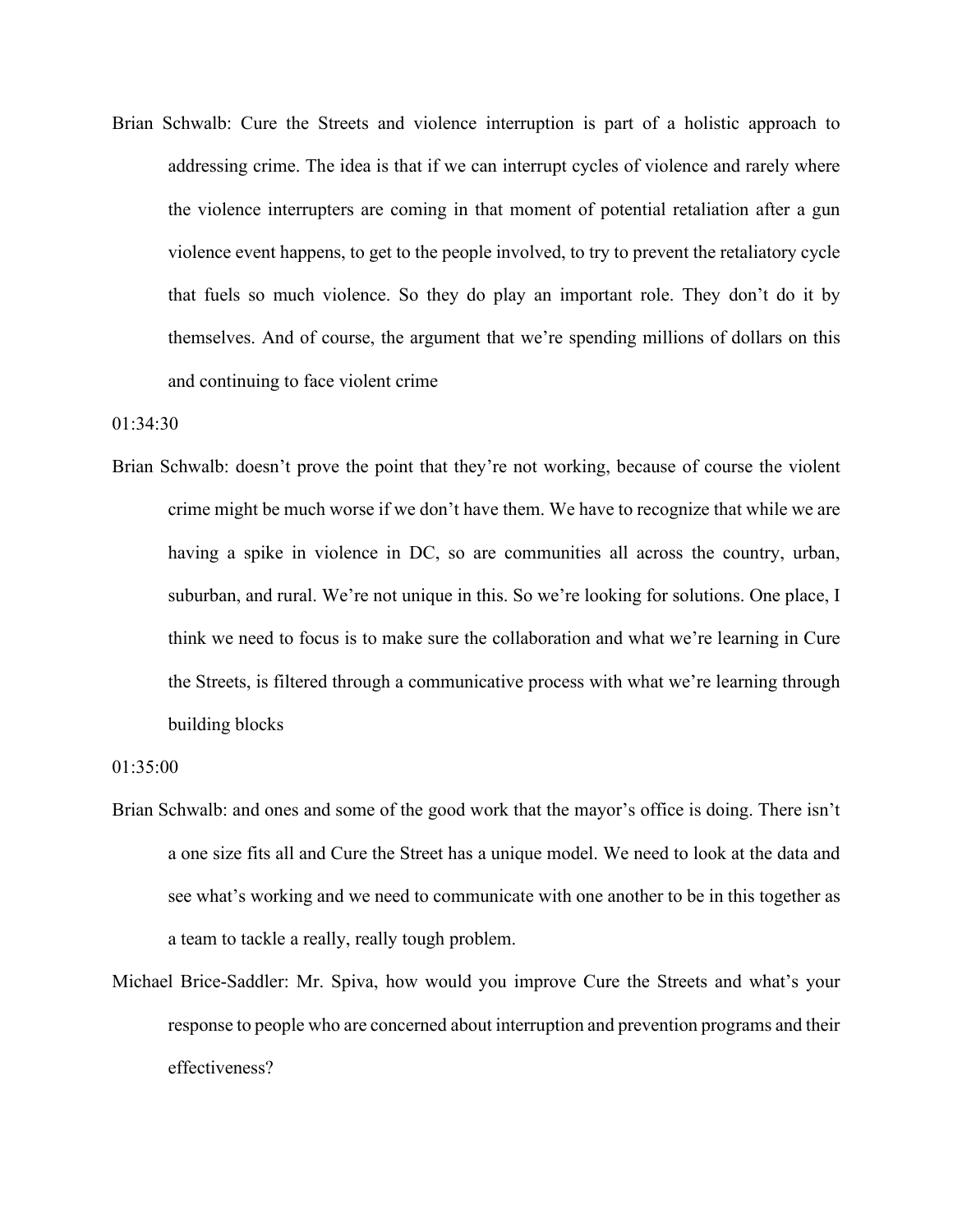Bruce Spiva: Well, I think it's really too early to say

01:35:30

Bruce Spiva: you know, how effective it has been, but it certainly has shown promise. The National Institute of Criminal Justice Reform has said that we are resource rich in this area, but that we're coordination poor, because as my colleague alluded to the mayor's office also has a Violence Interruption Program and so I would work to try to coordinate these programs better. I believe in a culture of constant evaluation of all of our programs

01:36:00

Bruce Spiva: including violence interruption programs that includes data, but some things are difficult to measure based on quantitative data. So we need qualitative evaluation as well, because you can't prove how many shootings didn't happen because of the existence of the program. So I'm generally supportive of these violence interruption programs. If anything, I think they probably need to be expanded, but we

01:36:30

- Bruce Spiva: certainly need to evaluate, we need to have a culture of constant evaluation and reevaluation and tweaking and better coordination.
- Michael Brice-Saddler: Thank you and I'm just going to stick with you on that Mr. Spiva. You mentioned the resource rich and coordination poor quote, actually mentioned that at the mayoral debate last night, should there be any consideration given into consolidating some of these programs, for example, the program out of the mayor's office and Cure the Streets? Bruce Spiva: Well, certainly

01:37:00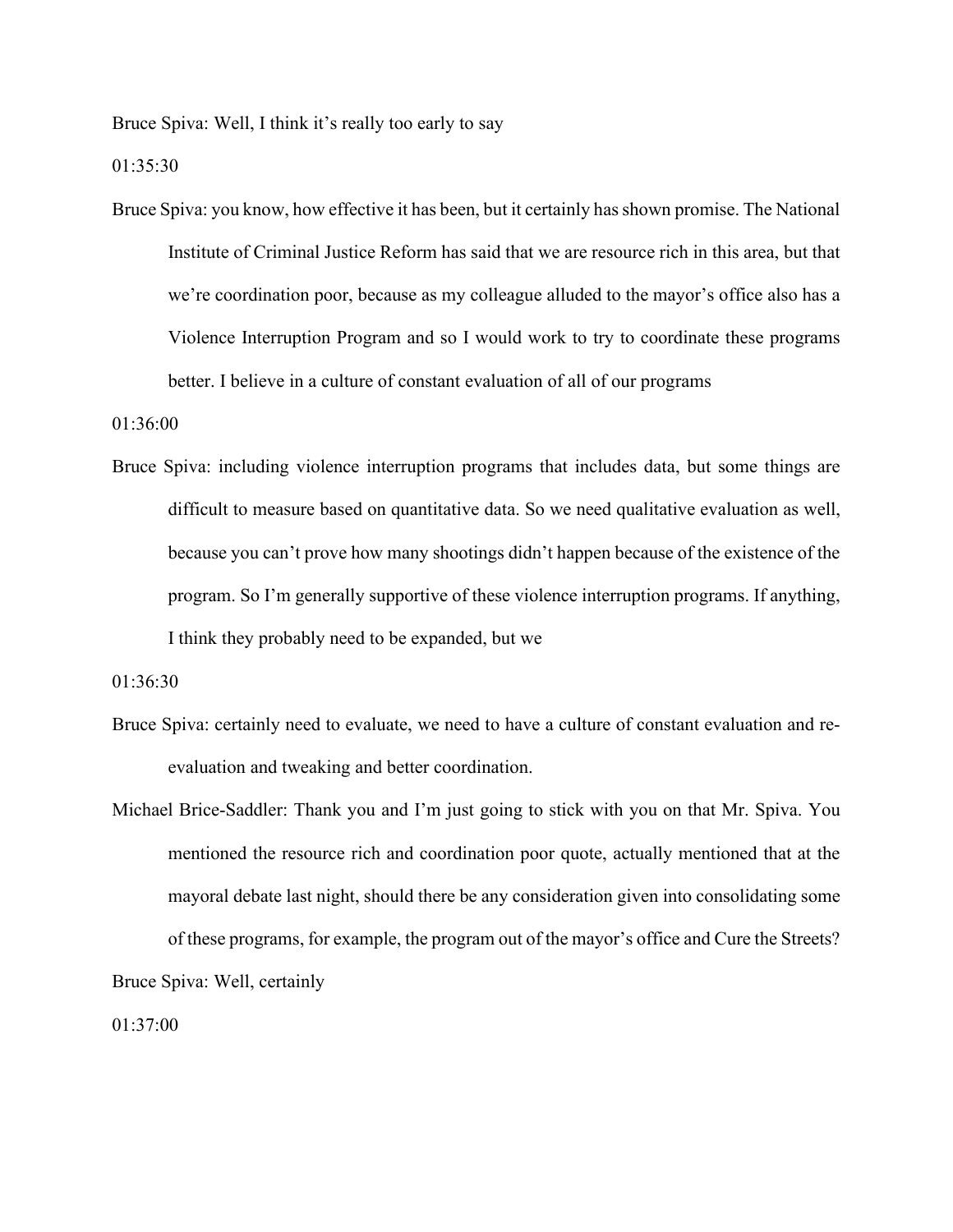Bruce Spiva: I think it should be considered. I'm certainly not going to take a position tonight and say that it definitely should be consolidated. Sometimes there are advantages to having a separate program that function uniquely and maybe try to go at a problem a slightly different way, but certainly there should be evaluation of that and hopefully coordination so that we're not reinventing the wheel or tripping all over ourselves,

01:37:30

Bruce Spiva: but I wouldn't be prepared tonight to say that they definitely should be consolidated and in general I think that the idea and by the way, it's not true that there's no data anywhere, right? Because we know from what's going on in Oakland and Philadelphia and other cities that have had these programs longer than we have, that it actually has resulted in fewer violent crimes. So I think there's reason to be hopeful here,

01:38:00

Bruce Spiva: but to be prepared, to evaluate, tweak, coordinate.

- Michael Brice-Saddler: And Mr. Jones, what's your assessment of a Cure the Streets in the city's violence interruption and prevention efforts as a whole?
- Ryan Jones: I've been critical of the program and being out and campaigning, people have corrected me and said, look, if you didn't have the program, crime would be worse. And I look at the redundancy issue that you guys have mentioned. Maybe we should coordinate better with the mayor's office

01:37:30

Ryan Jones: that we're not having resources used in a way that diminishes the effectiveness. So I would look at seeing if there's any redundancy that we could eliminate and also enhance the effectiveness of the program and I look at Cure the Streets not just as going out and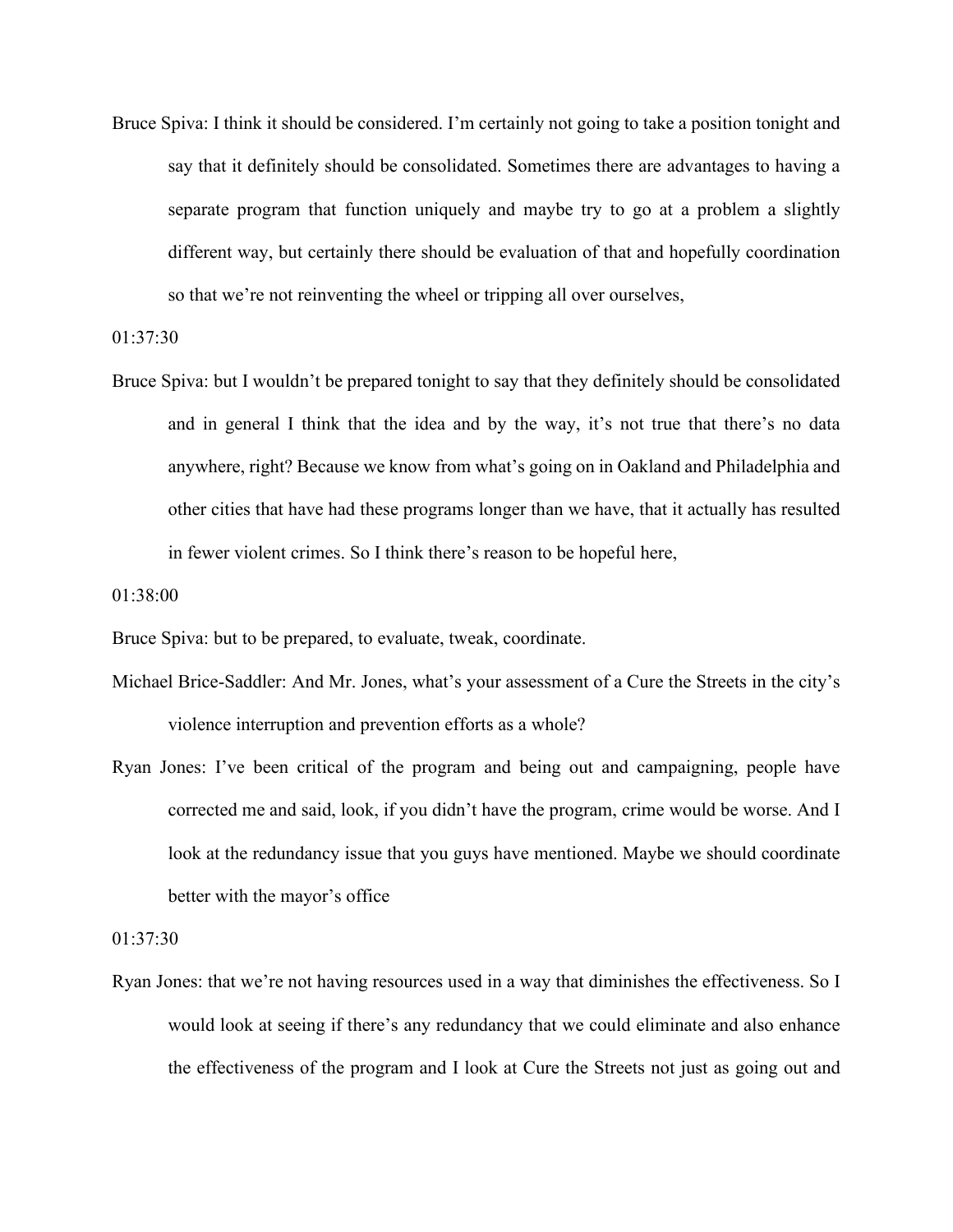dealing with the youth. We might need to look at the role of government and the issues that children or adults are having in violent crimes and see if violence interrupters

01:39:00

- Ryan Jones: can work with the police and prosecutors to eliminate crime from happening that stems from those interactions as well.
- Michael Brice-Saddler: Thank you. And I've noticed there hasn't been a lot of back and forth during this debate. So I'm going to try something that worked well yesterday in the mayoral debate. I like to give you each the opportunity to ask one of your opponents a question that they would have one minute to answer. So I'm going to start with Mr. Schwalb. Feel free to ask any of your opponents a question.

01:39:30

Brian Schwalb: Well, thank you for that opportunity. You know, one of the things that I committed to my wife and my 3 daughters when I started this campaign was that I wanted to run a campaign that was consistent with my values and what I aspire politics to be, which is a discussion of the issues. I want to say that to both Bruce and Ryan, this campaign has been enjoyable even though we've spent a lot of time talking about issues. I've got a tremendous amount of respect and so sometimes this type of question is intended maybe to

01:40:00

Brian Schwalb: become a little more divisive and I'm committed to trying to avoid that. So without completely ignoring your question, let me ask it this way. Assume when this election is over Mr. Jones and Mr. Spiva, and it will be over, I promise to pick up the tab. You tell me, where are we going for beers?

Michael Brice-Saddler: I don't know if I'd want to respond to that.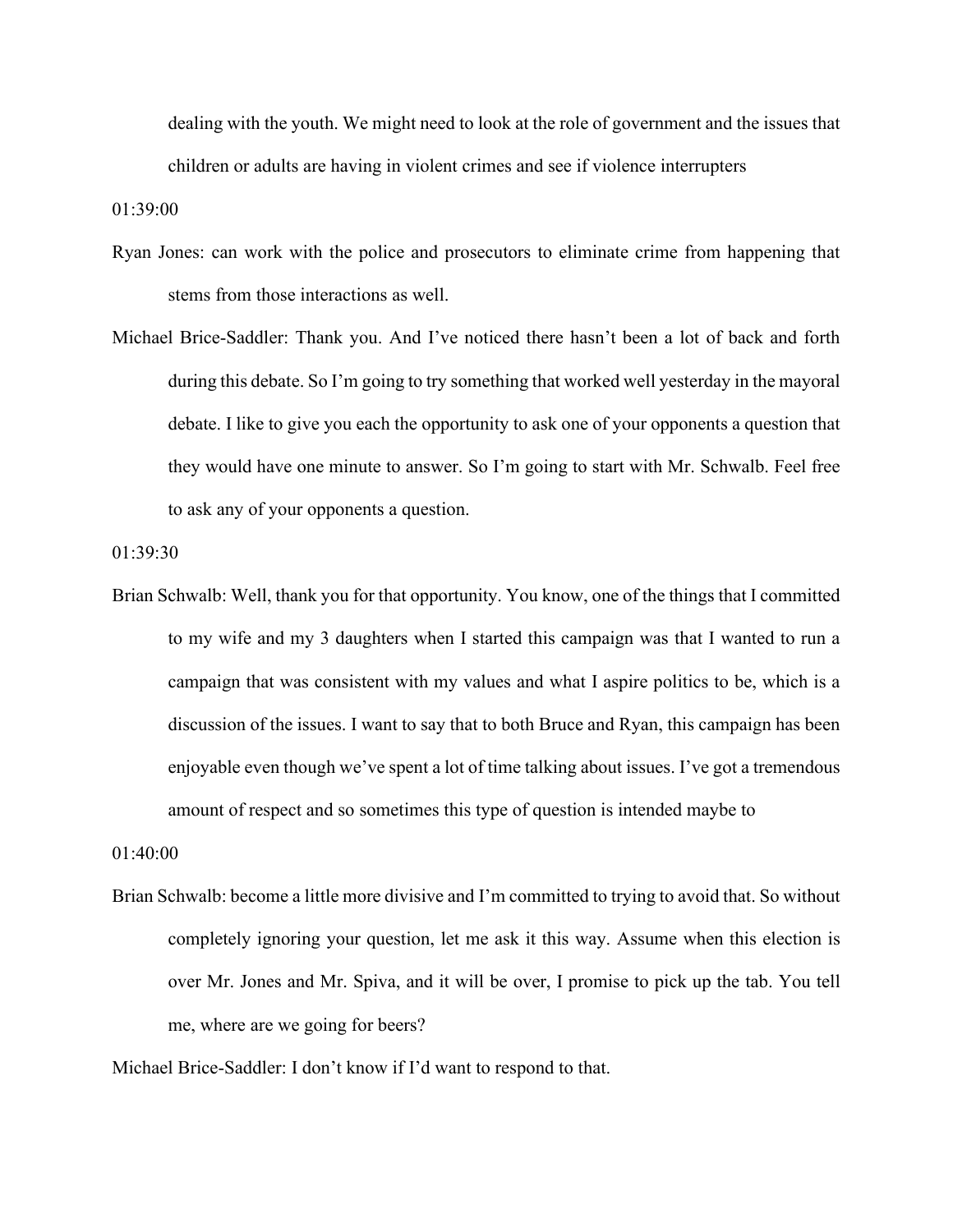Ryan Jones: Over to you Bruce.

Bruce Spiva: The problem is if I answered then,

01:40:30

Bruce Spiva: you know, one of the places that I go to will be offended, because, you know, I didn't provide that name. So, why don't we say somewhere in ward 4. [U/A]

Brian Schwalb: Yeah, it's a deal.

Michael Brice-Saddler: This may very well be the most diplomatic debate I've ever seen. Mr. Spiva, would you like to ask one of your opponents a question?

Bruce Spiva: Well, I think you would have to question my judgment if after

01:41:00

Bruce Spiva: such a magnanimous question a that from my friend of 30 years, I were to turn around and try to put a real zinger to him or to Mr. Jones, who I also admire. So I think I'm going to take a pass as well, you know, I want to focus on what I bring to the table and why I think I would be the most effective and a very effective

Bruce Spiva: proponent, advancer of the public interest in the job, but I think my opponents also have strengths that I admire as well.

Michael Brice-Saddler: Thank you. Mr. Jones, would you ask [U/A] a question?

Ryan Jones: Yeah, I'm going to punt on this. My colleagues know I have a great deal of respect for both of them and I'm not going to join the party of trying to make this [U/A].

01:42:00

Ryan Jones: So I just want to keep it on the high road and, you know, aim high and give the residents the best opportunity to see who's best for them in the long run.

<sup>01:41:30</sup>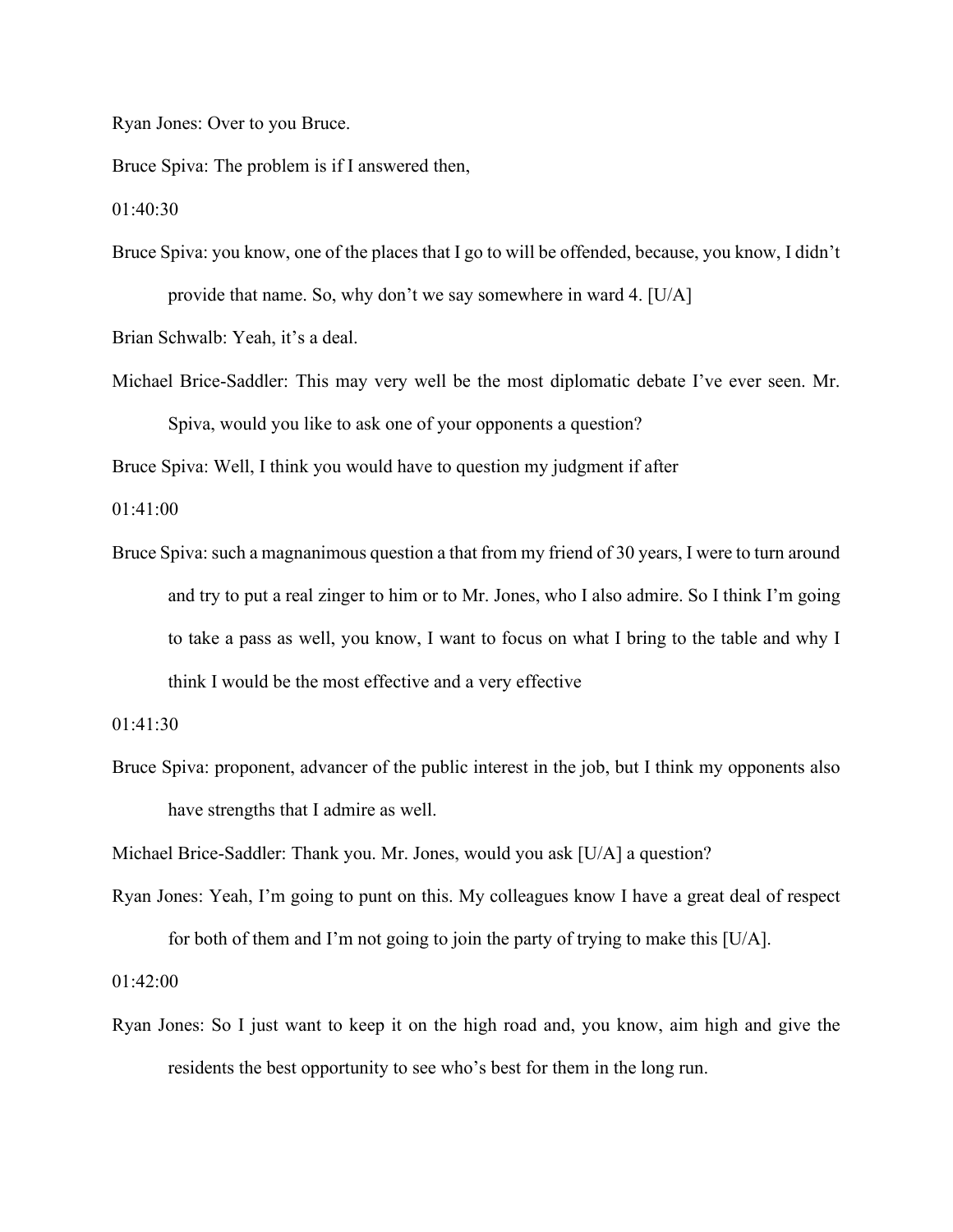Michael Brice-Saddler: Well then I'll try to stick with that theme and point out that many people I've spoken with who followed this race have observed a lot of similarities between the three of you, in terms of what you stand for, even some of your visions for the office

01:42:30

- Michael Brice-Saddler: and you expressed clearly some of those similarities today, all agreeing not to ask a question for your opponent. So what position idea or policy separates you, Mr. Schwalb?
- Brian Schwalb: I think that we need to focus on what I'm bringing to the job. I alone was at the Department of Justice. I came back to DC after law school and a clerkship to join the justice department during the Clinton administration. I know what it's like

01:43:00

Brian Schwalb: to be in the public sector, enforcing the laws, and I stood up at the Justice Department for the United States, just like I and the people working for me will stand up for the District of Columbia. I've got a wide breadth of legal experience. I've certainly tried lots of different cases. I've tried death penalty cases in Alabama and represented clients who were the victims of excessive force from our police, but I've also tried complex commercial and real estate and civil cases and the practice of the attorney general is multivaried.

01:43:30

Brian Schwalb: It requires a broad array of knowledge and experience and the judgment that is learned over that. I've spent a lot of time in leadership, leading and training and mentoring and recruiting lawyers. I know how to teach and bring teams together. I'm independent and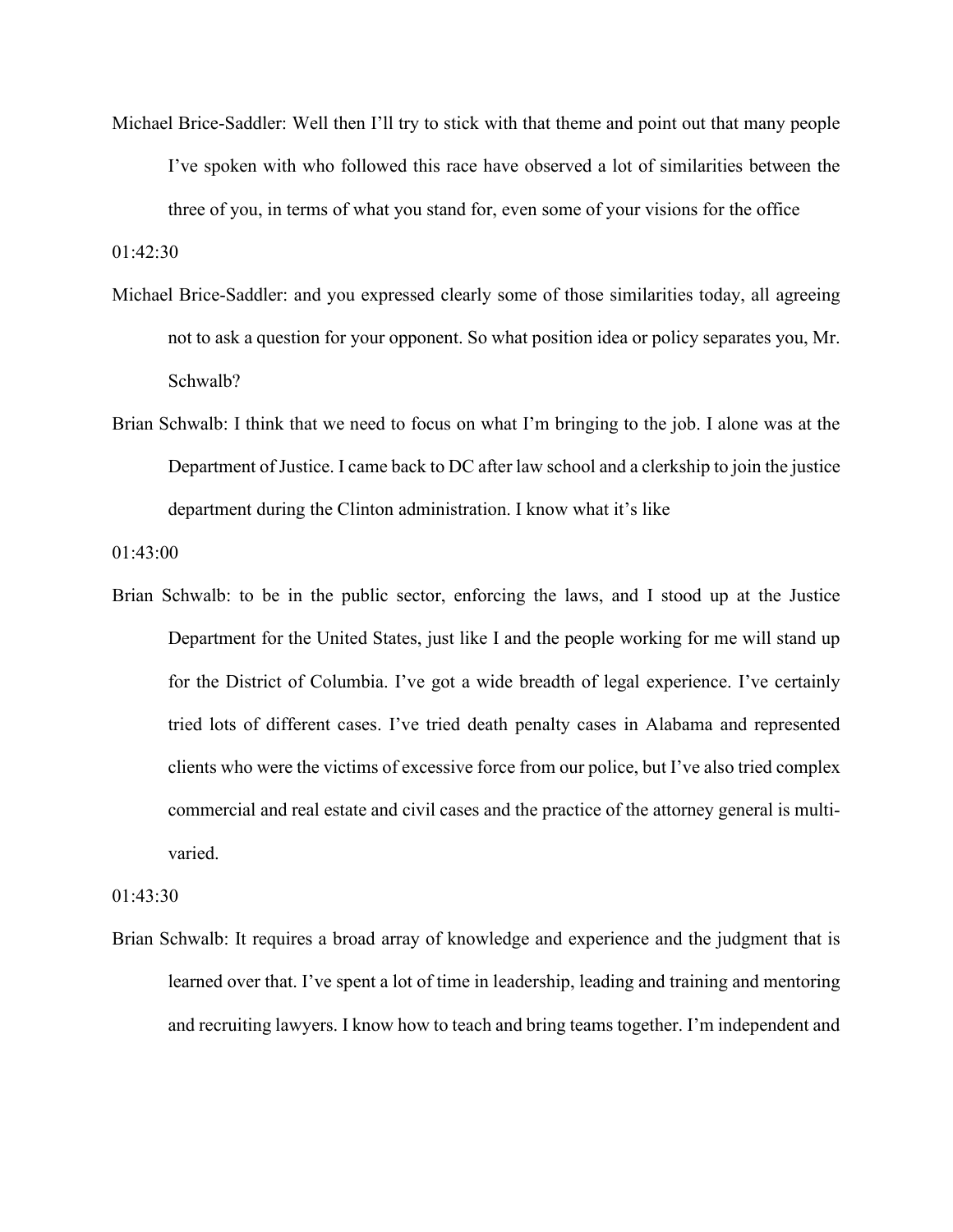I importantly am a fair election candidate and I think that is a very important distinguishing factor when decisions are being made about who people will vote for.

Michael Brice-Saddler: Thank you. Appreciate that. And, to Mr. Spiva, I'd like to

01:44:00

- Michael Brice-Saddler: give you the opportunity to weigh in as you're the only candidate here that is using traditional financing over the city's Fair Elections Program and that decision has drawn some criticism. So what was your calculus in doing that?
- Bruce Spiva: Sure. And I'll answer that, but I hope that I do get a chance to answer the other question that my colleague answered.

Michael Brice-Saddler: You can.

Bruce Spiva: About what's unique. So let me start with the fair elections. I decided as a first-time candidate with low name recognition that

01:44:30

Bruce Spiva: I needed to have the ability to invest in my own campaign, to raise my name recognition, but I've made a pledge and I have not taken any donations from developers. That's not true of my friend from Venable. I am not taking any corporate PAC money. In fact, the largest investor in my campaign, the largest contributor to my campaign is myself.

01:45:00

Bruce Spiva: I'm not beholden to anybody in this campaign other than the people of Washington DC. There's no one who has given me money, who I owe anything to or that wants anything from the other than to serve the people in the public interest as I've done-

Michael Brice-Saddler: Thank you.

Bruce Spiva: - for 30 years.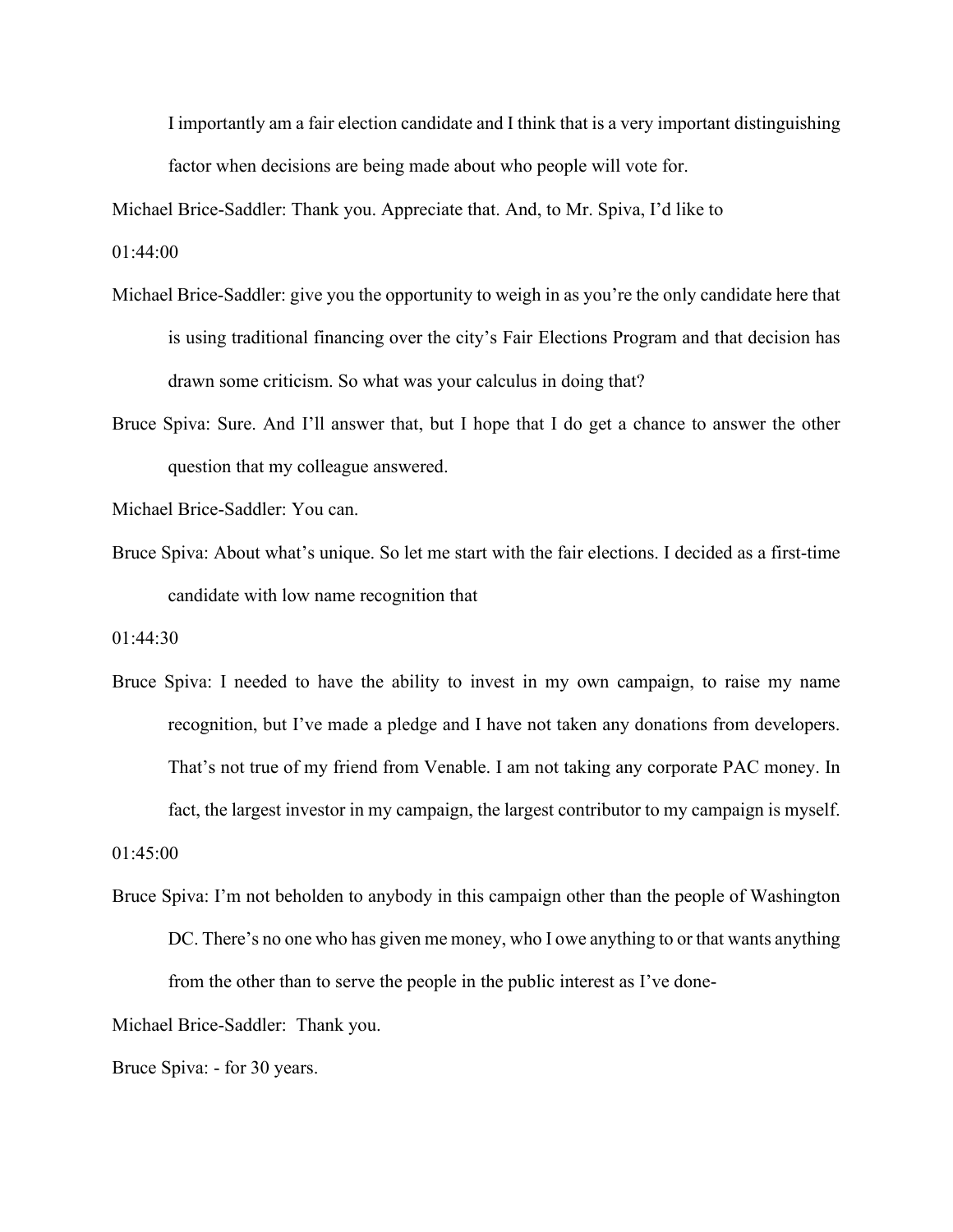Michael Brice-Saddler: Thank you. And once before I give you a chance to talk about why you stand out. I want to give Mr. Schwalb a chance for a rebuttal.

01:45:30

Michael Brice-Saddler: Mr. Spiva did criticize you for taking donations from developers.

Brian Schwalb: Look, I too am a first time candidate. I too started this campaign with no name recognition. Part of judging, who brings judgment and discretion to this is to look at the decisions we've made as candidates. We've talked about that earlier. It was a critical threshold decision on whether to participate in the Fair Election Program. I didn't know whether it was going to be tactically to my advantage to fund my own

01:46:00

Brian Schwalb: campaign or to try to raise larger dollar contributions and I thought the right thing to do the exercise of judgment was to play by the rules. If any office should do it, it should be the attorney general to do it and that's what I did. And yes, it is true that I have complete transparency. So Mr. Spiva can look and see who has contributed no more than \$200 to my campaign, but we don't have any transparency into what has been happening in his campaign, how much money is going into it, whether it's loan or whether it's given.

01:46:30

- Brian Schwalb: So transparency is important and judgment is important and to suggest that some transparency that I've committed to is now going to be used to reconfigure the decision that was made not to participate in the program is just unfair.
- Bruce Spiva: Can I respond to that? Because he's raised new issues that I hadn't gotten a chance to respond to.

```
Michael Brice-Saddler: 30 seconds.
```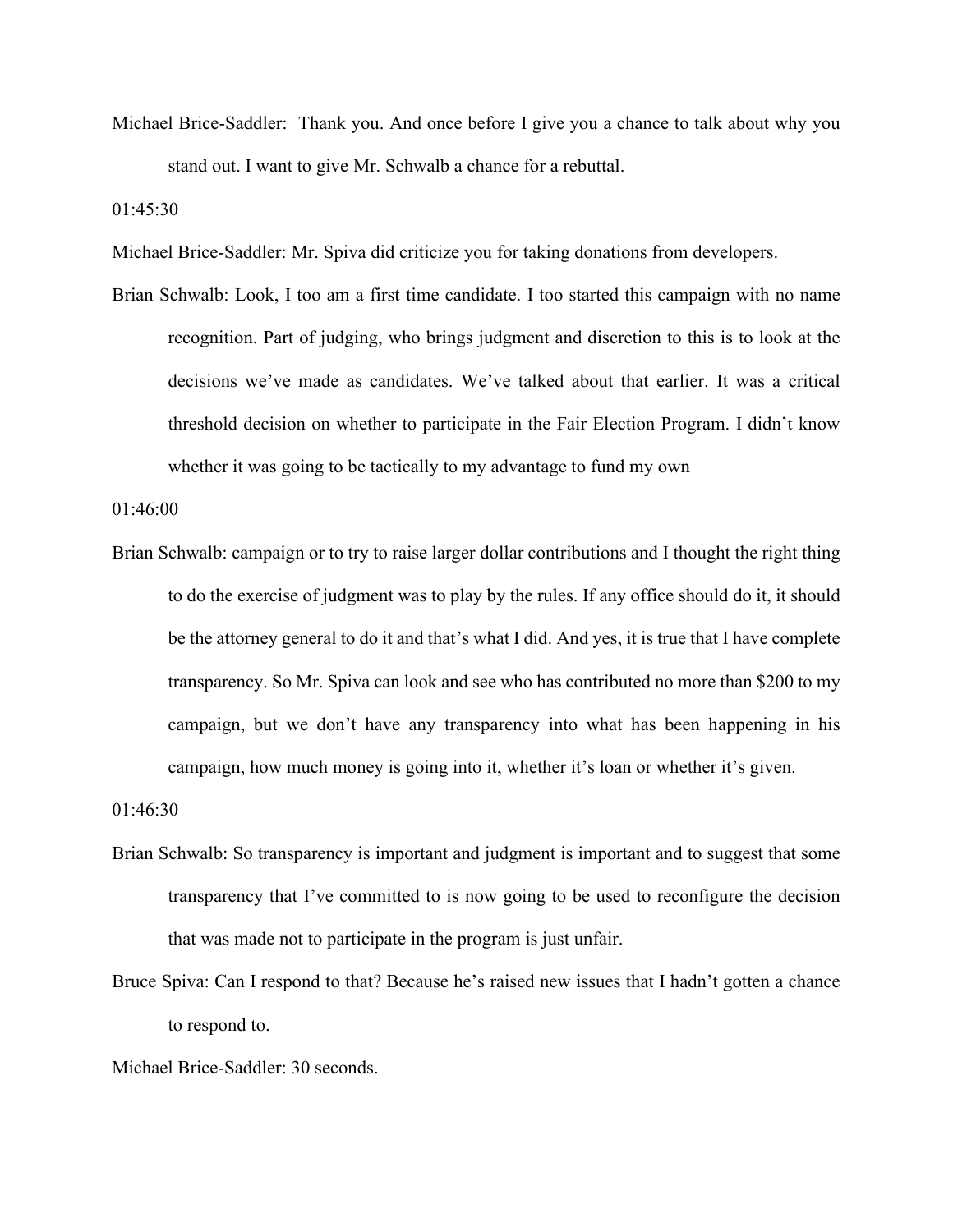Bruce Spiva: First of all, it's not true that there is no transparency. Yes. It's not true that there's no transparency. You know, I I've had to file papers and

01:47:00

- Bruce Spiva: I will have to file papers again in June. So it's completely transparent and second of all I made the decision to leave my firm. So there is no subordinate who is giving money to me in my campaign. That's not true, Mr. Schwalb, who still sits as the managing partner of the DC office of his firm.
- Brian Schwalb: The only money I've given to my campaign is \$200. My wife and I, that's the only money that has come from me and I haven't put [O/V]

01:47:30

- Brian Schwalb: thousands of dollars and so, you know, that the notion that there's a false equivalency, we both started as first-time candidates with no name recognition, having committed our lives to the practice of law and one of us chose to participate in the program and one didn't.
- Michael Brice-Saddler: [O/V] Sorry, Ryan Jones. I want to give you a chance to weigh in on this back and forth if you'd like.

Ryan Jones: Between Bruce and Brian, right now, [U/A]

01:48:00

Ryan Jones: I'd imagine that these two Harvard law grads that came out in the same class, wouldn't be going at each other's throats. These guys are friends. I don't think this really matters. You guys did what you thought was best as first time candidates, just as I did, you know, to go out and ask 500 people to contribute to your campaign and try to establish name recognition in the short amount of time as a difficult enterprise, I've done it myself and it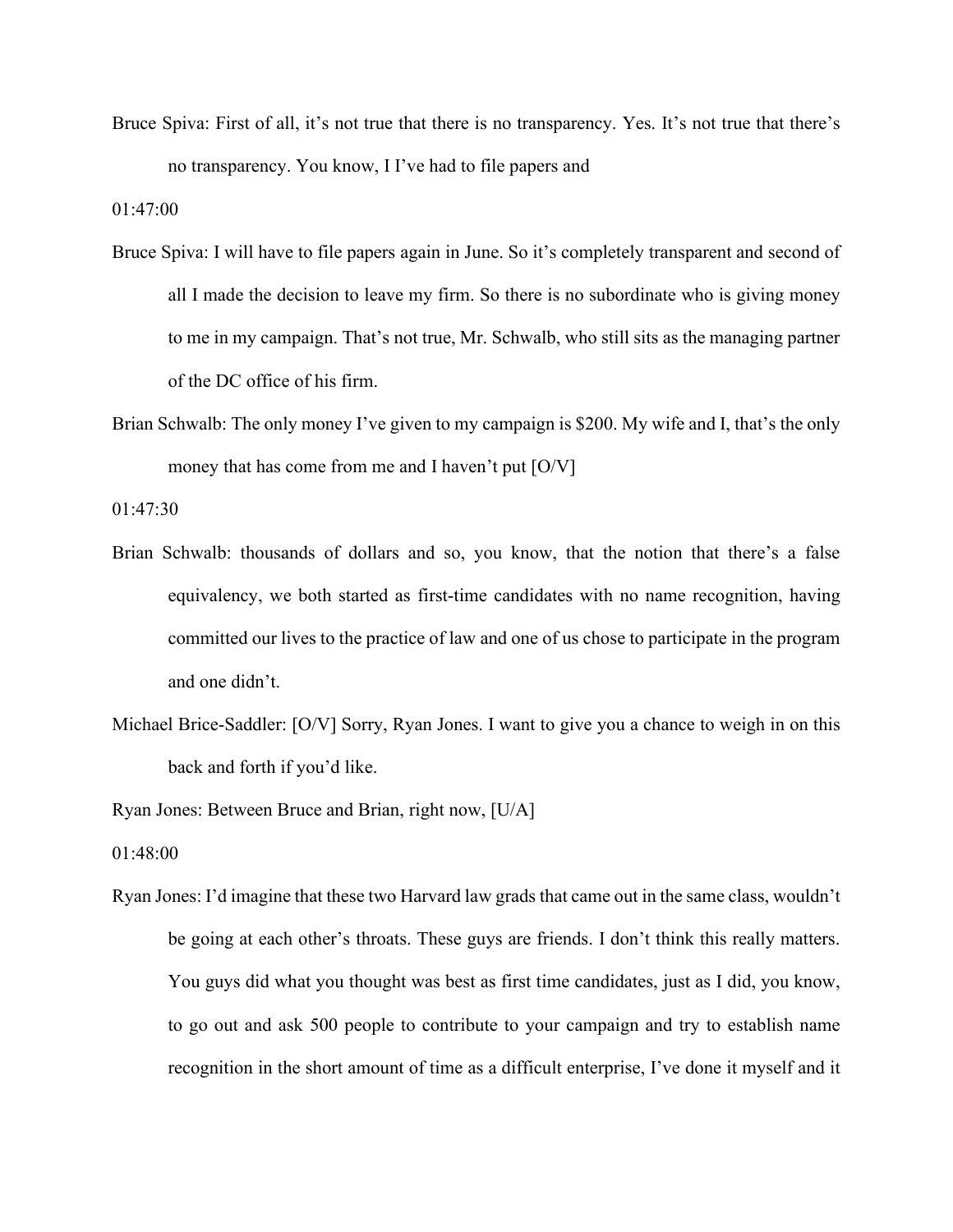is very difficult. So congratulations to both of you for doing what you've done. I don't think we should hold anybody to speak to the fire for what they've chosen to do for their respective positions.

01:48:30

- Michael Brice-Saddler: Thank you. And I want to get back to the question I had originally asked, Mr. Spiva, to give you an opportunity, what makes you stand out most?
- Bruce Spiva: I think it's the breadth and depth of my public interest experience over 30 years fighting for public housing residents, fighting for low income, black, brown, and Asian residents in Columbia Heights, fighting for sexual assault survivors, fighting for class actions,

01:49:00

Bruce Spiva: something that my opponents do not bring. I, on the other hand, have all of the experience that my friend talked about and more. I have not only tried cases all over this country in a wide variety of areas, mainly in the public interest, including voting rights. I also have had an active appellate practice arguing in many of the circuits around the country in the United States Supreme Court. I also have been the manager of a large office. I've also founded and maintained my own firm fighting for the public interest, and

01:49:30

Bruce Spiva: also sat as a member of the executive committee, the governing body of Perkins Coie firm of over 1200 lawyers and over \$1.1 billion in revenue. I have the judgment and the vision born of experience to lead this office and to forward the public interest while doing so.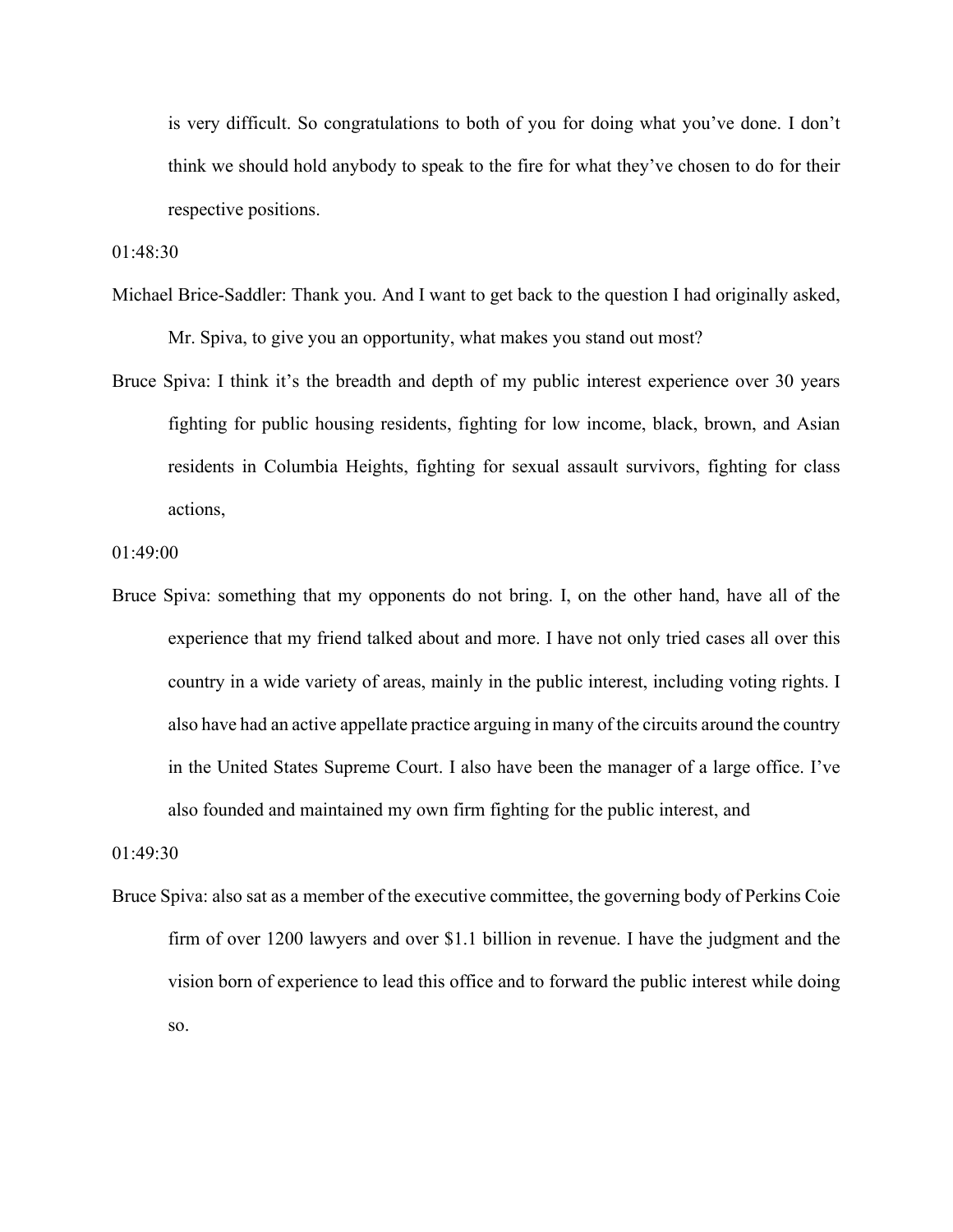- Michael Brice-Saddler: Thank you. And Mr. Jones, what position idea or policy separates you most from your opponents?
- Ryan Jones: Well, I decided to run because I knew that there was a need for change in leadership. We need new visions.

01:50:00

Ryan Jones: We need new bold leaders to step to the plate so that we don't continue to see the problems that we've seen for so long. When I talk about myself and what I've done in my career, it is unique. When I started my law firm, it put me first chair in a lot of matters. I've been in federal district court. I've been in DC superior court, civil, criminal, family, probate, landlord, tenant, smalls, claims. I've been in the court of appeals where I've been successful, the Office of Administrative Hearings, taking on hundreds of cases there on behalf of district

01:50:30

Ryan Jones: employers and residents. I know where the fires reside in our courts that affect DC residents the most and started to run, or I decided to run in order to cure those problems. I differentiate myself from my colleagues in that I have a trajectory that's upwards in this legal sphere and I have new ideas for how the legal practice should go from here

01:51:00

- Ryan Jones: given the plight that we're currently in with the pandemic and the practice of law changing right before our eyes.
- Michael Brice-Saddler: Thank you, Mr. Jones, and we've reached near the end of our program. We're going to ask one more question. So AG Karl Racine has gone after the Trump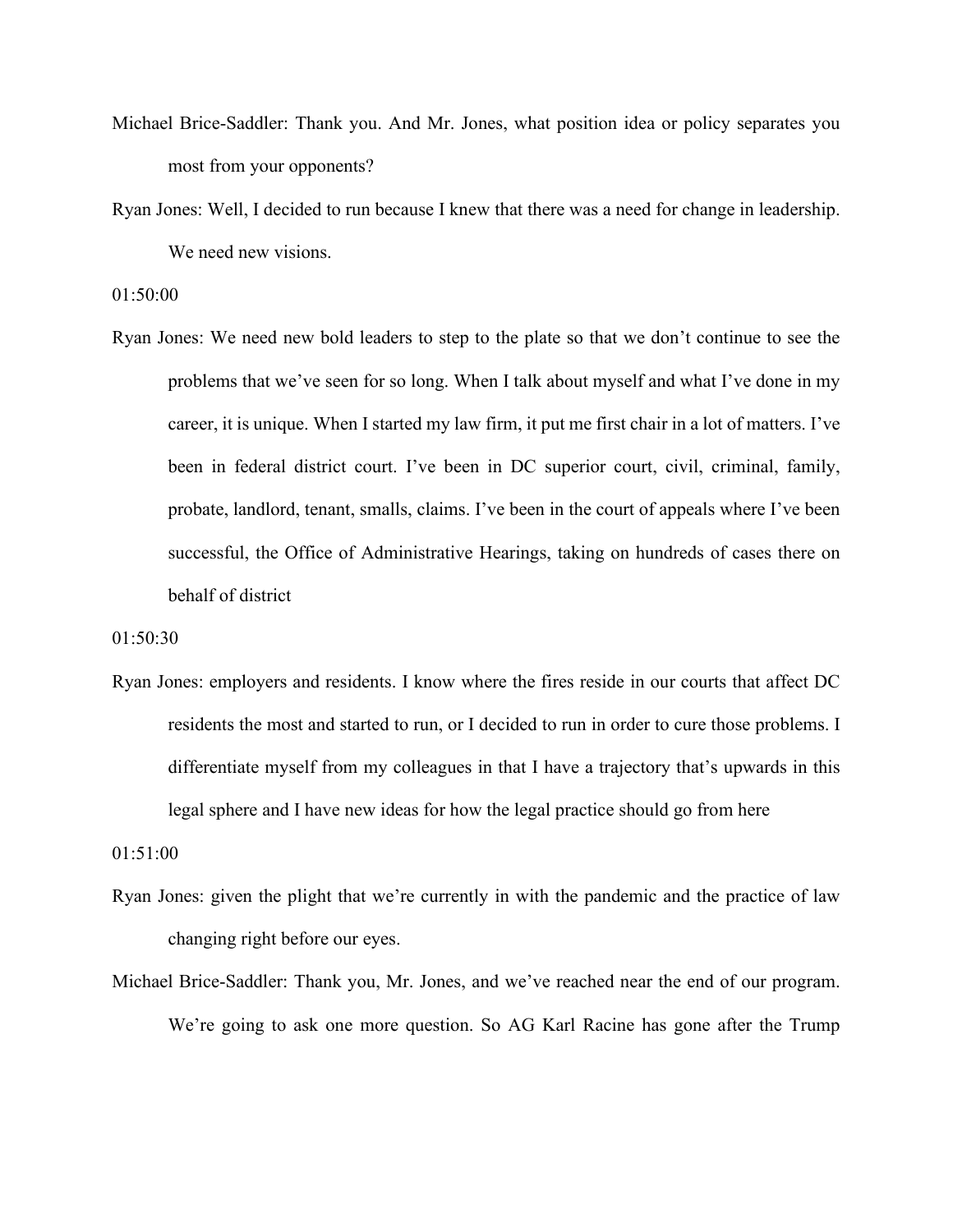administration quite a bit. I wanted to ask you all, are there ways DC needs to stand up to the federal government right now? Mr. Schwalb, I'll start with you on that.

Brian Schwalb: I think we need to make sure

 $01:51:30$ 

Brian Schwalb: we're advocating to our federal government right now to recognize if not statehood and candidly I don't think we have the votes like the line from Hamilton. You don't have the votes. It is a political question and what we need to continue to advocate it, we also need to push our federal government for greater expansion of home rule for more control over our budget. The redefinition of a Child Act is pending and that too would expand some of the very important decision-making that our

01:52:00

Brian Schwalb: voters and the people who live in DC will have over control over their lives. I think we need to push for more control over how we get our judges on the superior court and the Court of Appeals. We don't need a, a federal process. Our mayor could nominate and our city council could approve judges, bring down the number of judges we have is a real problem in terms of making sure our justice system works and when our justice system doesn't work, our democracy is at risk. So those are ways in terms of expanding home rule that I think as AG

 $01:52:30$ 

Brian Schwalb: the work needs to be done immediately.

Michael Brice-Saddler: Thank you, Mr. Schwalb and Mr. Jones, are there ways you feel DC needs to stand up to the federal government?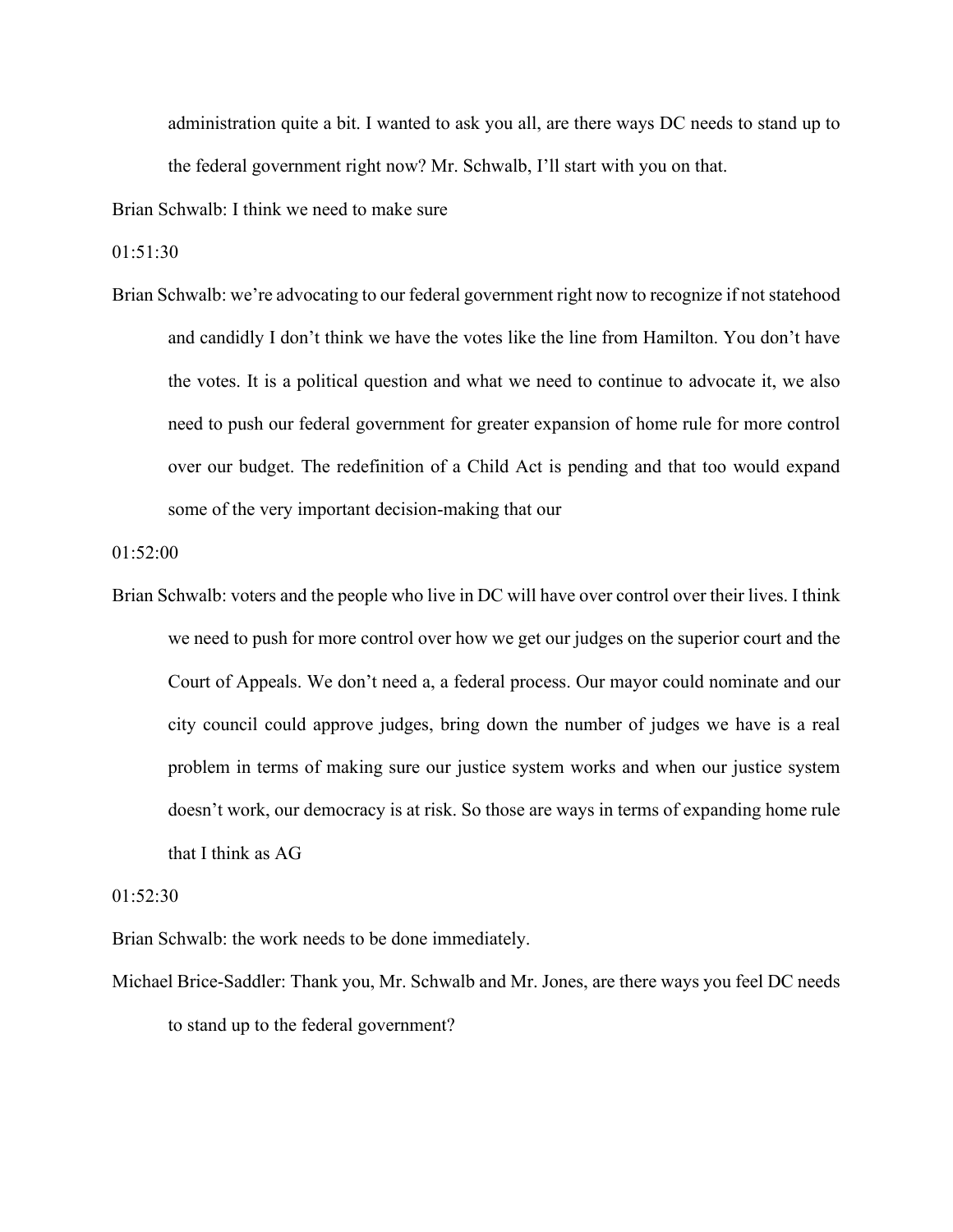Ryan Jones: We talk about what we didn't receive during the pandemic. How do we advocate for our city who is being taxed while not having representation. That's stained in our membranes as people who are from here, you're seeing that on our [U/A]. We need to see that change.

01:53:00

Ryan Jones: We need to see it'd be the first few first state. We need to see it come into existence. The federal government should not be using district as some sort of testing ground for ideas, for people who are putting forth ideas from other jurisdictions like Texas. We need to have control over our laws without interference from the federal government. However, we do significantly rely on the operation. It is a part of our ecosystem and we should have a more collaborative experience. However, it's going to

01:53:30

- Ryan Jones: take a lot of hard work, tireless effort on behalf of our leadership and I will do just that. There's no one thing that I can point to, but when these issues do occur, I will be on the front lines taking them on.
- Michael Brice-Saddler: Mr. Spiva, I'm going to go to you with that question as well before we get to closing. What does DC need to stand up or are there ways DC needs to stand up to the federal government right now?

Bruce Spiva: Yes. I mean the federal government in addition to the ways my colleagues mentioned 01:54:00

Bruce Spiva: continues to interfere with our ability to implement through appropriate regulations our marijuana laws and so we need to stand up to that. We also need an attorney general who has been involved in these fights for decades, because it gives you a creative mind and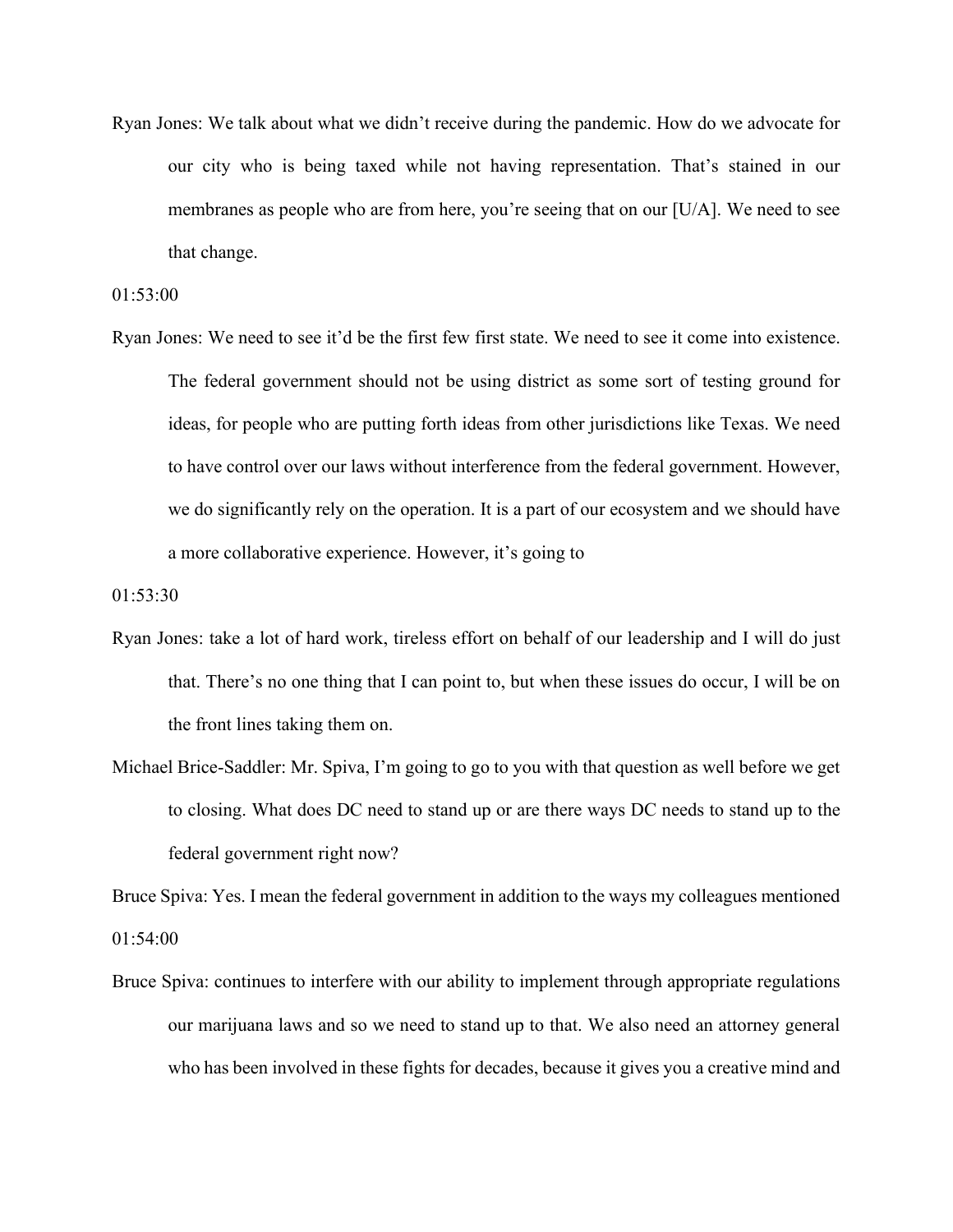leads you not to be overly cautious. Budget autonomy is a good example of that. That was a fight that I was involved in 10 years ago, where we were able to achieve a degree of budget autonomy

01:54:30

Bruce Spiva: through referendum. Unfortunately, we had to fight [U/A].

Michael Brice-Saddler: It looks like we might've lost Mr. Spiva [U/A]. There seems to be having a little connectivity trouble [U/A].

01:55:00

- Michael Brice-Saddler: Mr. Spiva. All right. Well, we are going to move to the closing statements. We have come to the end of our time. Tonight's debate must end. The question and answer portion of the evening is over. I'm going to give each candidate a chance to make a 1 minute closing statement. I'm going to start with Mr. Schwalb.
- Brian Schwalb: Well, thank you. I'm a third generation Washingtonian. My three daughters are fourth generation Washingtonians.

01:55:30

Brian Schwalb: I love this city. There is much to be proud of, notwithstanding the big, significant challenges we've talked about tonight and others, but one thing we should all be very, very proud of is the state of our Office of Attorney General. We are recognized across the country as one of the premier state AGs anywhere, in terms of inequality and the issues that have been taken on and successfully litigated and advocated. I'm very proud that our current Attorney General Karl Racine, our first independently elected attorney general

01:56:00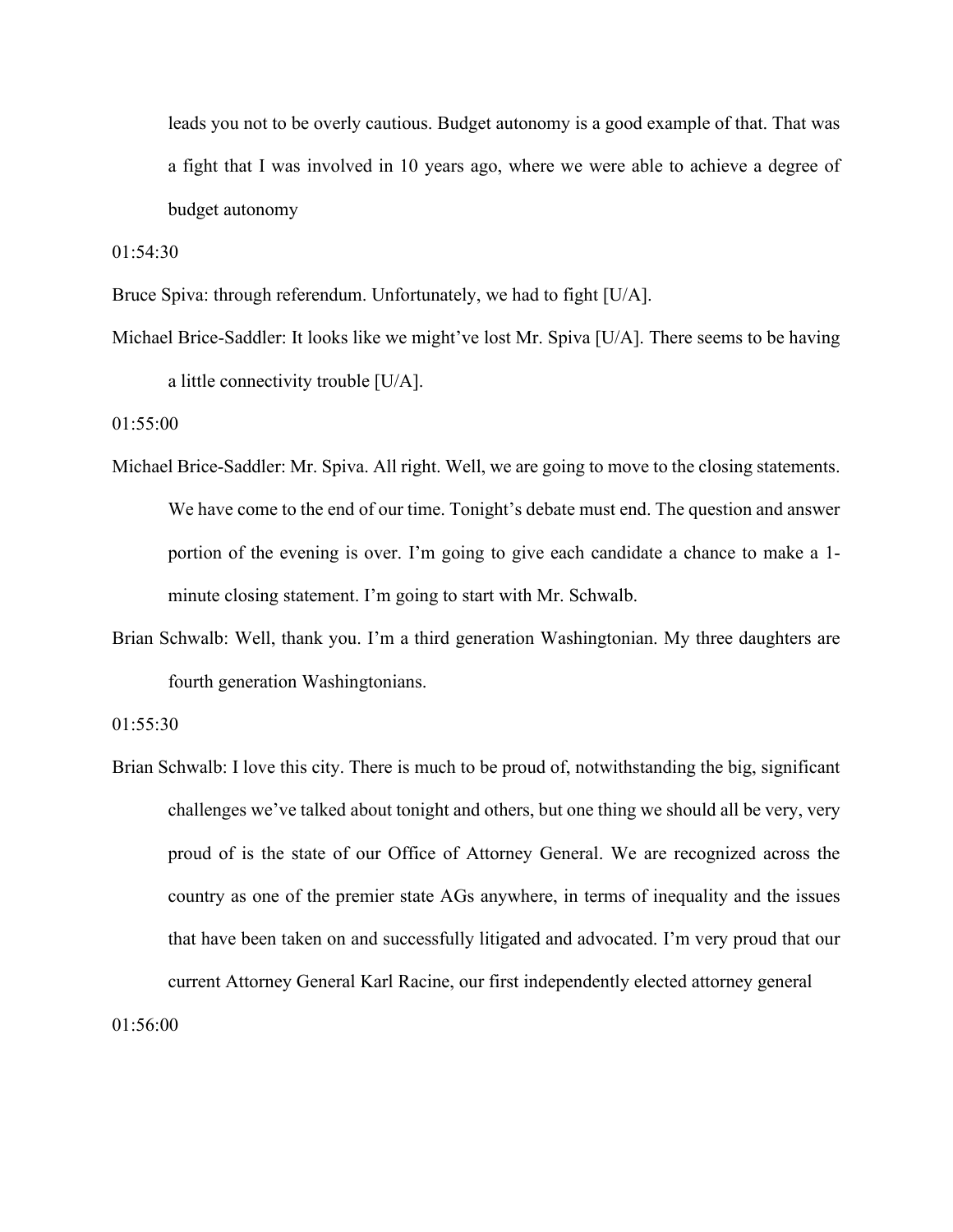Brian Schwalb: has endorsed me as has the prior attorney general Irv Nathan. Irv Nathan was the last appointed attorney general and Irv Nathan and Karl Racine approach their jobs very differently. But the fact that both of those gentlemen who probably know better than anybody in the city what it takes to do this job, to be ready to do the job, to have the judgment and independence to do the job on day one have supported me is something I'm very proud of. I'm very proud that The Washington Post has endorsed me and I'm hoping that the voters

01:56:30

- Brian Schwalb: on June  $21<sup>st</sup>$  will also support me and support my run to be our next attorney general and thank you.
- Michael Brice-Saddler: Thank you, Mr. Schwalb. And we're going to Ryan Jones next for your closing statement. You have one minute.
- Ryan Jones: Thank you. I started this campaign in order to create a change that we so desperately need. My legal experience has given me the proper experience needed to properly address the issues confronting the district today in the Office of Attorney General.

01:57:00

Ryan Jones: We need new thoughts. We need new leaders. We've experienced the hardships of a system that hasn't worked. We need to rewire the system to uplift and empower people. I represent that and I want to do that for you as your attorney, the chief legal mind for the district government, so that it meets people where they need it the most. When I talk about myself, I only do it to give people the confidence to know that I have the requisite skills to do this. I've represented people in order to be a social engineer in the district.

01:57:30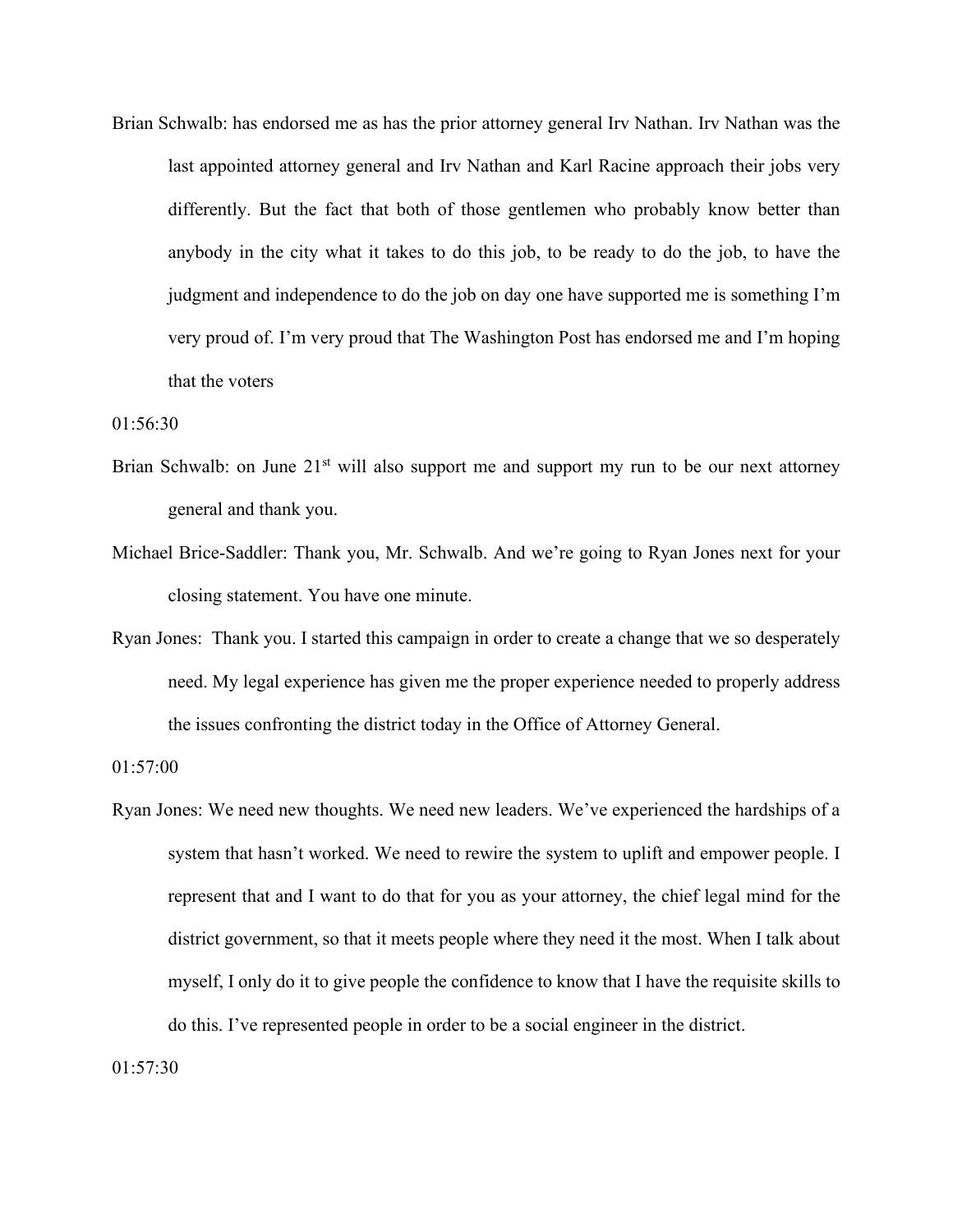Ryan Jones: I've represented [U/A] companies and high profile individuals, such as a former US cabinet member when confronting significant legal issues in our courts, all the preparation to succeed on day one for all residents in the District of Columbia. I'm running for us, we deserve a fighter. I just happened to embody the thought capital and values of who we need right now to fix these wrongs for better brighter DC for all.

Michael Brice-Saddler: Thank you Mr. Jones, and Mr. Spiva, you have the last word, one minute. 01:58:00

Bruce Spiva: Thank you. I apologize for my connectivity problems. You know, a great Washingtonian, Frederick Douglas once said power concedes nothing without a demand. It never did and it never will. When we see injustices, we must never walk away. We have a moral obligation to fight, to try to change it. That is the reason we were put on this earth and that is why I want to be your attorney general. I will wake up every morning thinking about

## 01:58:30

Bruce Spiva: how to make positive change for everyday people. These are not aspirations that came along for me during this election season. I've got a lifelong record of fighting for the people and winning. So if you want a leader who is the most experienced and best prepared based on what I've been doing the last 30 years to lead an office of 700 professionals to fight for the people and if you want a leader who is willing when necessary to walk up the rough side of the mountain

01:59:00